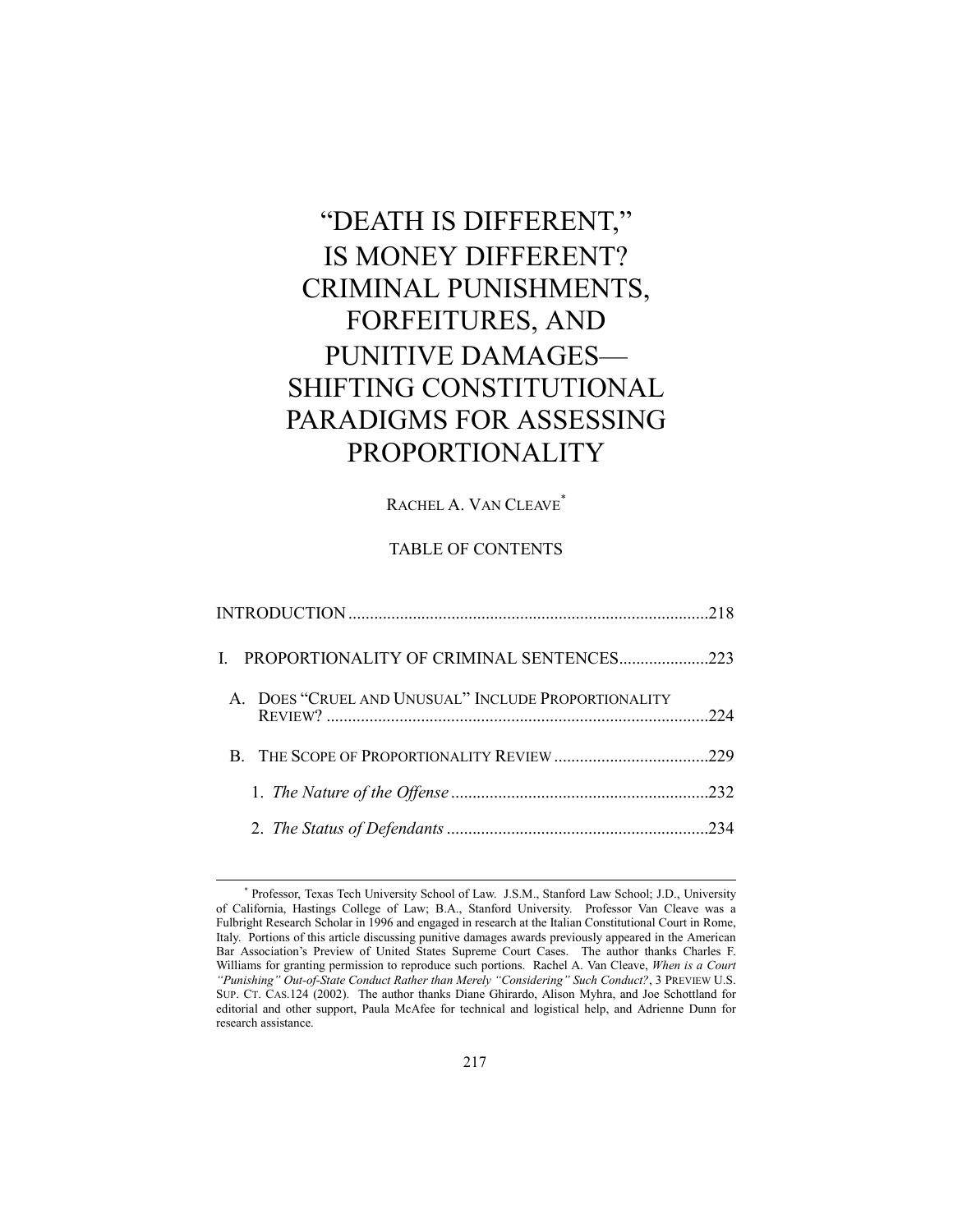| 218<br>Southern California Interdisciplinary Law Journal [Vol. 12:217 |  |
|-----------------------------------------------------------------------|--|
|                                                                       |  |
| 4. Intra-Jurisdictional Comparisons of Punishment 239                 |  |
| 5. Inter-Jurisdictional Comparisons of Punishment242                  |  |
|                                                                       |  |
|                                                                       |  |
|                                                                       |  |
|                                                                       |  |
|                                                                       |  |
|                                                                       |  |
|                                                                       |  |
|                                                                       |  |

# INTRODUCTION

In an intellectual property theft case, the jury awarded the plaintiffs \$95 million in punitive damages.<sup>1</sup> A Utah jury awarded, and the State Supreme Court upheld, \$145 million in punitive damages against State Farm Insurance for the defendant's alleged bad faith.<sup>2</sup> Another jury hit Phillip Morris Inc. with a \$3 billion punitive damages verdict after finding the company liable for fraud, negligence, and making a defective product.<sup>3</sup> It is against the backdrop of cases like these that judges and commentators have expressed concerns about punitive damages. "Awards of punitive

 $\overline{\phantom{a}}$ <sup>1</sup> The federal district judge ultimately reduced the damages. Marc Davis, *Record Civil Award Cut* to \$12.6 Million; But Judge Rips Defendants, Calling Them "Vultures," VIRGINIAN-PILOT, June 26, 2002, at D1, *available at* 2002 WL 23544757.

<sup>&</sup>lt;sup>2</sup> The United States Supreme Court recently reversed the punitive damages in this case, finding a violation of due process. State Farm Mut. Auto. Co. v. Campbell, 123 S. Ct. 1513 (2003). I discuss the Court's decision in Part III.B.

<sup>3</sup> Boeken v. Phillip Morris Inc., No. BC 226593 (Cal. Super. Ct., Los Angeles County, June 6, 2001) (cited in *California Jury Slams Philip Morris with \$3 Billion Verdict*, 15 AIDS Litig. Rep. (Andrews Publ'ns Inc.) No. 7, at 28 (Dec. 10, 2001)).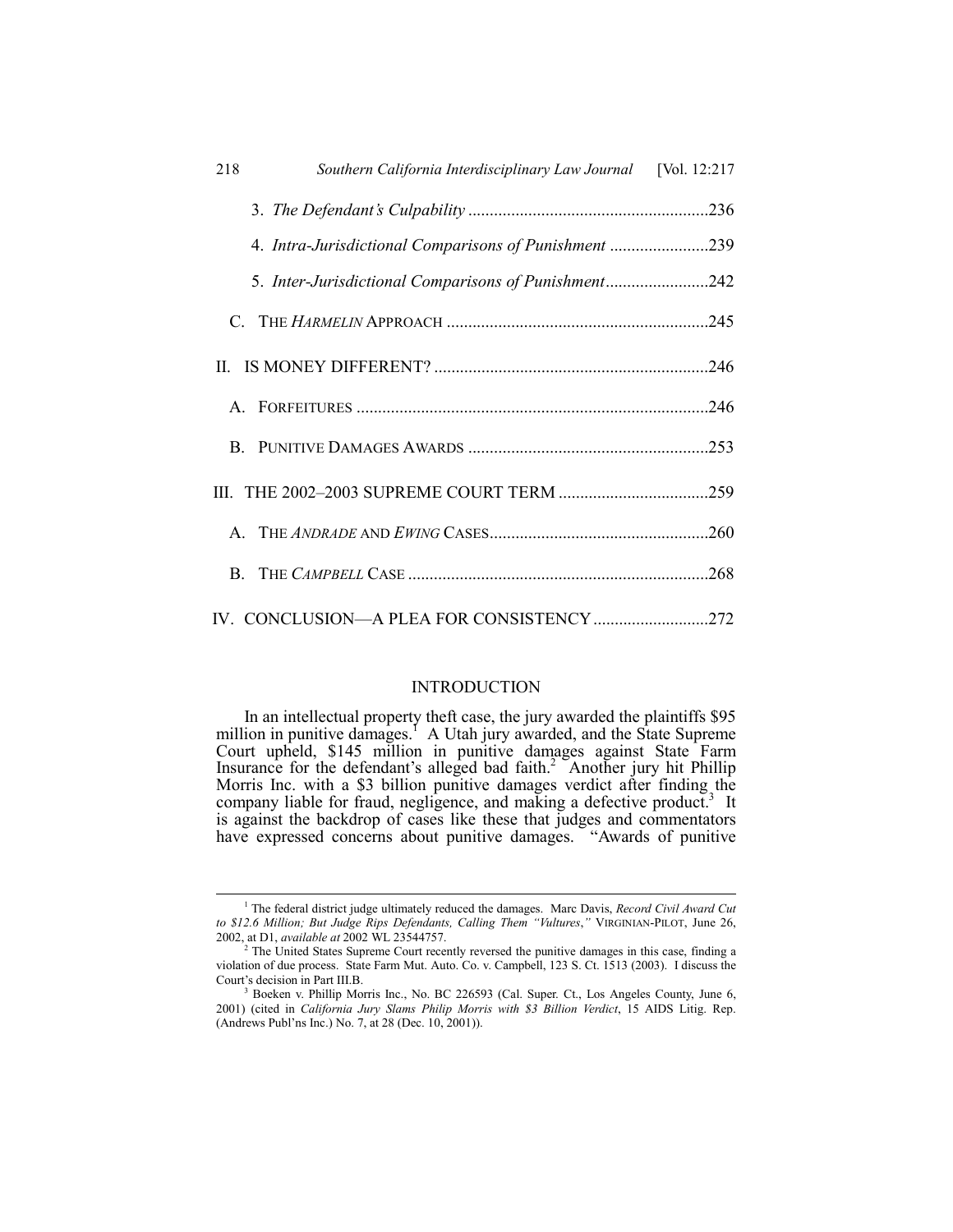damages are skyrocketing."<sup>4</sup> ìWe note . . . our concern about punitive damages that 'run wild.'

Similarly, examples of the application of forfeiture laws have raised eyebrows. The sale of cocaine worth \$250 resulted in the forfeiture of an apartment worth \$140,000 in one case. In another case, a defendant's farm was seized after she pled guilty to selling 2.9 grams of cocaine.<sup>6</sup> Again, judges and commentators have expressed concerns. Justice Clarence Thomas has theorized that, "[i]mproperly used, forfeiture could become more like a roulette wheel employed to raise revenue from innocent but hapless owners whose property is unforeseeably misused, or a tool wielded to punish those who associate with criminals, than a component of a system of justice."

These types of concerns, at least in part, have led the United States Supreme Court to strike punitive damages awards of \$145 million and \$2 million as unconstitutionally excessive and the forfeiture of \$357,144 as "grossly disproportional to the gravity of the [defendant's] offense.<sup>39</sup> The Supreme Court recently confirmed that it will continue to give teeth to proportionality review<sup>10</sup> of such monetary punishments. During the current

<sup>6</sup> *See* Chet Little, Note, *Civil Forfeiture and the Excessive Fines Clause: Does Bajakajian Provide* False Hope for Drug-Related Offenders?, 11 U. FLA. J.L. & PUB. POL'Y 203, 205 n.12 (2000) (citing United States v. 58 Whalers Cove Drive, 954 F.2d 29, 32 (2d Cir. 1992)), n.14 (citing United States v. Santoro, 866 F.2d 1538, 1540-41(4th Cir. 1989)).

7 Bennis v. Michigan, 516 U.S. 442, 456 (Thomas, J., concurring), reh'g denied, 517 U.S. 1163 (1996). *See also* Little, *supra* note 6, at 204-05 ("While government agencies fill their coffers with proceeds from drug-related seizures, instances of forfeiture abuse become more routine across the country.î); W. David George, *Finally, an Eye for an Eye: The Supreme Court Lets the Punishment Fit the Crime in Austin v. United States, 46 BAYLOR L. REV. 509, 509 (1994) ("Civil forfeiture of assets is* one of the federal government's most powerful tools in the war on drugs.").

8 State Farm Mut. Auto. Ins. Co. v. Campbell, 123 S. Ct. 1513 (2003); BMW of North America, Inc. v. Gore, 517 U.S. 559 (1996). The Court held that \$2 million in punitive damages was excessive when BMW failed to disclose that it had repainted the car Dr. Gore purchased. The jury awarded Dr. Gore \$4,000 in compensatory damages and \$4 million in punitive damages. The Alabama Supreme Court reduced the punitive damages award to \$2 million upon determining that the jury had incorrectly used a multiplier, which included BMW's failures to disclose such presale repairs in states other than Alabama. *Id.*

9 United States v. Bajakajian, 524 U.S. 321, 324 (1998).

<sup>10</sup> By the term "proportionality review" I refer to an evaluation of a sentence as it relates to the offense for which the defendant was convicted. That is, an answer to the question of whether the punishment fits the crime. This is in contrast to "comparative proportionality review" which "purports" to inquire . . . whether the penalty is . . . unacceptable in a particular case because it is disproportionate to the punishment imposed on others convicted of the same crime." Barry Latzer, *The Failure of Comparative Proportionality Review of Capital Cases (With Lessons from New Jersey)*, 64 ALB. L.

 $\overline{4}$ <sup>4</sup> Browning-Ferris Indus. of Vt. v. Kelco, 492 U.S. 257, 282 (1989) (O'Connor, J., concurring in part, dissenting in part). *See also* John Calvin Jefferies, Jr., *A Comment on the Constitutionality of Punitive Damages*, 72 VA. L. REV. 139, 139 (1986) (noting that "punitive damages are out of control").

<sup>5</sup> Pacific Mut. Life Ins. v. Haslip, 499 U.S. 1, 18 (1991). *See also* Victor E. Schwartz, Mark A. Behrens & Joseph P. Mastrosimone, *Reining in Punitive Damages "Run Wild": Proposals for Reform* by Courts and Legislatures, 65 BROOK. L. REV. 1003, 1004, 1010 (1999) (arguing that "excessive punitive damages awards continue to be a major problem in many states" and "[r]eform is needed to address the chilling effect that the threat of runaway punitive damages can have on . . . the general publicî); Comment, *Criminal Safeguards and the Punitive Damages Defendant*, 34 U. CHI. L. REV. 408, 417 (discussing the consequences of punitive damages for civil defendants).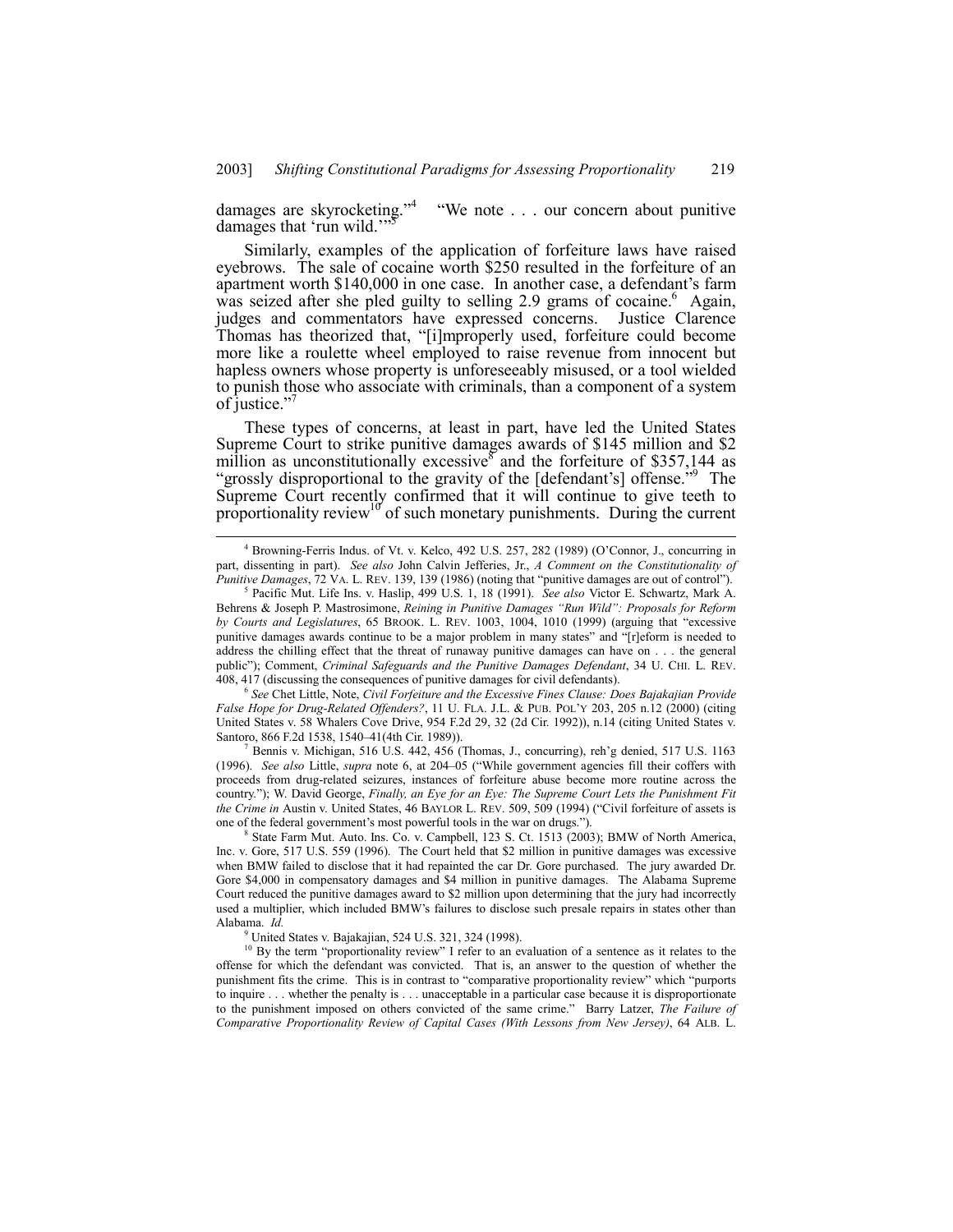term, in *State Farm Mutual Automobile Insurance v. Campbell* (ì*State Farm*<sup>n</sup>), the Supreme Court reversed a punitive damages award of \$145 million against State Farm Insurance.<sup>11</sup> Yet, ironically, the Court has not shown the same concern about excessiveness and disproportionality when the punishment is imprisonment, a deprivation of liberty. In fact, during the 2002–2003 Supreme Court term, the Court upheld life sentences of minor theft offenses committed by recidivists.<sup>1</sup>

The Supreme Court has only once struck a term of imprisonment as disproportionate and thus an Eighth Amendment violation.<sup>15</sup> Before the current term, when the Court last considered the issue of proportionate punishment with respect to prison sentences in 1991, it affirmed a life sentence without the possibility of parole for the defendant's first offense, which was possession of 672 grams of cocaine.<sup>14</sup> This article argues that the Court should give terms of imprisonment at least the same level of scrutiny used to evaluate punitive damages awards and forfeitures for proportionality. To the extent that the Court will second-guess juries in the punitive damages context, and even to second-guess Congress as to forfeitures of property, the Court should be consistent across these subject areas that involve types of punishment and thus engage in a genuine proportionality review of terms of imprisonment. However, given the decisions in *Andrade* and *Ewing*, discussed below in Part III.A, there does not seem to be any limit to the length of time a state may deprive an individual of his liberty.

Certainly, it can be difficult to identify objective and predictable criteria to define proportionality of punishment.<sup>15</sup> Nonetheless, once the Court has decided to evaluate some forms of punishment, namely monetary, no justification truly exists for excluding other types of punishment. Furthermore, the relevant jurisprudence has identified factors at the heart of proportionality review. These include the gravity of the offense, the defendant's culpability, an intra-jurisdictional comparison, and an inter-jurisdictional comparison.<sup>1</sup>

REV. 1161, 1167 (2001) [hereinafter Latzer, *Proportionality Review*]. For further discussion of this issue, see generally Evan J. Mandery, *In Defense of Specific Proportionality Review*, 65 ALB. L. REV. 883 (2002) (challenging the arguments made by Professor Latzer) and Barry Latzer, *A Reply to Professor Mandery*, 65 ALB. L. REV. 935 (2002).

<sup>&</sup>lt;sup>11</sup> State Farm Mut. Auto. Ins. Co. v. Campbell, 123 S. Ct. 1513 (2003). The Utah Supreme Court held that a trial court committed reversible error when it ordered a remittitur of the punitive damages

award to \$25 million. Campbell v. State Farm Mut. Auto. Ins. Co., 2001 UT 89 (2001). 12 Lockyer v. Andrade, 123 S. Ct. 1166 (2003); Ewing v. California, 123 S. Ct. 1179 (2003).

<sup>&</sup>lt;sup>13</sup> Solem v. Helm, 463 U.S. 277 (1983).

<sup>&</sup>lt;sup>14</sup> Harmelin v. Michigan, 501 U.S. 957 (1991). Subsequently, the Supreme Court of Michigan determined that the statute at issue in *Harmelin* violated the state constitution. People v. Bullock, 485 N.W.2d 866, 878 (1992).

<sup>15</sup> *See* Cass R. Sunstein, Daniel Kahneman, David Schkade & Ilana Ritov, *Predictably Incoherent Judgments*, 54 STAN. L. REV. 1153, 1167 (2002) (noting that in the context of jury determinations of punitive damages awards, identifying "the translation problem" as the difficulty in equating the punitive intent of the jury with a "scale that can be used by the legal system, such as dollars of fines or months in jail").<br><sup>16</sup> *Solem*, 463 U.S. at 292 (1983).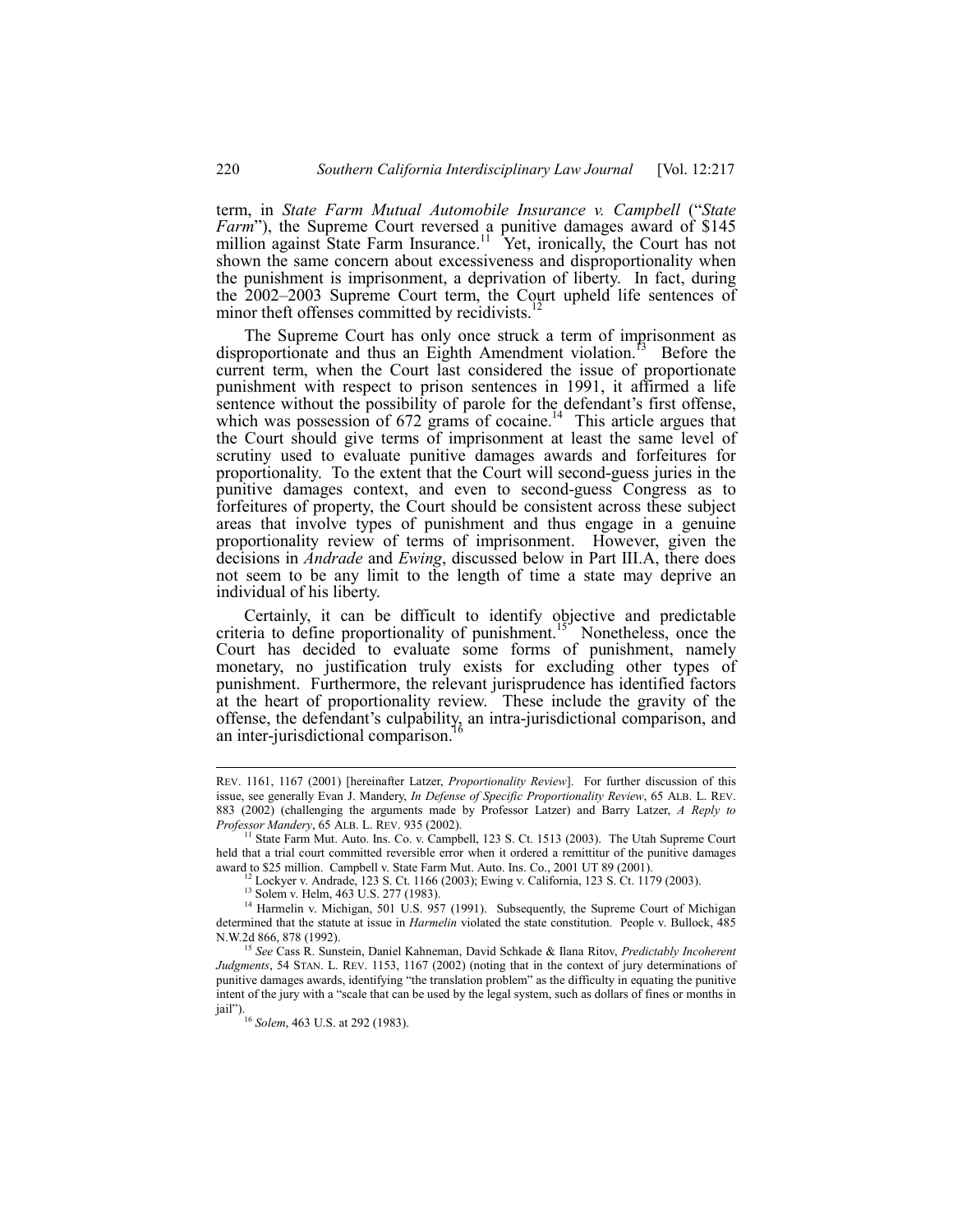In the 2002–2003 Supreme Court Term, the Court had an opportunity to set out a meaningful method for evaluating the proportionality of prison sentences that is consistent with its approach to punitive damages awards and forfeitures. Specifically, the Court has agreed to hear two cases involving severe sentences under California's Three Strikes Law. Gary Ewing was sentenced to life without the possibility of parole for twenty-Five years for attempting to steal three golf clubs, $\frac{17}{17}$  and Leandro Andrade received a life sentence without the possibility of parole for fifty years for shoplifting a total of nine videotapes on two occasions.<sup>18</sup> Both defendants received these sentences because they had prior convictions.<sup>19</sup> Otherwise, these offenses would constitute petty theft, a misdemeanor, and would carry maximum sentences of six months in jail under California law.<sup>2</sup>

As to the *Ewing* case, the California Supreme Court declined to review the sentence;<sup>21</sup> in the *Andrade* case, the Ninth Circuit held that Andrade's sentence was disproportionate to the crimes involved and, therefore, violated the Eighth Amendment's prohibition of cruel and unusual punishment.<sup>22</sup> The Supreme Court upheld these sentences. If the Supreme Court had begun to take proportionality review in the context of terms of imprisonment as seriously as it takes such review of punitive damages awards and forfeitures, it might have affirmed the Ninth Circuit.<sup>23</sup> This

<sup>22</sup> Andrade, 270 F.3d at 743. Another Ninth Circuit panel reversed sentences in two consolidated cases under the same law. In Brown v. California, 283 F.3d 1019 (9th Cir. 2002), the court found that sentences of life without the possibility of parole for twenty-five years imposed on Earnest Bray, Jr. for attempting to steal three videotapes, and on Napoleon Brown for attempting to steal a steering wheel alarm were unconstitutional. The two Ninth Circuit panels were careful to point out that their opinions did not invalidate California's Three Strikes law. Rather, their holdings were "limited to the application of the Three Strikes law to the unusual circumstances of [the] case[s].î *Andrade*, 270 F.3d at 767; Brown, 283 F.3d at 1040 ("Our decision does not hold the California Three Strikes Law unconstitutional, only its application to mandate a 25-year-to-life sentence for a petty theft offense such as those in these cases.").

<sup>23</sup> Following the recent case, Newdow v. United States Cong., 2002 U.S. LEXIS 12826 (9th Cir.), involving the "under God" language in the Pledge of Allegiance, numerous periodicals have reported on the reversal record of Ninth Circuit cases by the United States Supreme Court. Jason Hoppin, *Courting Controversy,* THE RECORDER, June 28, 2002, at 1 ("As many national news stories [after the *Newdow*] decision pointed out, the [Ninth] Circuit is overturned more often than any other circuit"); Marisa Taylor, *Influential 9th Circuit Assembles in S.D.Weighty Issues are on Agenda for Judges Who Defy Consensus*, THE SAN DIEGO UNION-TRIB., July 15, 2002, at A1 (pointing out that "[b]y 1997, the 9th [Circuit] had the nation's worst record: 28 out of 29 cases reviewed were reversed," but also noting that the "reversal rate last year was 71 percent, which is about the national average"). *But see* Faith Bremner, *Democrats Say Billís New Momentum Based on Courtís Pledge of Allegiance Ruling*, GANNETT NEWS SERVICE, July 24, 2002 (discussing legislation that would split the Ninth Circuit into two circuits, and quoting Ninth Circuit Judge, Sidney R. Thomas, as follows: "Last year, the high court reversed all of the decisions that it agreed to hear from the 2nd, 3rd, 5th and 11th circuits, . . . [a]lthough the Supreme Court reversed 78 percent of the 9th circuit's decisions last year, it reversed 89 percent of the 6th circuit's decisions").

<sup>&</sup>lt;sup>17</sup> Brief for Petitioner at 3–4, Ewing v. California, 123 S. Ct. 1179, 1190 (2003) (No. 01-6978), *available at* 2003 WL 728753. Ewing was convicted of one count of grand theft of personal property. *Ewing*, 123 S. Ct. 1184.

Lockyer v. Andrade, 123 S. Ct. 1166, 1169-70 (2003).

<sup>19</sup> *Id.* at 1170; *Ewing*, 123 S. Ct. 1179, 1190 (2003).

<sup>20</sup> CAL. PENAL CODE ßß 17, 666 (WEST 2003).

<sup>&</sup>lt;sup>21</sup> People v. Ewing,  $2001$  Cal. LEXIS 4704 (Cal. July 11, 2001).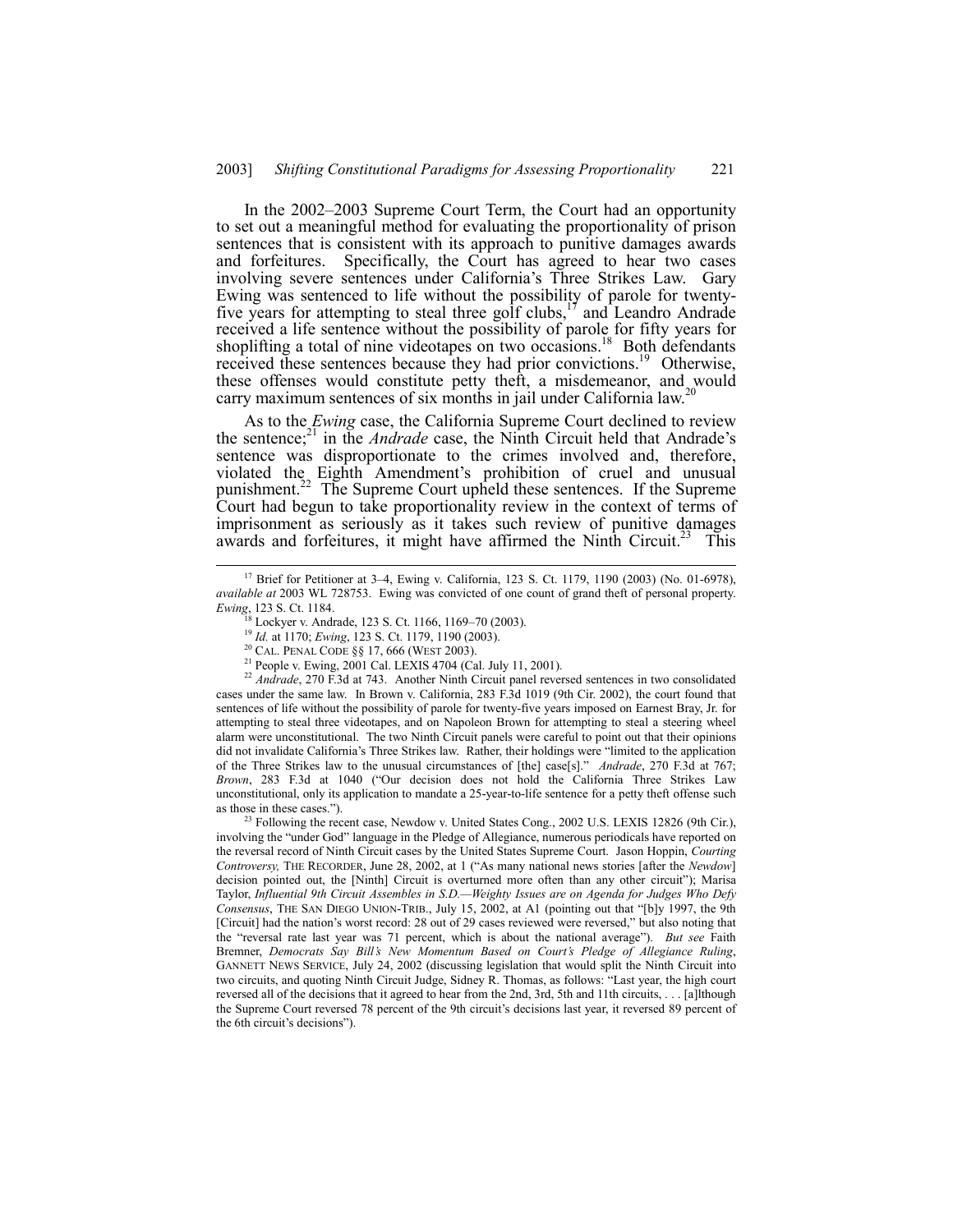would have resulted in more meaningful scrutiny of terms of imprisonment and provided a check on the imposition of sometimes draconian criminal sanctions,  $24$  particularly under three strikes legislation. This missed opportunity is further highlighted by the fact that only one month after upholding the life sentences in *Andrade* and *Ewing*, the Court found a monetary sanction unconstitutional in *State Farm*.

Part I of this Article reviews the case law regarding judicial review of both terms of imprisonment and imposition of the death penalty. In this section, I argue for consistency within this area of the law. Some jurisprudence suggests that, because "death is different," proportionality review is appropriate only in the death penalty context, and is either not required or only applies in an extremely narrow example, such as life imprisonment for  $\hat{a}$  parking ticket.<sup>25</sup> Part II examines Supreme Court precedent that analyzes the question of proportionality of forfeitures and punitive damages awards. In the context of forfeitures, the debate centers primarily on the question of how broadly a court should apply the Excessive Fines Clause. Nonetheless, the relevant cases provide insight about the appropriate criteria for proportionality review. The much shorter history of proportionality review of punitive damages awards also speaks to the question of how to evaluate punishments for excessiveness. Part III of this Article discusses *Andrade*, *Ewing*, and *State Farm*, all decided during the  $2002-2003$  term. Finally, I argue that the Court should apply the same criteria to all these forms of punishment to achieve a greater degree of consistency. $2$ 

 <sup>24</sup> *See* Steven D. Clymer, *Unequal Justice: The Federalization of Criminal Law,* 70 S. CAL. L. REV. 643, n.128 (1997) (stating that state law is less favorable to criminal defendants than federal law and "perhaps the most noteworthy example is California's 'three strikes and you're out' statute, requiring draconian sentences for recidivist felonsî); Nina Totenberg, *Morning Edition* (National Public Radio Broadcast, Oct. 7, 2002) (describing California's Three Strikes law as "the most Draconian such law in the countryî); Kimberle Williams Crenshaw, *Tavis Smiley* (National Public Radio Broadcast, Nov. 6, 2002) (stating that California's Three Strikes law is "more harsh" than three strikes laws in other states).

<sup>25</sup> Rummel v. Estelle, 445 U.S. 263, 274 n.11 (1980) (discussing this example, with the implication that such a sentence would be unconstitutional).

 $26$  Scholars have compared the Court's approach to punitive damages with that of capital punishment, *see, e.g.*, Steven Semeraro, *Responsibility in Capital Sentencing*, 39 SAN DIEGO L. REV. 79, 144 (2002) ("The Court's treatment of punitive damages perhaps most closely mirrors the development of modern capital punishment doctrine<sup>29</sup>), and with other criminal punishments, *see e.g.*, Adam M. Gershowitz, *The Supreme Courtís Backwards Proportionality Jurisprudence: Comparing Judicial Review of Excessive Criminal Punishments and Excessive Punitive Damages Awards*, 86 VA. L. REV. 1249, 1302 (2000) (concluding that "[t]he Supreme Court must reconsider its decisions affording more rigorous proportionality review to excessive punitive damages awards than to excessive criminal punishmentsî). There is also a comparison of proportionality review of criminal punishments and that of forfeitures. *See, e.g.*, Barry L. Johnson, *Purging the Cruel and Unusual: The Autonomous* Excessive Fines Clause and Desert-Based Constitutional Limits on Forfeitures After United States v. Bajakajian, 2000 U. ILL. L. REV. 461, 503 (arguing that the Court in Bajakajian adopted a standard of excessiveness for forfeitures very similar to that used to review criminal punishments, amounting "to complete judicial abdication of meaningful proportionality review"). Another scholar has compared review of punitive damages awards to that of forfeitures. Susan R. Klein, *The Discriminatory Application of Substantive Due Process: A Tale of Two Vehicles,* 1997 U. ILL. L. REV. 453 (1997) (specifically comparing the forfeiture of a jointly owned car due to the criminal activity of one co-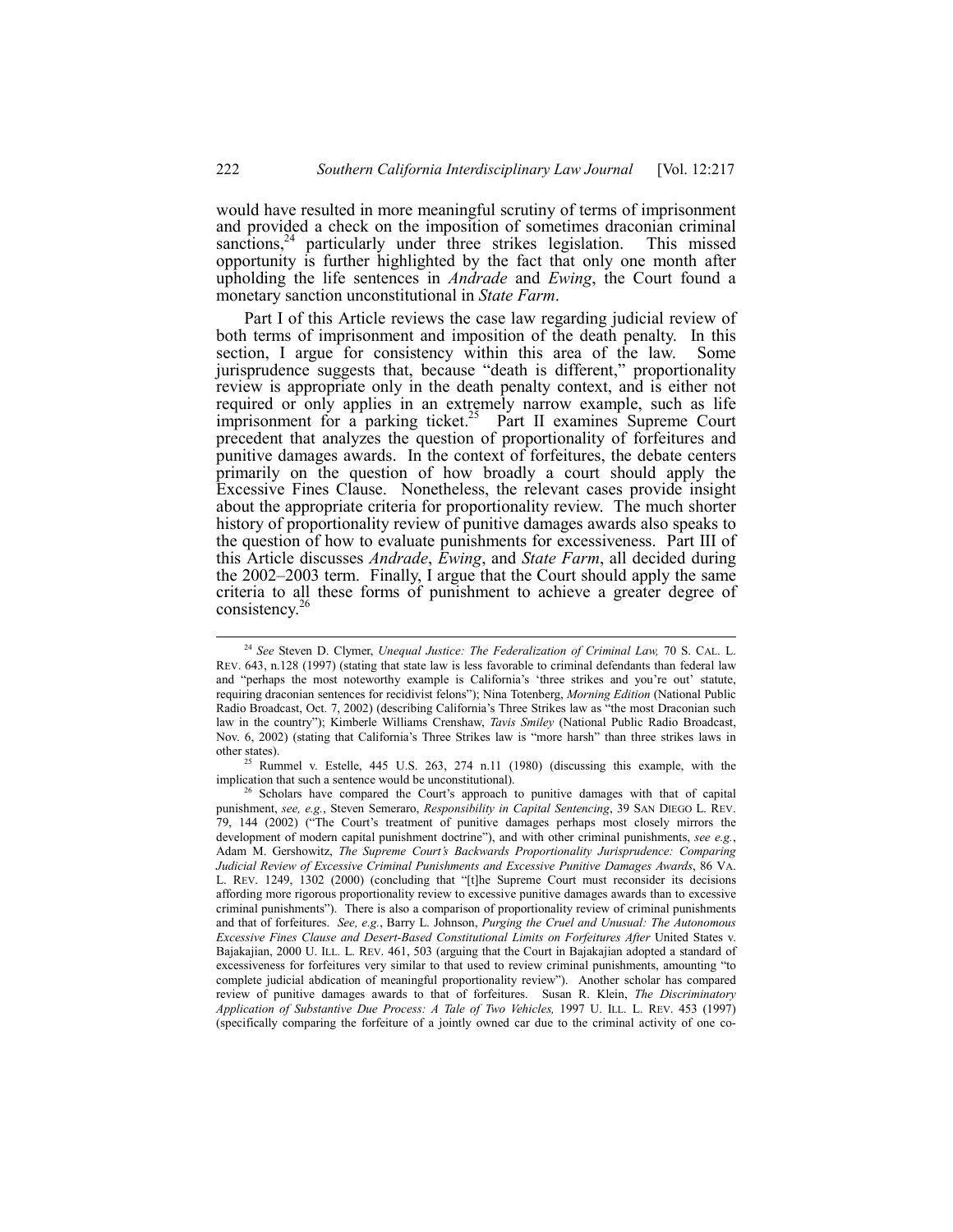## I. PROPORTIONALITY OF CRIMINAL SENTENCES

The Supreme Court has often acknowledged the ambiguity of the meaning of the Cruel and Unusual Punishment Clause. "[D]ifficulty would attend the effort to define with exactness the extent of the constitutional provision which provides that cruel and unusual punishments shall not be inflicted.<sup>227</sup> Interpretation of the Cruel and Unusual Punishment Clause of the Eighth Amendment can, nonetheless, be separated into three primary areas. First, there is jurisprudence that focuses on the modes or methods of punishment.<sup>28</sup> This was the main focus of the Court's analysis of the punishment of denationalization in *Trop v. Dulles*. 29 The Court stated:

While the state has the power to punish, the [Eighth] Amendment stands to assure that this power be exercised within the limits of civilized standards. Fines, imprisonment and even execution may be imposed depending upon the enormity of the crime, but any technique outside the bounds of these traditional penalties is constitutionally suspect.<sup>30</sup>

The Court ultimately concluded that the Eighth Amendment bars denationalization as a punishment.<sup>31</sup> The scope of this analysis also The scope of this analysis also includes cases involving methods of execution.

The second set of case law involves the procedural safeguards to the imposition of punishment. In the context of the death penalty, this has been of central concern to a majority of the Supreme Court Justices who have

This area of jurisprudence is also referred to as involving the issue of "decency" to contrast it with the third area this article examines regarding proportionality. *See* Herbert L. Packer, *Making the Punishment Fit the Crime, 77 HARV. L. REV. 1071, 1075-76 (1964) (describing Weems v. United States* as speaking "to the issue of decency, not rationality").

356 U.S. 86 (1958).

owner in Bennis v. Michigan, 516 U.S. 442 (1996), and the punitive damages award in BMW of North America v. Gore, 517 U.S. 559)). However, there is no in-depth study comparing all four areas: capital punishment, terms of imprisonment, punitive damages and forfeitures.

Wilkerson v. Utah, 99 U.S. 130, 135–36 (1878). *See also* Trop v. Dulles, 356 U.S. 86, 99 ("The exact scope of the constitutional phrase 'cruel and unusual' has not been detailed by this Court."); Weems v. United States, 217 U.S. 349, 368 (1910) ("What constitutes cruel and unusual punishment has not been exactly decided.").

<sup>30</sup> *Id.* at 100.

 $31$  *Id.* at 101 ("It is a form of punishment more primitive than torture, for it destroys for the individual the political existence that was centuries in the development.<sup>2</sup>). In *Weems*, the Court's analysis did not distinguish between the types of penalties applied and the duration, fifteen years, of the sentence. In fact, the Court concluded that it lacked power to separate the penalties. *Weems*, 217 U.S. at 382.<br><sup>32</sup> In re Kemmler, 136 U.S. 436 (1889) (execution by electrocution held constitutional); *Wilkerson*,

<sup>99</sup> U.S. 130 (1878) (execution by firing squad upheld in dicta). For a detailed discussion of the jurisprudence surrounding the issue of modes of execution, *see generally*, Roberta M. Harding, *The* Gallows to the Gurney: Analyzing the (Un)constitutionality of the Methods of Execution, 6 B.U. PUB. INT. L.J. 153 (1996); Deborah Denno, *Is Electrocution an Unconstitutional Method of Execution? The Engineering of Death Over the Century*, 35 WM. & MARY L. REV. 551 (Winter 1994); Dawn Macready, Student Article, *The "Shocking" Truth About the Electric Chair: An Analysis of the Unconstitutionality of Electrocution*, 26 OHIO N.U. L. REV. 781 (2000). Despite the holding in *Kemmler*, only a few states currently allow for death by electrocution. *See, e.g.*, Dawson v. State, 554 S.E.2d 137 (2001) (finding execution by electrocution violative of Georgia's constitutional prohibition of cruel and unusual punishment).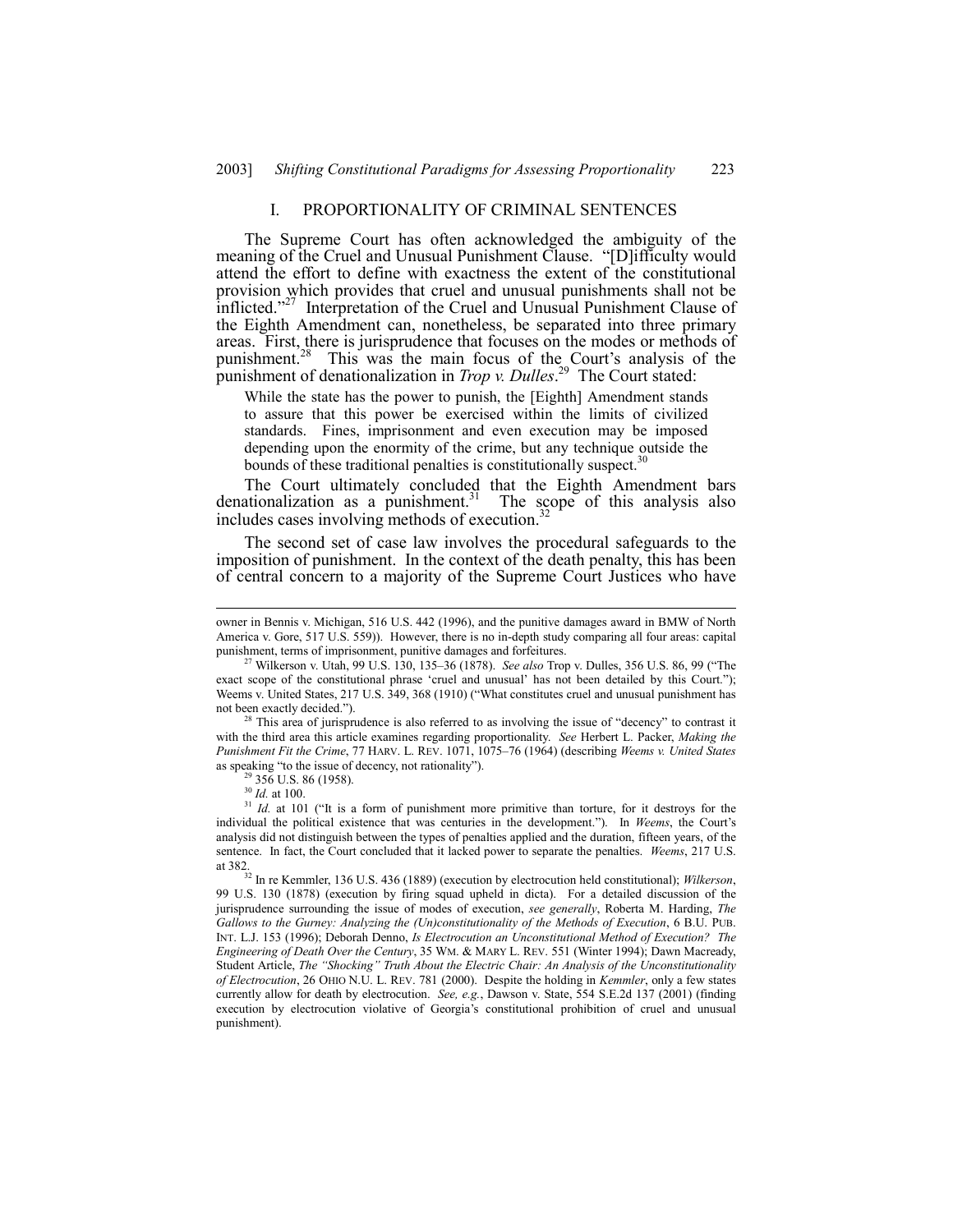considered it. In *Gregg v. Georgia*, 33 the Court discussed the concern raised by at least three Justices in *Furman v. Georgia*<sup>34</sup>—that death "not be imposed under sentencing procedures that created a substantial risk that it would be inflicted in an arbitrary and capricious manner.<sup>35</sup> In *Lockett v. Ohio*<sup>36</sup> the Court disapproved a scheme that limited the mitigating circumstances on which a defendant could present evidence in the sentencing phase. The Court held that before imposing the death penalty, the state must allow consideration of "[every] aspect of a defendant's character or record and any of the circumstances of the offense" that the defendant offers as mitigating.<sup>37</sup> The procedural safeguards issue also arose in *Ford v. Wainwright*, 38 where the Court held that the execution of insane defendants violated the Eighth Amendment, in part because the state's procedural scheme did not give the defendant an adequate opportunity to present an insanity claim.<sup>39</sup> Procedural safeguards related to the imposition of the death penalty are not limited to the Supreme Court's interpretation of the Eighth Amendment. Most recently, the Supreme Court found that a state sentencing scheme violated the Sixth Amendment right to a jury trial by allowing a judge to determine facts supporting the imposition of the death penalty. $40^{\circ}$  The Court has held that this procedural protection also applies to enhanced prison sentences.<sup>4</sup>

Third, the Supreme Court has developed a jurisprudence of substantive proportionality with respect to both the death penalty and to terms of imprisonment. To this I now turn.

# A. DOES "CRUEL AND UNUSUAL" INCLUDE PROPORTIONALITY REVIEW?

The threshold question of controversy is whether the Eighth Amendment's "Cruel and Unusual" language includes a proportionality principle at all; that is, does this part of the Eighth Amendment impose a limit on disproportional or excessive sentences? It seems that at least six

<sup>37</sup> *Id.* at 604. *See also* Woodson v. North Carolina, 428 U.S. 280, 304 (1976) (striking a sentencing scheme that mandated the death penalty for every person convicted of first degree murder stating, the "relevant facets of the character and record of the individual offender" must be considered).

40 Ring v. Arizona, 536 U.S. 584 (2002). A majority of the Court in *Ring* overruled Walton v. Arizona, 497 U.S. 639 (1990), which had upheld the same scheme. The Court determined that the scheme was not reconcilable with the recent case, Apprendi v. New Jersey, 530 U.S. 466 (2000), "which held that the Sixth Amendment does not permit a defendant to be ëexposed . . . to a penalty *exceeding* the maximum he would receive if punished according to the facts reflected in the jury verdict alone. *Ring*, 536 U.S. at 588 (2002) (quoting *Apprendi*, 530 U.S. at 483).

<sup>41</sup> *Apprendi*, 530 U.S. at 466 (2000) (finding that a jury must determine whether the defendant's conduct came within the state's hate crime law to justify an increase in the maximum prison sentence). *But see* Harris v. United States, 536 U.S. 545, 560 (2002) (the factual determination of whether the defendant "brandished" a weapon to justify an increase in his sentence did not constitute an element of the offense and could be found by a judge as sentencing factor).

 <sup>33 428</sup> U.S. 153 (1976).

<sup>34 408</sup> U.S. 238 (1972).

<sup>35</sup> *Gregg*, 428 U.S. at 188.

<sup>36 438</sup> U.S. 586 (1978).

<sup>38 477</sup> U.S. 399 (1986).

<sup>39</sup> *Id.* at 414.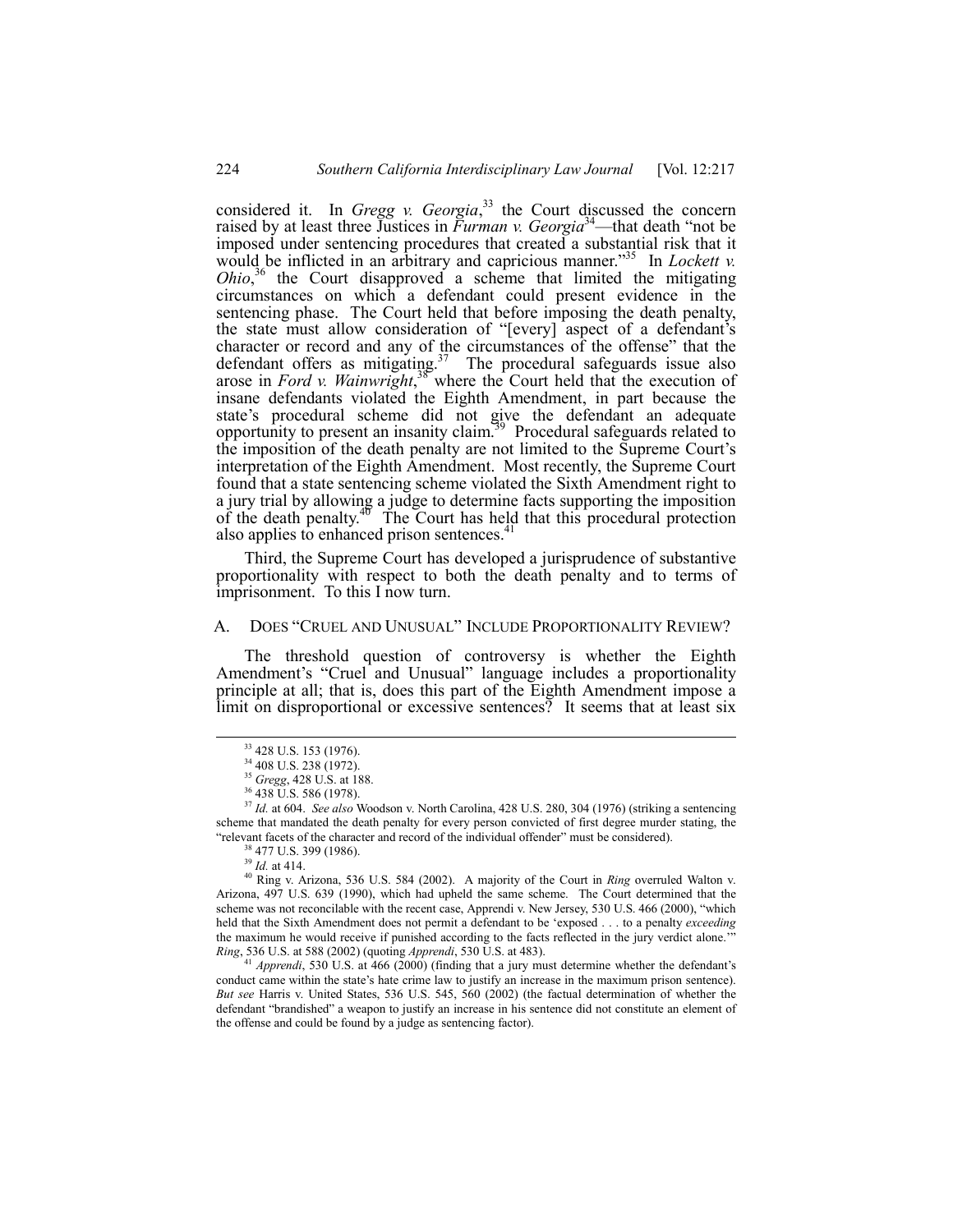Justices currently on the Court support the view that the Cruel and Unusual Punishment Clause includes a principle of proportionality, though they may not agree on the precise contours of such a principle. In *Harmelin v. Michigan*, Justice Kennedy wrote a concurring opinion joined by Justices OíConnor and Souter. Justice Kennedy eschewed the historical approach taken in Justice Scaliaís opinion and opted to respect the proportionality jurisprudence that has developed over the last century. Justice Kennedy stated that "stare decisis counsels our adherence to the narrow proportionality principle that has existed in our Eighth Amendment jurisprudence for 80 years.<sup>742</sup> The dissenting Justices in *Harmelin* agreed that the Eighth Amendment imposes a proportionality requirement for criminal sentences, but they applied a different standard and believed that the punishment was unconstitutionally excessive under the facts of the case. The dissenters accused Justice Kennedy of unduly narrowing The dissenters accused Justice Kennedy of unduly narrowing proportionality review by collapsing the factors developed in cases like Solem v. Helm.<sup>43</sup> Of those dissenting Justices, only Justice Stevens still sits on the Court.<sup>44</sup>

As to the Justices appointed since *Harmelin*, 45 Justice Thomas seems to agree with Justice Scalia<sup>3</sup>s view that there is no proportionality guarantee as to criminal punishment. Justice Thomas joined Justice Scalia's dissenting opinion in *Atkins v. Virginia*. 46 In addition, both Justices wrote concurring opinions in *Ewing* clearly stating that they do not believe that the Eighth Amendment Cruel and Unusual Punishments Clause contains a proportionality principle.<sup>47</sup> Justices Breyer and Ginsburg joined the majority opinion in the recent *Atkins* case where the Court held that "death" is not a suitable punishment for a mentally retarded criminal" because it is excessive.<sup>48</sup> Justice Stevens, writing for the majority, further observed, "we have read the text of the [Eighth A]mendment to prohibit *all* excessive punishments, as well as cruel and unusual punishments that may or may not be excessive.<sup>749</sup> Before joining the dissents in *Andrade* and *Ewing*, be excessive.<sup>749</sup> review in *Riggs v. California*. 50 In *Riggs*, as in the *Andrade* case, the trial court sentenced the defendant to life imprisonment without the possibility

 <sup>42</sup> *Harmelin*, 501 U.S. 957, 996 (1991).

<sup>43 463</sup> U.S. 277 (1983). *See also* Harmelin, 501 U.S. at 1018. (White, J., dissenting) ("While Justice Scalia seeks to deliver a swift death sentence to *Solem*, Justice Kennedy prefers to eviscerate it, leaving only an empty shell."). In *Solem*, the Court held that a life sentence for writing a no account check in the amount of \$100 was unconstitutionally excessive. 463 U.S. at 303.

<sup>44</sup> Justice Thurgood Marshall retired on June 17, 1991; Justice Byron R. White retired on June 28, 1993; Justice Harry A. Blackmun retired on June 30, 1994. Legal Information Institute, *Historic Supreme Court Decisions-by Justice, at http://supct.law.cornell.edu/supct/cases/judges.htm (last* visited Apr. 10, 2003).

<sup>&</sup>lt;sup>45</sup> Justice Clarence Thomas was appointed on October 23, 1991; Ruth Bader Ginsburg was appointed on August 10, 1993; Justice Stephen Breyer was appointed on August 3, 1994. *Id.*

 $\frac{47}{25000}$  S. 304 (2002). 123 S. Ct. 1179, 1190–91 (2003) (Scalia, J., concurring, and Thomas, J., concurring).

<sup>48</sup> *Id.* at 321.

<sup>49</sup> *Id.* at 311 n.7.

<sup>50 525</sup> U.S. 1114 (1999).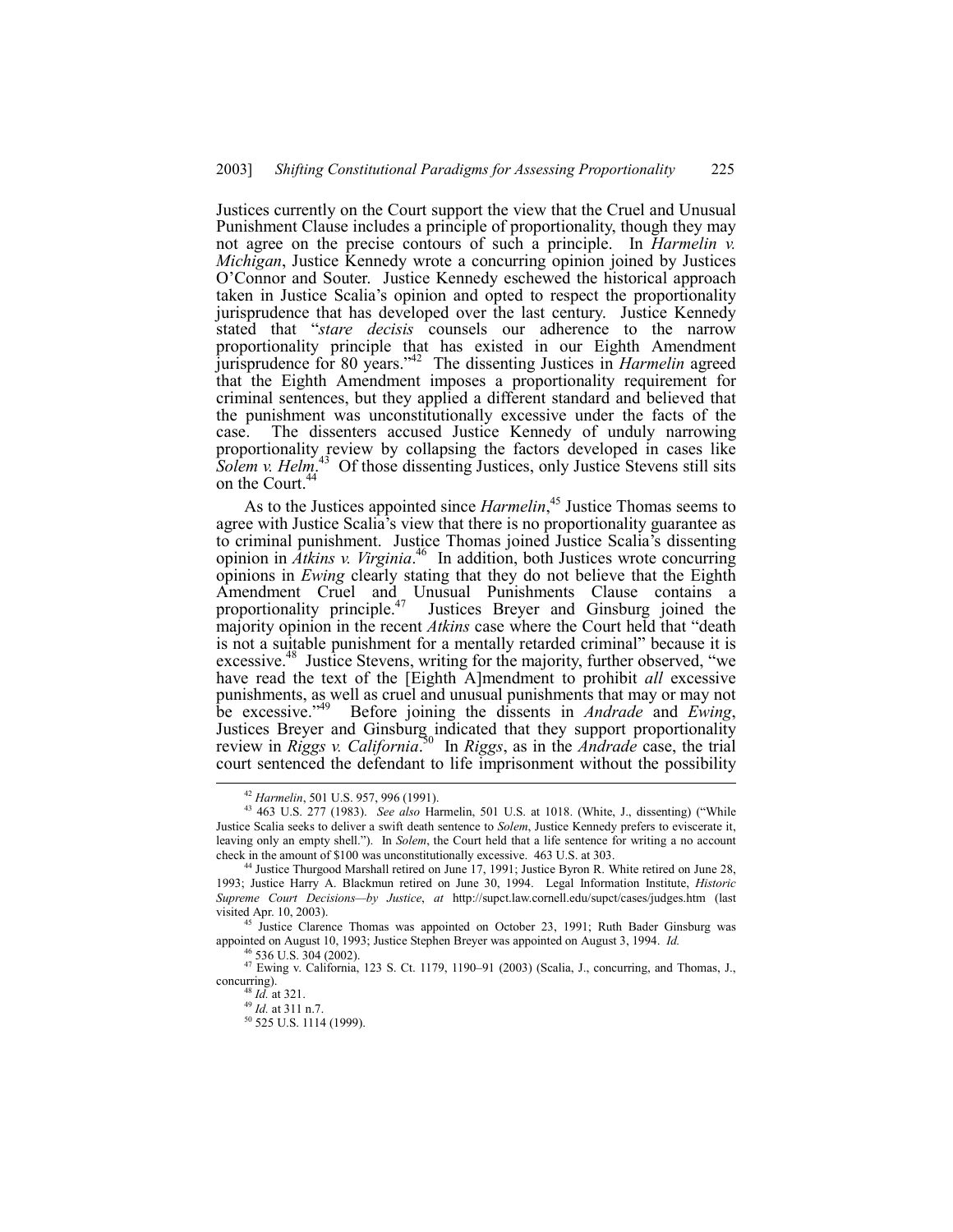of parole for twenty-five years for a petty theft offense.<sup>51</sup> The Supreme Court denied certiorari in *Riggs*, but Justice Ginsburg joined a short opinion by Justice Stevens.<sup>52</sup> Justice Stevens indicated that the aspect of Californiaís Three Strikes law at issue presented substantial constitutional concerns, particularly "when the state 'double counts' the defendant's recidivism in the course of imposing  $\ldots$  punishment.<sup>553</sup> However, Justices Stevens, Ginsburg, and Souter decided to defer Supreme Court review of this issue until other courts, such as the California Supreme Court or federal district and appellate courts, had entered the discussion. Justice Breyer dissented from the denial of certiorari, stating that the petition "raises a serious question concerning the application of a 'three-strikes' law to what is in essence a petty offense.<sup>554</sup> In *Durden v. California*, Justice Souter wrote a dissent to the denial of certiorari, in which Justice Breyer joined.55 Similar to the defendants in the other three strikes cases cited, Mr. Durden received a life sentence with the possibility of parole in twenty-five years for a petty theft of merchandise worth forty-three dollars.<sup>56</sup> Both the *Ewing* and *Andrade* decisions confirm that terms of imprisonment are subject to a proportionality limitation, even if the State of California did not violate this principle. Thus, as to the issue of whether the Cruel and Unusual Punishment Clause contains a proportionality limitation, death is not different; a majority of the current Court and past Courts agree that whether the punishment is the sentence of death or life without the possibility of parole for a non-violent felony,<sup>57</sup> the Eighth Amendment prohibits disproportionate criminal sentences.

Two current Supreme Court Justices believe that the Cruel and Unusual language of the Eighth Amendment does not include such a limitation.<sup>58</sup> Most recently, Justice Thomas tersely concluded "the Cruel and Unusual Punishments Clause of the Eighth Amendment contains no proportionality principle.<sup>559</sup> Justice Scalia elaborated on this conclusion in *Atkins v. Virginia*, 60 arguing that the cruel and unusual language of the Eighth Amendment does not include a proportionality principle because there is no

<sup>58</sup> Scholars have considered the original understanding and the history of the Eighth Amendment, and I do not plan to enter into that debate. 59 Ewing v. California, 123 S. Ct. 1179, 1191 (Thomas, J., dissenting).

 $^{51}$  *Id.* at 1114–15.

<sup>&</sup>lt;sup>52</sup> See id. (sentencing the defendant to life without the possibility of parole for twenty-five years for stealing a bottle of vitamins from a supermarket).

 $53$  *Id.* at 1116. The characterization of "double counting" is based on the fact that under California law, when a defendant has been convicted of certain offenses, a prosecutor is permitted to treat what would otherwise be a misdemeanor as a felony (this is the first time the defendant's recidivism is considered). Then, under the Three Strikes law, where the "bumped up" misdemeanor is the defendant's third felony, she is subject to the mandatory sentence of life without the possibility of parole for twenty-five years (the second time the defendant's recidivism is counted). Thus recidivism is counted twice—once to bump the misdemeanor up to a felony and again to subject the defendant to the mandatory sentence under the Three Strikes law.

<sup>&</sup>lt;sup>54</sup> *Id.* at 1114 (Breyer, J., dissenting from the denial of certiorari).

<sup>55 531</sup> U.S. 1184 (2001).

<sup>56</sup> *Id.* at 1184.

<sup>57</sup> Solem v. Helm, 463 U.S. 277 (1983). Discussed *infra* Part I.A.

 $^{60}$  536 U.S. 304 (2002).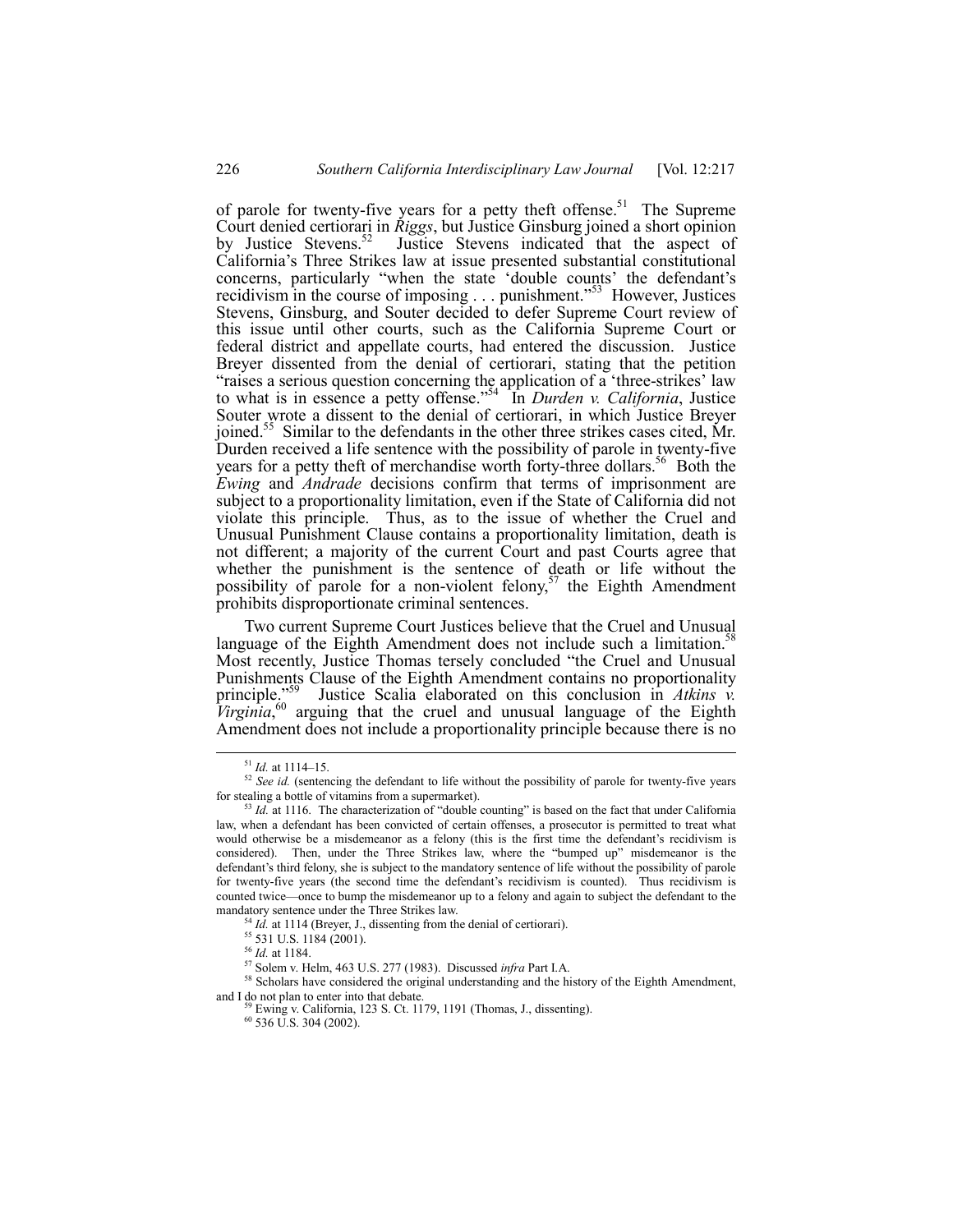textual or historical support for such a principle.<sup>61</sup> Similarly, Justice Scalia's opinion in *Harmelin v. Michigan*<sup>62</sup> included an extensive historical analysis to support the conclusion that the term "cruel and unusual" meant to prohibit only certain modes of punishment considered to be barbarous.<sup>63</sup> Chief Justice Rehnquist's position on the issue has varied somewhat. He joined Justice Scalia in *Harmelin*, but he did not join Scalia's dissent in *Atkins*, nor did he state that the Eighth Amendment does not include a principle of proportionality.<sup>64</sup> In addition, writing for the majority in *Alexander v. United States*,<sup>65</sup> the Chief Justice stated that the "Cruel and Unusual Punishments Clause . . . is concerned with matters such as the *duration* or conditions of confinement.<sup>766</sup> Also, before *Harmelin*, the Chief Justice wrote for the majority in *Rummel v. Estelle*, 67 concluding that the life sentence was not unconstitutional.<sup>68</sup> Nonetheless, he also stated, "[t]his is not to say that a proportionality principle would not come into play in the extreme example . . . if the legislature made overtime parking a felony punishable by life imprisonment.<sup>369</sup> More recently, in *Ewing*, Chief Justice Rehnquist did not join in the concurring opinions of Thomas and Scalia, which concluded that the Cruel and Unusual Punishments Clause does not contain a proportionality principle. While the Chief Justice's conception of a proportionality principle may be exceedingly narrow despite the fact he joined Justice Scaliaís opinion in *Harmelin*, the Chief Justice Rehnquist seems to have accepted proportionality, at least in principle.

Moreover, Justice Scalia's narrow interpretation of the Eighth Amendment's Cruel and Unusual Punishment Clause has little precedential support. As early as 1892, members of the Supreme Court expressed the view that some criminal sentences could be unconstitutionally excessive. In *O'Neil v. Vermont*,<sup>70</sup> Justice Field argued that this clause was directed ìagainst all punishments which by their excessive *length* or *severity* are greatly disproportionate to the offenses charged. The whole inhibition [of

 $61$  *Id.* at 337–54 (Scalia, J., dissenting).

 $62$  501 U.S. 957 (1991) (affirming a life sentence without the possibility of parole for the first-time offense of marijuana possession is not cruel and unusual punishment).

<sup>&</sup>lt;sup>63</sup> See id. at 979–86. Justice White disputed this historical analysis. *Id.* at 1009–14 (White, J., dissenting).

<sup>&</sup>lt;sup>64</sup> The focus of Chief Justice Rehnquist's dissent in *Atkins* was his disagreement with the majority's reliance on "foreign laws, the views of professional and religious organizations, and opinion polls" in determining whether this is evidence of a national consensus as to the imposition of the death penalty on retarded criminals. *Atkins*, 536 U.S. at 322.

 $65$  509 U.S. 544 (1993) (a forfeiture case in which the Court remanded for a determination as to whether forfeiture of the defendant's businesses and nearly nine million dollars acquired through racketeering activities was excessive).

 $^{66}$  *Id.* at 558 (emphasis added).<br> $^{67}$  445 U.S. 263 (1980).

<sup>67 445</sup> U.S. 263 (1980). <sup>68</sup> *Id.* at 264, 285. <sup>69</sup> *Id.* at 274 n.11. *See also* David S. Mackey, *Rationality Versus Proportionality: Reconsidering the Constitutional Limits on Criminal Sanctions*, 51 TENN, L. REV. 623, 630 (1984) ("elements of the Rehnquist opinion [in *Rummel*] suggested that the proportionality criteria did survive *Rummel*î).

<sup>70 144</sup> U.S. 323, 338 (1892) (sentencing the defendant to fifty-four years imprisonment after a Vermont conviction for "selling, furnishing and giving away . . . intoxicating liquor, which took place in New York, to be delivered in Vermont") (Field, J., dissenting).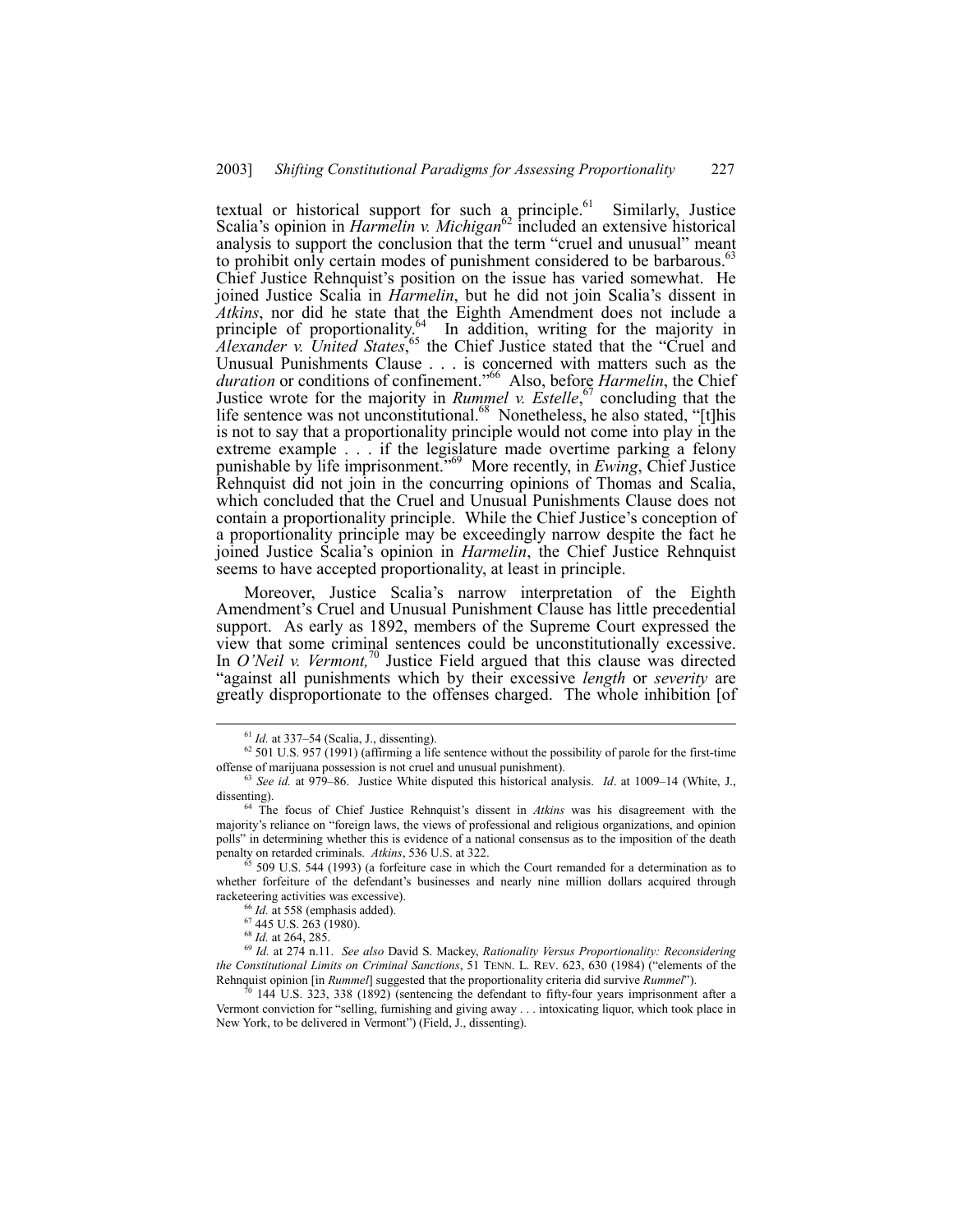the Eighth Amendment] is against that which is excessive either in the bail required, or the fine imposed, or punishment inflicted.<sup>771</sup> Furthermore, a majority of the Court in *Weems v. United States*<sup>72</sup> concluded that the drafters<sup>'</sup> intent and the history of the Eighth Amendment did not clarify the scope of the language.<sup>73</sup> Rather, the Court considered the impulse for such a provision, namely distrust of power and the insistence "on constitutional limitations against its abuse.<sup> $774$ </sup> The Court also considered the general language used in the Eighth Amendment and concluded that this did not support a narrow meaning.

Legislation, both statutory and constitutional, is enacted, it is true, from an experience of evils, but its general language should not, therefore, be necessarily confined to the form that evil had theretofore taken. Time works changes, brings into existence new conditions and purposes. Therefore a principle to be vital must be capable of wider application than the mischief which gave it birth. This is particularly true of constitutions. They are not ephemeral enactments, designed to meet passing occasions. They are, to use the words of Chief Justice Marshall, "designed to approach immortality as nearly as human institutions can approach it. $"$ <sup>7</sup>

Further acknowledging the changing nature of the prohibition against cruel and unusual punishment, Chief Justice Warren, writing for the Court in *Trop v. Dulles*,<sup>76</sup> stated that, "[t]he Amendment must draw its meaning

states.<br><sup>72</sup> 217 U.S. 349, 364 (1910). The defendant was convicted of falsifying a public and official document and received the jurisdiction's third harshest sentence, *cadena temporal*, a sentence of twelve years and one day to twenty-one years imprisonment. The Court described this punishment as follows:

ì[T]hose sentenced to *cadena temporal* . . . shall labor for the benefit of the state. They shall always carry a chain at the ankle, hanging from the wrists; . . . and shall receive no assistance whatsoever from without the institution." . . . There are, besides, certain accessory penalties imposed

*Id.* The accessory penalties included deprivation of the rights of parental authority, guardianship of person, marital authority, subjection to surveillance during the defendant's lifetime, deprivation of the right to vote, or to be elected to public office and the loss of retirement pay. *Id.* at 364–65. After engaging in a comparative analysis of offenses in other jurisdictions as well as in the jurisdiction at issue, the Court concluded that the sentence was unconstitutionally cruel and unusual. *Id.* at 381.

76 356 U.S. 86 (1958). The defendant was convicted by court-martial of wartime desertion, and sentenced to three years hard labor, forfeiture of all pay and allowances and dishonorable discharge. *Id.*

 $71$  *Id.* at 339-40 (Field, J., dissenting) (emphasis added). The majority in *O'Neil* only briefly discussed the Eighth Amendment argument, holding that there was no federal question, but rather an issue under the Vermont Constitution. In Barron v. Baltimore, 32 U.S. 243 (1833), the Court held that the Eighth Amendment only limited the federal government and was not applicable to the states. Subsequently, in Robinson v. California, 370 U.S. 660 (1962), the Court incorporated the Eighth Amendment into the Due Process Clause of the Fourteenth Amendment, making it applicable to the

See generally id.

<sup>74</sup> *Id.* at 372.

 $75$  *Id.* at 373. Herbert Packer questions the "conventional view" that *Weems* represents the Court's acceptance of a proportionality principle that assesses the length of a prison sentence. Instead, Professor Packer asserts that *Weems* is really a case about the mode or method of punishment. Packer, *supra* note 28, at 1075. Nonetheless, in *Weems*, the Court did not distinguish between the fifteen-year sentence and the "accessories." *E.g.*, 217 U.S. at 358, 381. Indeed, the Court specifically compared the fifteen years to the two years the defendant could have received under United States federal law. *Id.* at 380.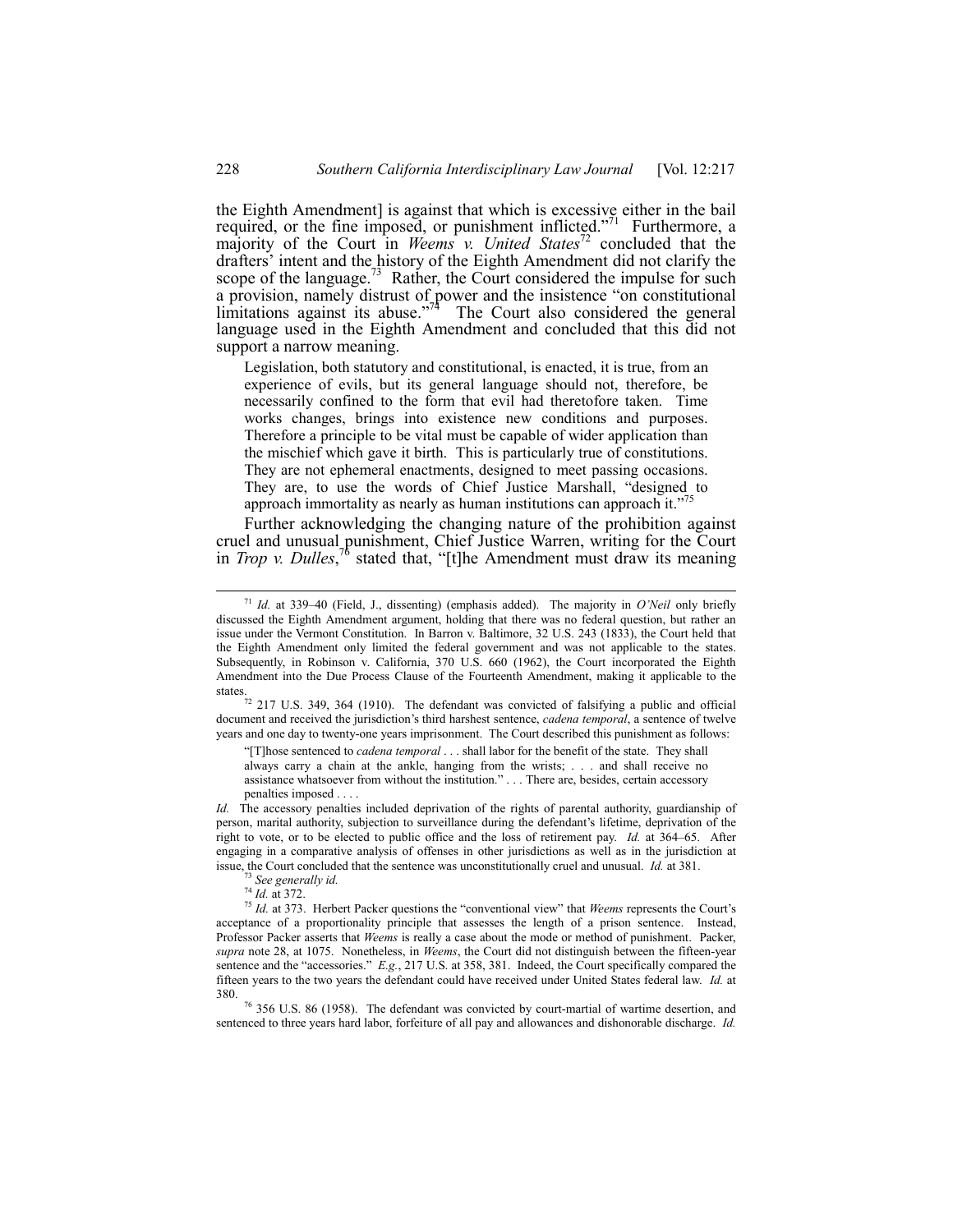from the evolving standards of decency that mark the progress of a maturing society.<sup> $\frac{377}{2}$ </sup> Although the Court upheld the death sentence in *Gregg v. Georgia*, 78 it stated that the Eighth Amendment required that ìpunishment must not involve the unnecessary and wanton infliction of pain.<sup>779</sup> This limitation focuses on the type or method of punishment imposed.<sup>80</sup> "Second, the punishment must not be grossly out of proportion to the severity of the crime.<sup> $81$ </sup> This once again emphasizes a proportionality principle.<sup>4</sup>

#### B. THE SCOPE OF PROPORTIONALITY REVIEW

The next step in Eighth Amendment analysis is to determine what standard is appropriate for assessing the possible excessiveness or disproportionality of a criminal punishment. $83<sup>r</sup>$  The Supreme Court has been unable to construct a method for evaluating proportionality that commands a consistent majority of Justices. This tension is based on fundamental disagreements about the proper role of the Court, as well as a concern of some Justices that any standard will necessarily reflect the subjective views of individual Justices. $84$  This tension has resulted in different approaches. Some Justices concede a proportionality principle but find that it applies only to capital punishment, $85$  or to both capital punishment and extreme terms of imprisonment, such as a life sentence for

at 87–88. Eight years later, the defendant discovered that the conviction had also resulted in his loss of citizenship. *Id.* at 88. The Court concluded that denationalization in this context constituted a criminal penalty and that this type of punishment was unconstitutionally cruel and unusual. *Id.* at 97–99, 100– 03.

<sup>77</sup> *Id.* at 101.

<sup>&</sup>lt;sup>78</sup> 428 U.S. 153 (1976) (finding that the procedures used in imposing the death penalty adequately guided the juryís discretion by requiring the jury to consider statutory aggravating circumstances and any relevant mitigating circumstances). *Accord* Proffitt v. Florida, 428 U.S. 242 (1976); Jurek v. Texas, 428 U.S. 262 (1976). *But see* Furman v. Georgia, 408 U.S. 238, 313 (1972) (White, J., concurring) (three Justices found that the procedures used by Georgia for imposing the death penalty provided "no meaningful basis for distinguishing the few cases in which [the death penalty] is imposed from the many cases in which it is not").

<sup>79</sup> *Gregg*, 428 U.S. at 173.

<sup>&</sup>lt;sup>80</sup> See supra note 63 and accompanying text regarding the modes of punishment.

<sup>81</sup> *Gregg*, 428 U.S. at 173.

<sup>&</sup>lt;sup>82</sup> The Court reaffirmed this view in Coker v. Georgia, 433 U.S. 584, 592 (1977) (noting that in *Gregg*, the Court "firmly embraced the holdings and dicta from prior cases, . . . to the effect that the Eighth Amendment bars not only those punishments that are 'barbaric' but also those that are 'excessive' in relation to the crime committed").

This Article focuses only on the following types of "punishments": the death penalty, terms of imprisonment, forfeitures, and punitive damages awards. *See Thomas K. Landry, "Punishment" and the Eighth Amendment,* 57 OHIO ST. L.J. 1607 (1996) for a discussion of forms of punishment endured by prisoners.

<sup>84</sup> *See* Allyn G. Heald, *Criminal Law:* United States v. Gonzalez: *In Search of a Meaningful Proportionality Principle*, 58 BROOK. L. REV. 455, 457 (1992) ("[I]t is argued that courts will be left to impose their subjective views of whether a punishment is proportional to its crime—leading to the accusation that courts are overstepping their bounds by substituting their judgment for that of the legislature.").

<sup>85</sup> Harmelin v. Michigan, 501 U.S. 957, 994 (1991) (Scalia distinguishing *Coker*). *But see Atkins v. Virginia*, 536 U.S. 304, 337–54 (2002) (Scalia, J., dissenting).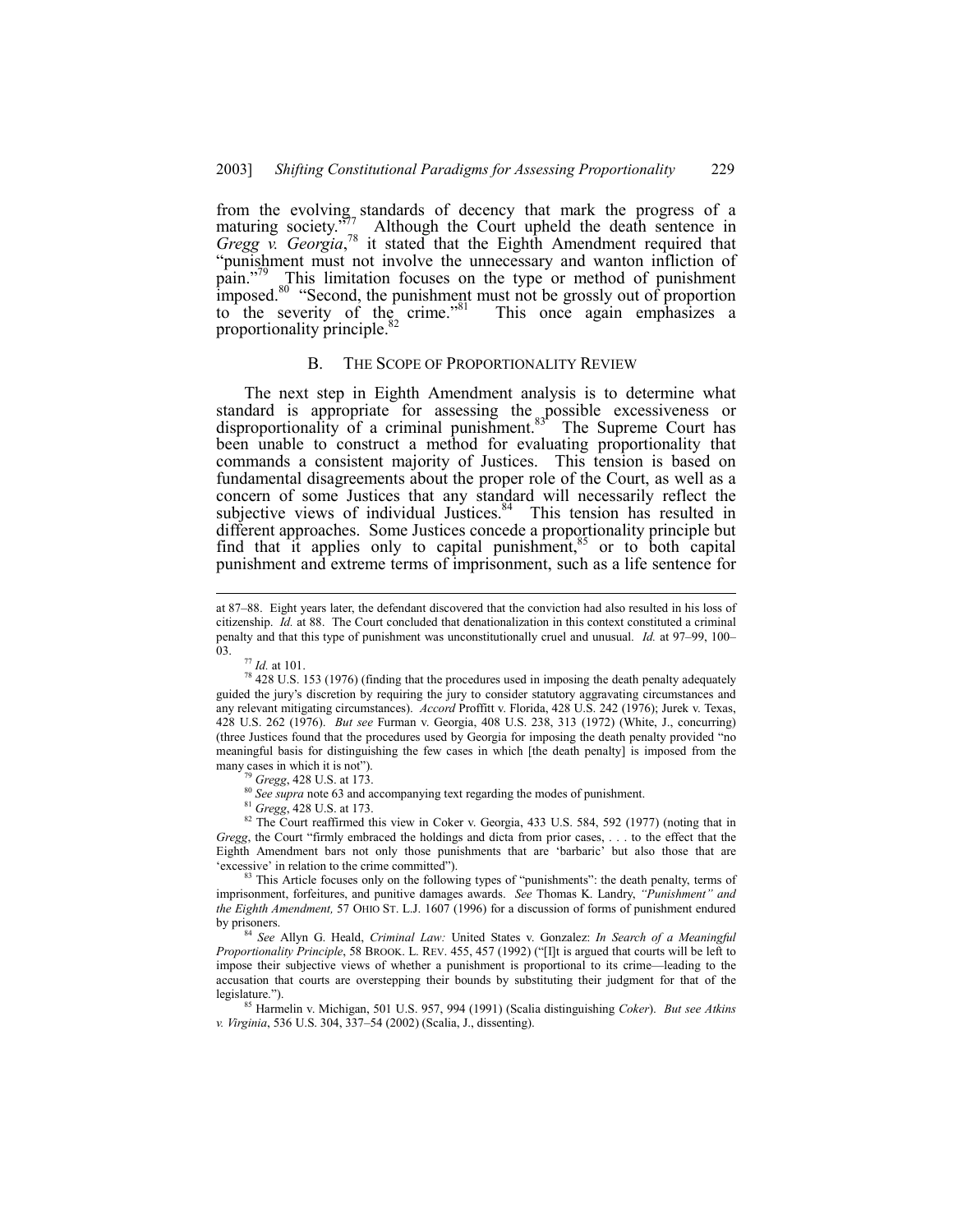overtime parking. $86$  For clarity and simplicity, I will refer to these as the "no proportionality" approaches. The problem with these approaches is that no explanation exists as to why these examples should receive different treatment than other sentences of imprisonment. The phrase "death is different" is often used by the proponents of these approaches as a way to limit proportionality review to capital punishment, but this is not convincing.<sup>87</sup> First, nothing in the Eighth Amendment indicates that its application is limited to the punishment of death. Second, the fact that the punishment at issue is a term of imprisonment rather than a death sentence does not, in and of itself, make the punishment proportionate. Rather, the nature of the punishment is merely one factor a court should consider when reviewing a punishment for proportionality.

Justice Kennedyís concurring opinion in *Harmelin* sets out another approach that does not meaningfully contribute to this analysis. Under this proportionality approach, the Court is to consider the gravity of the offense and the sentence imposed, and then decide whether the sentence is grossly disproportionate as a threshold matter. Only if this threshold inquiry results in a finding of gross disproportionality is the Court to engage in a comparative analysis of sentences.<sup>88</sup> I refer to this as the *'Harmelin*' approach. Commentators have indicated that the "*Harmelin*" and "no proportionality" approaches essentially lack proportionality review at all.<sup>89</sup> In addition, to the extent that Justices are concerned with the possibility of subjectivity in any proportionality review, the *"Harmelin*" approach is as subjective as one could get. As discussed in more detail below, the threshold inquiry of the *'Harmelin*' approach seems to require a type of judicial gut reaction to the punishment itself.

The final approach is to attempt some level of objectivity by setting out criteria to examine in each case, the "*Solem*" approach. This approach includes a comparison of how other jurisdictions punish particular offenses, or particular defendants, how the specific jurisdiction involved punishes other offenses, and a comparison of the offense with the punishment to determine whether the punishment furthers recognized purposes of punishment.<sup>90</sup> This test has been used in both death penalty cases and those

 <sup>86</sup> This example is posed in Rummel v. Estelle, 445 U.S. 263, 288 (1980) (Powell, J., dissenting) and acknowledged as disproportionate by the majority in the same case. *Id.* at 274 n.11 ("This is not to say that a proportionality principle would not come into play in the extreme example mentioned by the dissent  $\dots$ .").

 $87$  *Harmelin*, 501 U.S. at 994 ("Proportionality review is one of several respects in which we have held that 'death is different,' and have imposed protections that the Constitution nowhere else provides

<sup>...</sup> We [Justices Scalia and Rehnquist] would leave it there, but will not extend it further.") (citations omitted).

*Id.* at 996. (Kennedy, J., concurring).

<sup>89</sup> See Nancy J. King, *Portioning Punishment: Constitutional Limits on Successive and Excessive Penalties,* 144 U. PA. L. REV. 101, 152–53 (1995) (stating that if the "Court were to limit proportionality review [as Justice Scalia and Chief Justice Rehnquist urge], the bulk of the sanctions imposed in this country would escape review entirelyî). *See also* Johnson, *supra* note 26, at 503.

<sup>90</sup> *See generally* Solem v. Helm, 463 U.S. 277 (1983); Rummel v. Estelle*,* 445 U.S. 263 (1980) (Powell, J. dissenting).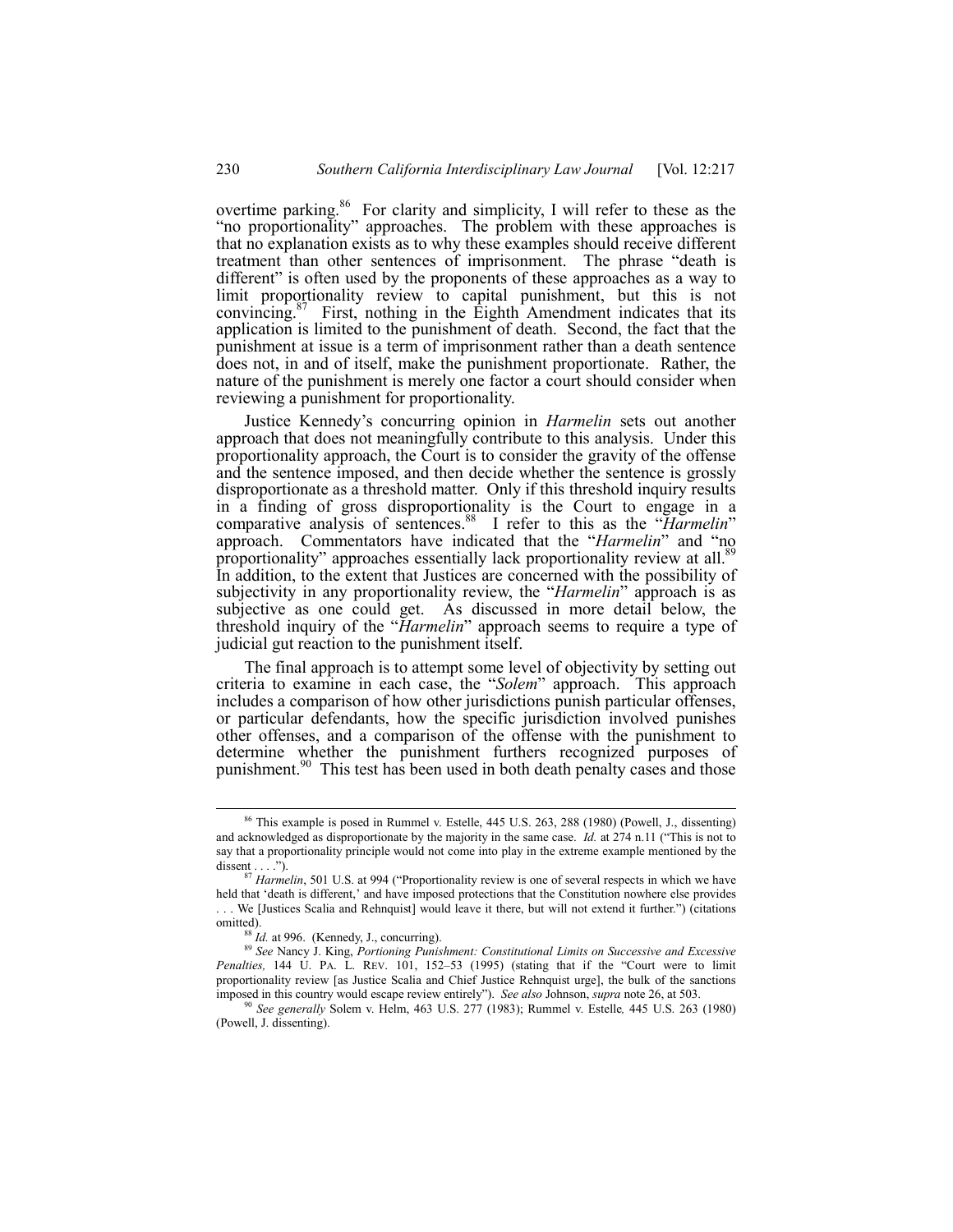involving imprisonment. Meaningful proportionality review of criminal sentences requires adherence to the "*Solem*<sup>3</sup> approach.

As a general proposition, proportionality involves a determination of whether the "punishment fits the crime." $91$  This section will attempt to unpack these four words in an effort to discern their meaning. An examination of the cases in this area reveals five primary considerations the Court takes into account in assessing whether a punishment is unconstitutionally excessive. However, it is not always clear which of these considerations will dominate in a given case, or even whether the court can consider them in isolation.<sup>92</sup> In fact, these factors often overlap. Thus, I set them out mainly as a method of organizing the jurisprudence.<sup>5</sup> These considerations are: First, the nature of the offense in the abstract compared to the specific punishment.  $94$  Second is the nature or status of the defendant in the abstract compared to the punishment imposed;  $95$  that is, does the defendant belong to a class of people upon whom the specific punishment should not be imposed? The third consideration is the individual defendant's culpability as compared to the sentence; that is, the Court examines the specific conduct of the defendant and considers whether this conduct merits the punishment imposed.<sup>96</sup> Finally, in focusing on the severity of the specific punishment, the Court often engages in interjurisdictional<sup>97</sup> and intra-jurisdictional<sup>98</sup> comparative analyses.

<sup>93</sup> For an example of organizing case-by-case, see Kathi A. Drew & R. K. Weaver, *Disproportionate or Excessive Punishments: Is There a Method for Successful Constitutional Challenges?*, 2 TEX. WESLEYAN L. REV. 1 (1995).

The Court identified this as one "objective factor" in *Solem*, 463 U.S. at 290–91 ("we look to the gravity of the offense and the harshness of the penalty"). The plurality in *Harmelin* identified this consideration as the start of the analysis, and the end if the Court determines that the sentence is not "grossly disproportionate."

The Court has not expressly identified this as a factor to consider in assessing proportionality of punishments, but it is one that emerges from the case law. *See infra* Part I.B.2.

 <sup>91</sup> *See, e.g.*, Packer, *supra* note 28.

<sup>92</sup> *See Solem*, 463 U.S. at 291 n.17 ([N]o single criterion can identify when a sentence is so grossly disproportionate that it violates the Eighth Amendment. . . . But a combination of objective factors can make such analysis possible."); *Rummel*, 445 U.S. at 299 n.19 (Powell, J., dissenting) ("The relevant objective factors should be considered together and, although the weight assigned to each may vary, no single factor will ever be controlling.").

 $96$  Case law indicates that the Court has not separated this out as a factor, but considers the defendant's individual culpability within the criterion involving the gravity of the offense. I think it is helpful to distinguish between the nature of the offense in the abstract and the defendant's individual culpability. *See Rummel*, 445 U.S. at 288 (Powell, J., dissenting) ("The inquiry [of proportionality] focuses on whether a person *deserves* such punishment, not simply on whether punishment would serve a utilitarian goal.î) (emphasis added). *See also* Steven Grossman, *Proportionality in Non-Capital Sentencing: The Supreme Courtís Tortured Approach to Cruel and Unusual Punishment*, 84 KY. L.J. 107, 168 (1996) (recognizing the necessity of considering both retributive and utilitarian theories of punishment, but proposing an approach of "limiting retributivism" as a way to limit "the severity of . . . sentences consistent with the notion that no sentence can be grossly disproportional to the crime which it seeks to punish").

<sup>&</sup>lt;sup>97</sup> See Solem, 463 U.S. at 291 ("courts may find it useful to compare the sentences imposed for commission of the same crime in other jurisdictions").

See *id.* ("Ilt may be helpful to compare the sentences imposed on other criminals in the same jurisdiction. If more serious crimes are subject to the same penalty, or to less serious penalties, that is some indication that the punishment at issue may be excessive.").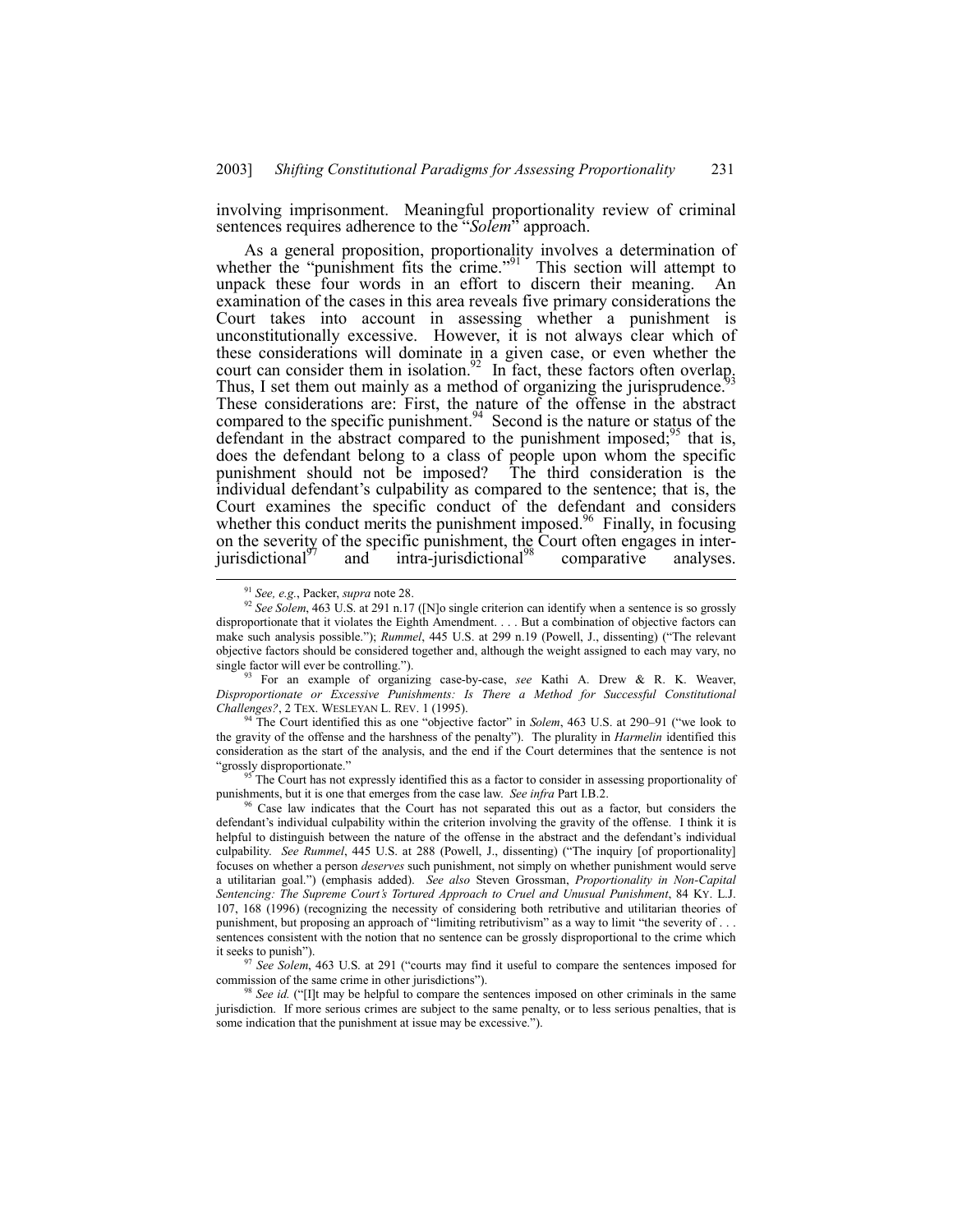Accordingly, the Court asks two questions: what punishments are imposed for similar offenses in other jurisdictions, and what punishments does the relevant jurisdiction impose for more serious offenses? The first two considerations often result in bright-line rules.

# 1. *The Nature of the Offense*

As to the nature of the offense in the abstract (that is, without regard to the individual defendant's culpability), the Court held in *Coker v. Georgia*<sup>99</sup> that a death penalty sentence for the rape of an adult woman is an unconstitutionally disproportionate punishment, in part because "the rapist ... does not take human life."<sup>100</sup> Similarly, in *Enmund v. Florida*, <sup>101</sup> the Court held that the state could not impose the death penalty on a defendant who had been convicted of felony murder, but had not killed, attempted to kill, or intended to kill. In *Enmund*, the defendant participated in the underlying felony of armed robbery by driving the getaway car, but had not "actively" participated in the killing.<sup>102</sup> While the Court was concerned with the individual culpability of the defendant in *Enmund*, this seemed to overlap with the abstract notion of using the felony murder rule to support a death sentence. In both *Coker* and *Enmund*, the Court wondered whether imposing the death penalty in those types of cases would further any of the accepted purposes of punishment. $105$  The Court has considered the seriousness of the crime in evaluating other criminal sanctions as well. In *Weems v. United States*<sup>104</sup> the Court emphasized the fact that the offense of falsifying a public and official document did not require the showing of fraud or even intent to defraud, but nonetheless allowed for a severe punishment.<sup>105</sup> The Court suggested that the harsh punishment imposed for the defendant's crime exceeded the purposes of punishment.<sup>106</sup> The Court

<sup>&</sup>lt;sup>99</sup> 433 U.S. 584 (1977). There were hints that the some Justices were concerned about the imposition of the death penalty for the crime of rape. In Rudolph v. Alabama, 375 U.S. 889 (1963) (Goldberg, J., dissenting from denial of certiorari), three Justices articulate a considerations very similar to those that prevailed in *Coker. See also* Packer, *supra* note 28, at 1072-73.

<sup>&</sup>lt;sup>100</sup> *Coker*, 433 U.S. at 598. The Court's analysis in *Coker* overlaps with the intra-jurisdictional factor because the Court compared the imposition of the death penalty for rape to use of the same penalty for premeditated murder in Georgia. The Court noted that even as to a deliberate killing, a jury could impose the death penalty only upon an additional factual finding that aggravating circumstances existed. The Court concluded "it is difficult to accept the notion, and we do not, that the rapist, with or without aggravating circumstances, should be punished more heavily than the deliberate killer.<sup>n</sup> *Id.* at 600.

<sup>101 458</sup> U.S. 782 (1982).

<sup>&</sup>lt;sup>102</sup> *But see* Tison v. Arizona, 481 U.S. 137, 147 (1987) (upholding imposition of the death penalty where the state required the finding of an aggravating factor "beyond the fact that the killing had occurred during the course of a felony").

<sup>&</sup>lt;sup>103</sup> *Enmund*, 458 U.S. at 798 ("Unless the death penalty when applied to those in Enmund's position measurably contributes to one or both [goals of punishment] it ëis nothing more than the purposeless and needless imposition of pain and suffering' and hence an unconstitutional punishment." (quoting *Coker*, 433 U.S. at 592)). The goals typically identified by the Court are retribution and deterrence. *See generally Gregg v. Georgia*, 428 U.S. 153 (1976); *Coker*, 433 U.S. 584.

<sup>&</sup>lt;sup>1</sup> 217 U.S. 349 (1910). *See supra* note 72, for further discussion of this case.

 $\frac{105}{Id}$ . at 380–81.

<sup>106</sup> *Id.*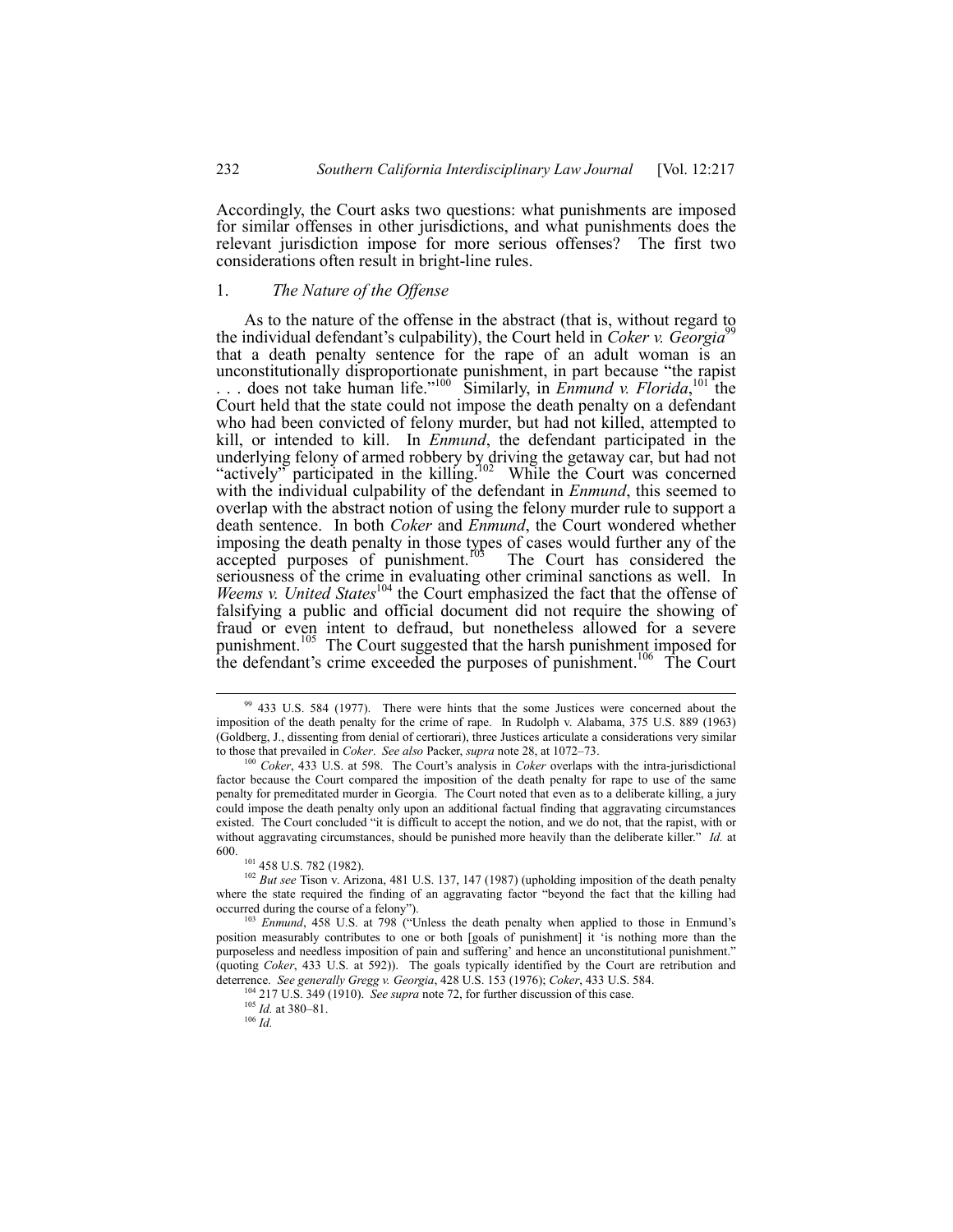stated, "[t]he purpose of punishment is fulfilled, crime is repressed by penalties of just, not tormenting, severity, its repetition is prevented, and hope is given for the reformation of the criminal.<sup> $107$ </sup> The Court characterized the punishment's length, as well as the additional "accessories," as an exercise of "unrestrained power"<sup>108</sup> and as unconstitutionally cruel and unusual.<sup>109</sup> On the other hand, in *Harmelin*, Justice Kennedy's opinion devoted considerable attention to the gravity of Justice Kennedy's opinion devoted considerable attention to the gravity of the drug possession crime for which the defendant was convicted.<sup>110</sup> Justice Kennedy pointed out that the amount of drugs possessed by the defendant could produce between 32,500 and 65,000 doses and emphasized that possession of such a large amount of drugs "threatened to cause grave harm to society."<sup>111</sup> Thus, the sentence of life imprisonment without the possibility of parole was not "grossly disproportionate" to the serious drug offense.<sup>112</sup> As to the goals served by such a harsh punishment, Justice Kennedy concluded that the state legislature could determine that possession of that amount of cocaine "is momentous enough to warrant the deterrence and retribution of a life sentence without parole.<sup>7113</sup> Thus, Justice Kennedy did not evaluate whether such a sentence would, in fact, serve these goals, but deferred this issue to a possible legislative determination.<sup>114</sup> The Court also examined the nature of the offense in *Robinson v. California*. 115 *Robinson* held that it is cruel and unusual to punish a person for being "addicted to the use of narcotics."<sup>116</sup> As to the

By applying a head-count analysis, we find that seven members of the Court supported a continued Eighth Amendment guaranty against disproportional sentences. Only four justices, however, supported the continued application of all three factors in *Solem*, and five justices rejected it. Thus, this much is clear: disproportionality survives; *Solem* does not. Only Justice Kennedyís opinion reflects that view. It is to his opinion, therefore, that we turn for direction.

McGruder v. Puckett, 954 F.2d 313, 316 (5th Cir. 1992). *See also* Gershowitz, *supra* note 26, at 1276-1279 and accompanying footnotes for discussion of appellate courts application of Kennedyís *Harmelin* opinion.

 $111$  501 U.S. 957, 1002–03 (Kennedy, J., concurring). The opinion also included statistics about drug use generally and the link between illegal drugs and violent crime.

 $114$  *Id.* ("the Eighth Amendment does not mandate adoption of any one penological theory").

<sup>116</sup> *Id.* at 661, 667 (quoting Cal. Health & Safety Code ß 11721). *But see* Powell v. Texas, 392 U.S. 514 (1968) (limiting the application of *Robinson* to the narrow situation where a defendant is punished solely on the basis of status).

 <sup>107</sup> *Id.* at 381.

<sup>108</sup> *Id.*

<sup>109</sup> *See generally id.*

<sup>110</sup> Justice Kennedyís plurality opinion in *Harmelin* is considered controlling. *See, e.g*., Andrade v. California, 270 F.3d 743, 754 ("Our circuit and others regard Justice Kennedy's test as 'the rule of *Harmelin*' because it is the 'position taken by those Members who concurred in the judgment on the narrowest grounds<sup>22</sup> (quoting United States v. Bland, 961 F.2d 123, 128–29 (9th Cir. 1992)) (other citations omitted). *See also* Steven F. Poe, *Civil Forfeiture and the Eighth Amendment: The Constitutional Mandate of Proportionality in Punishment in the Wake of* Austin v. United States, 70 CHI-KENT L. REV. 237, 251 (1994) (describing a Fifth Circuit opinion as "[t]he most widely adopted interpretation of the *Harmelin* opinion among the Circuit Courts of Appeals").

*Id.* at 996. <sup>113</sup> *Id.*

<sup>115 370</sup> U.S. 660 (1962).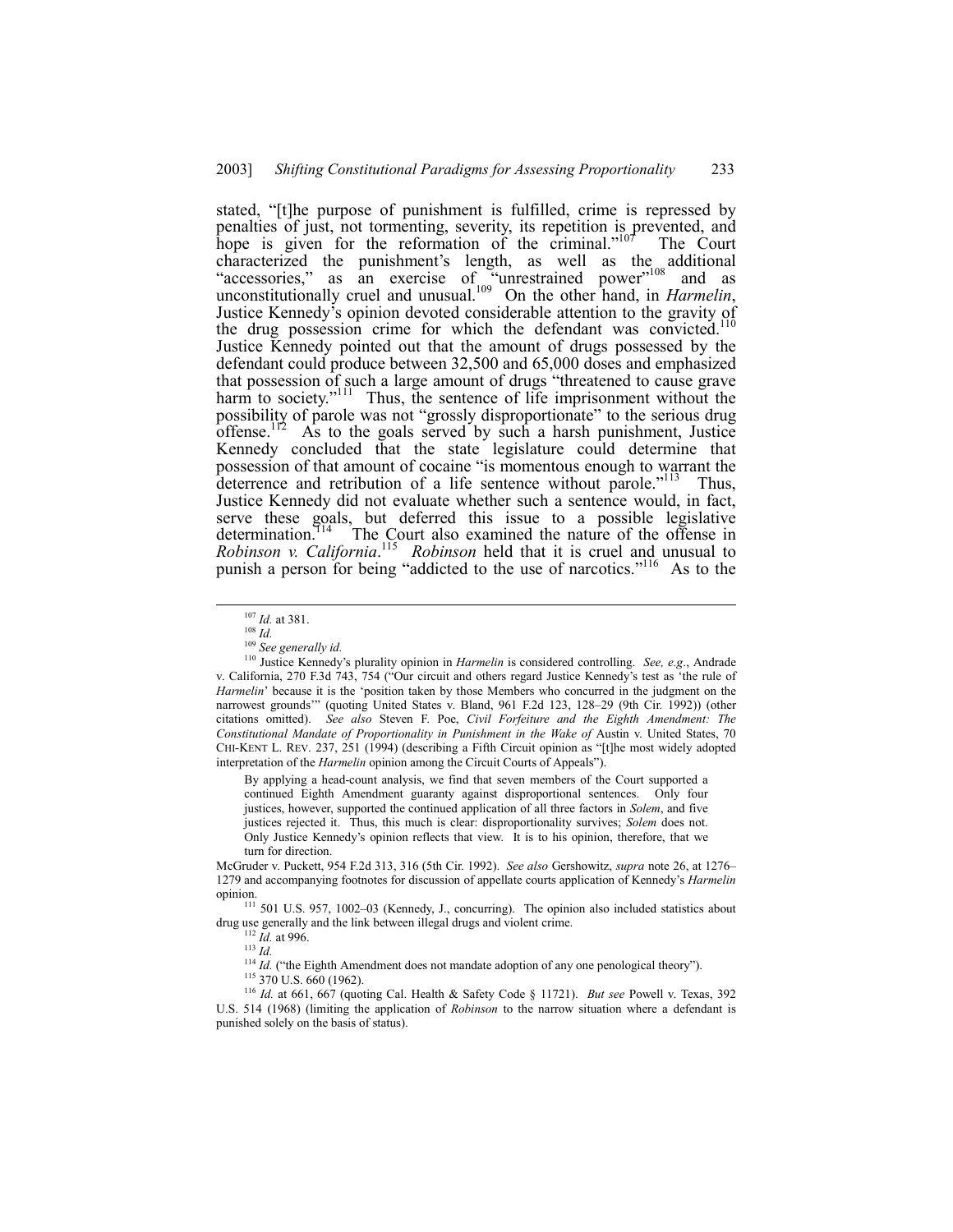status of being a drug addict, or having any other illness, "even one day in prison would be cruel and unusual.<sup> $5117$ </sup> The fact that the criminal law allowed conviction on the basis of the defendant's status overlaps with the next factor involved in an evaluation of proportionality: where the defendant belongs to a class of people for whom punishment may be disproportionate.

# 2. *The Status of Defendants*

The Supreme Court has drawn bright lines in holding that the Eighth Amendment prohibits the execution of certain groups of people. These groups include the insane,<sup>118</sup> the mentally retarded,<sup>119</sup> and minors fifteenyears old and younger.<sup>120</sup> In each of these cases, the Court has considered whether the execution of individuals within these groups serves the purposes of deterrence and retribution. In *Ford v. Wainwright*, 121 the Court emphasized the difficulty or even impossibility of deterring an insane person by imposing the death penalty.<sup>122</sup> In addition, the Court stated that  $i$ <sup>t</sup>retribution—the need to offset a criminal act by punishment of equivalent moral quality—is not served by execution of an insane person, which has a lesser value than that of the crime for which he is to be punished.<sup>7123</sup> Similarly, in *Atkins v. Virginia*, the Court concluded that mentally retarded criminals lack the level of culpability necessary to advance the retributive purpose served by the death penalty.<sup>124</sup> As to deterrence, the Court stated that the "diminished ability to understand and process information  $\ldots$ make it less likely that [the mentally retarded] can process the information of the possibility of execution as a penalty.<sup> $11$ </sup>

With respect to the execution of minors fifteen years old and younger, the *Thompson* Court stated that it is unlikely that a child "has made the kind of cost-benefit analysis that attaches any weight to the possibility of

<sup>118</sup> Ford v. Wainwright, 477 U.S. 399 (1986).

119 Atkins v. Virginia, 536 U.S. 304 (2002) (abrogating Penry v. Lynaugh, 492 U.S. 302 (1989)).

- 120 Thompson v. Oklahoma, 487 U.S. 815 (1988). *But see* Stanford v. Kentucky, 492 U.S. 361 (1989) (upholding imposition of death on minors sixteen or seventeen years old).
	- $\frac{1}{1}$  477 U.S. 399 (1986)

<sup>122</sup> *Id.* at 408-10.

<sup>123</sup> *Ford*, 477 U.S. at 408 (citing Geoffrey C. Hazard & David W. Louisell, *Death, the State, and the Insane: Stay of Execution*, 9 UCLA L. REV. 381, 382 (1962)).

<sup>124</sup> *But see* Barry Latzer, *Misplaced Compassion: The Mentally Retarded and the Death Penalty*, 38 CRIM. L. BULL. 327, 346 (2002) (arguing that the notion that the mentally retarded are not "deathworthy" is "totally at odds with one of the most fundamental precepts of death penalty jurisprudence—the individualized sentencing requirement").

<sup>125</sup> *Atkins*, 536 U.S. 304, 320 (2002). *See also* Lyn Entzeroth, *Putting the Mentally Retarded Criminal Defendant to Death: Charting the Development of a National Consensus to Exempt the Mentally Retarded from the Death Penalty,* 52 ALA. L. REV. 911 (2001) (discussing additional issues faced by the mentally retarded in the criminal justice system).

 <sup>117</sup> *Robinson*, 370 U.S. at 667. The concurring opinion raised the concern that punishing a drug addict does not likely to serve the purpose of deterrence. *Id.* at 675 n.2 ("it is doubtful whether drug addicts can be deterred from using drugs by threats of jail or prison sentences" (quoting Morris Ploscowe, *Appendix A: Some Basic Problems in Drug Addiction and Suggestions for Research*, *in* JOINT COMM. AM. BAR ASS'N AND AM. MED. ASS'N, DRUG ADDICTION: CRIME OR DISEASE? 15, 19-20 (1961)).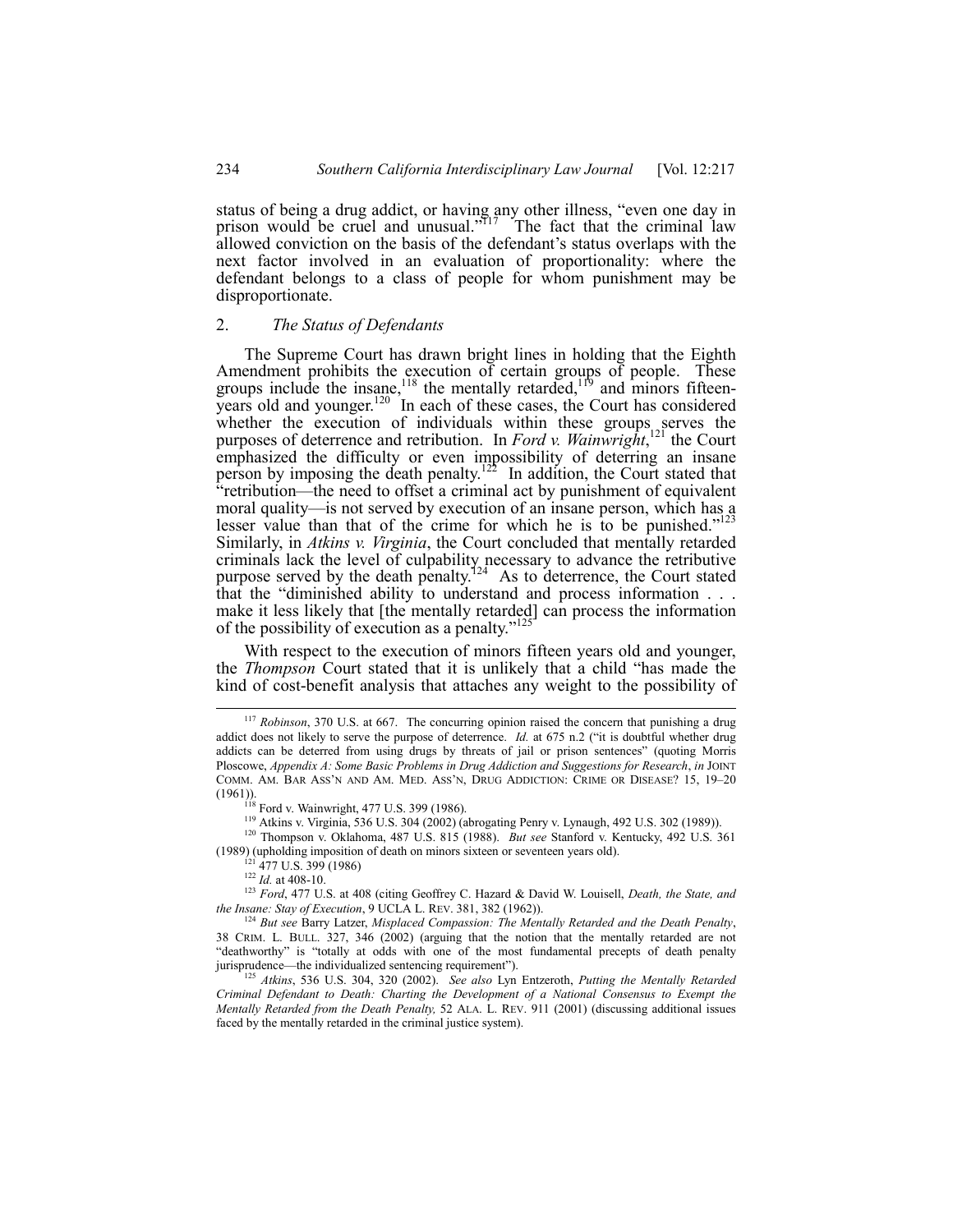execution.<sup> $126$ </sup> The Court's analysis is an abstract one; it does not ask whether the death penalty's purposes are served by executing the individual defendants in these cases, but whether the execution of any member of these groups furthers those purposes. Outside of the death penalty context, *Robinson* stands for the proposition that *any* punishment for one's status as an addict is unconstitutional. The majority opinion did not expressly state that the purposes of retribution and deterrence would not be served, but the concurring opinion mentions these as well as a consideration of the means used to further the government's purpose.<sup>127</sup> Thus, where a defendant is insane, mentally retarded, or under sixteen years of age, a bright line rule holds that the imposition of the death penalty is unconstitutional. In addition, any punishment is unconstitutional when imposed based solely on one's status as a drug addict.

By contrast, the status of being a habitual felon has resulted in another seemingly bright line rule: no sentence of imprisonment, no matter how long, is unconstitutional. This was the result in *Rummel v. Estelle*.<sup>128</sup> In *Rummel*, the defendant received a life sentence under a recidivist statute upon conviction of his third, triggering felony, a conviction for obtaining  $$120.75$  by false pretenses.<sup>129</sup> The two prior convictions involved the fraudulent use of a credit card to obtain \$80 worth of goods or services and the passing of a forged check in the amount of \$28.36. Although the Court did not expressly rely on Rummel's status as a habitual offender to uphold the life sentence, it emphasized the importance of leaving such matters up to state legislatures. "Like the line dividing felony theft from petty larceny, the point at which a recidivist will be deemed to have demonstrated the necessary propensities and the amount of time that the recidivist will be isolated from society are matters largely within the discretion of the punishing jurisdiction.<sup>7130</sup> Therefore, the *Rummel* majority believed a bright line rule allowing very severe sentences for recidivists, without consideration of individual circumstances, was permissible. Only three years later, the Court concluded that the fact of recidivism alone would not necessarily deem a term of imprisonment constitutional. In *Solem v. Helm*, 131 the Court found a life sentence without the possibility of parole for a seventh non-violent felony unconstitutionally excessive. The Court recognized the state's interest in punishing a recidivist more harshly, but stated that this status "cannot be considered in the abstract. His prior offenses, although classified as felonies, were all relatively minor. All were

 <sup>126</sup> *Thompson*, 487 U.S. at 815, 837.

 $127$  Robinson v. California,  $370$  U.S. 660, 667 (Douglas, J., concurring) ("A prosecution for addiction, with its resulting stigma and irreparable damage to the good name of the accused, cannot be justified as a means of protecting society, where a civil commitment would do as well.").

<sup>128</sup> *See* 445 U.S. 263 (1980). *See also* discussion of *Andrade* and *Ewing infra* Part III.A.

<sup>&</sup>lt;sup>129</sup> The defendant accepted payment to repair an air conditioner, but did not fulfill his promise of repairing it. *See id.* at 286 (Powell, J., dissenting). Under Texas law at the time, the offense constituted a felony because the amount obtained was more than \$50. *See id.* at 266.

<sup>130</sup> *Id.* at 285.

<sup>&</sup>lt;sup>131</sup> 463 U.S. 277 (1983).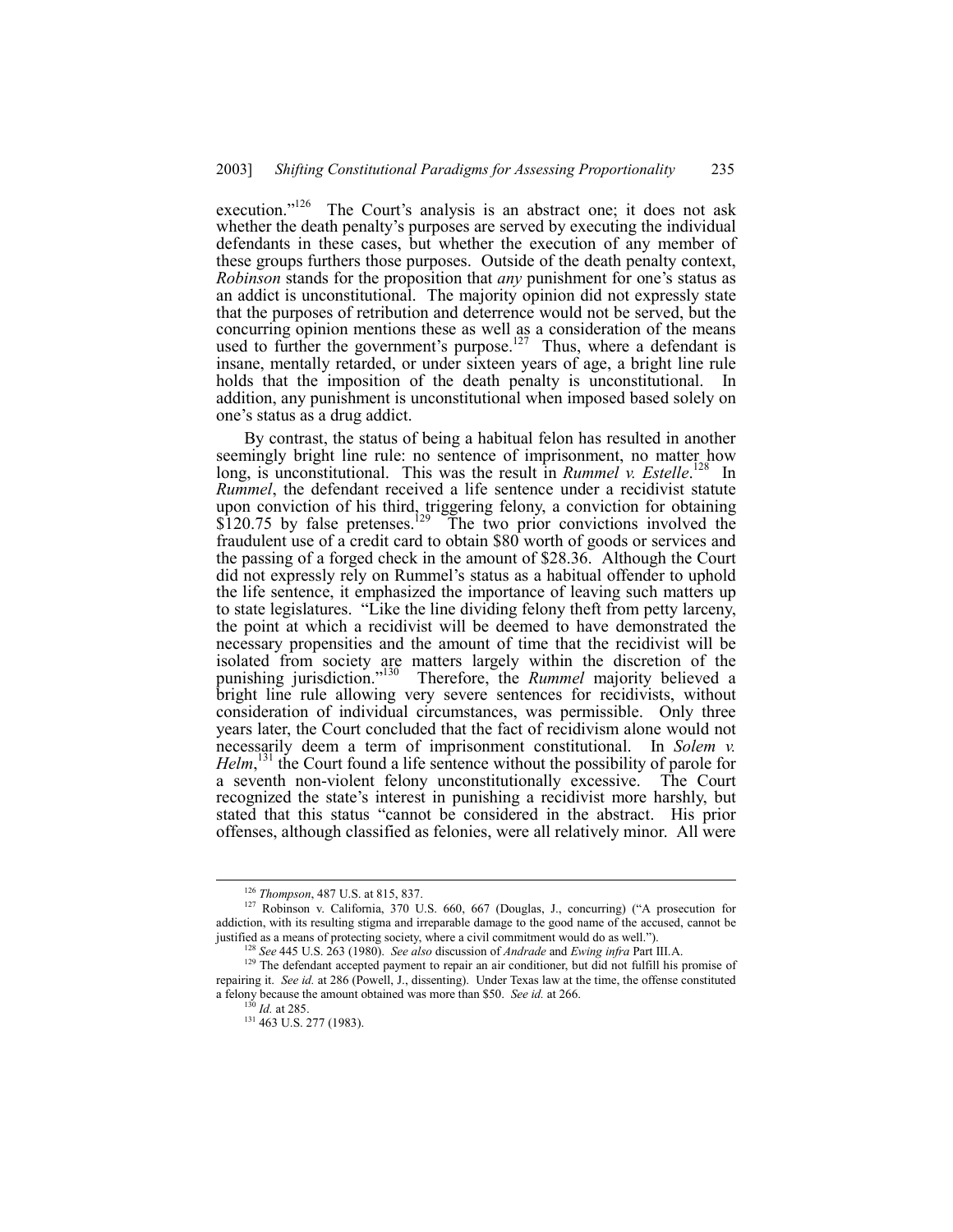nonviolent and none was a crime against a person.<sup> $132$ </sup> According to the *Solem* Court, the mere fact that the state classifies a defendant as a habitual criminal is insufficient to justify its own harsh sentences, such as life without the possibility of parole.<sup>133</sup> Rather, this is one factor to consider in addition to the nature of the offenses involved and the specific facts of the defendant's conduct during the commission of the offenses. This overlaps with the next consideration, because in addition to considering the defendant's culpability with respect to the offense in question, the Court may also consider the defendant's more general culpability and include the defendant's criminal history when evaluating the sentence imposed.

#### 3. *The Defendantís Culpability*

The third aspect that surfaces in a number of proportionality cases is the consideration of the individual defendant's culpability. This factor resembles the first, the examination of the gravity of the offense, but the analysis here is more subjective; it is essentially a matter of what the particular defendant did. The Court considered this in *Enmund v. Florida*, when it emphasized the fact that the defendant drove the getaway car for a planned armed robbery, but did not participate in the killing.<sup>134</sup> The Court held that the defendant's participation in the robbery, when considered separately, did not evince sufficient culpability for the death penalty.<sup>135</sup> Similarly, in *Godfrey v. Georgia*,<sup>136</sup> the Court set aside a death sentence on the grounds that the defendant's crimes did not reflect "a consciousness materially more 'depraved' than that of any person guilty of murder.<sup>"137</sup> In contrast, a majority of the Court in *Rummel* did not accept the defendant's argument that his offenses were not very serious simply because he did not use violence or engage in other life-threatening behavior.<sup>138</sup> Furthermore, the Court also rejected his argument that the offenses were trivial due to the small sums of money involved.<sup>139</sup> The Court stated that "[h]aving twice imprisoned [Rummel] for felonies, Texas was entitled to place upon [him] the onus of one who is simply unable to bring his conduct within the social

<sup>&</sup>lt;sup>132</sup> *Id.* at 296-97.

<sup>&</sup>lt;sup>133</sup> The Court distinguished *Solem* from *Rummel*; based in part on the fact that the defendant in *Rummel* was eligible for parole in twelve years. *Id.* at 297.

<sup>134 458</sup> U.S. 782, 788 n.2, 798 (1982).

<sup>&</sup>lt;sup>135</sup> *Id.* at 798 ("The focus must be on *his* culpability, not on that of those who committed the robbery and shot the victims, for we insist on ëindividualized consideration as a constitutional requirement in imposing the death sentence." (quoting *Lockett v. Ohio*, 438 U.S. 586, 605 (1978))).

<sup>136 446</sup> U.S. 420 (1980).

<sup>137</sup> *Id.* at 433.

<sup>&</sup>lt;sup>138</sup> The Court stated, "[T]he presence or absence of violence does not always affect the strength of society's interest in deterring a particular crime or in punishing a particular criminal." 445 U.S. 263, 275 (1980).

 $139$   $\cdot$  T<sub>139</sub>  $\cdot$  T<sub>1</sub><sub>0</sub> recognize that the State of Texas could have imprisoned Rummel for life if he had stolen \$5,000, \$50,000, or \$500,000, rather than the \$120.75 that a jury convicted him of stealing, is virtually to concede that the lines to be drawn are indeed 'subjective,' and therefore properly within the province of the legislatures, not courts.<sup>"</sup> *Id.* at 275–76.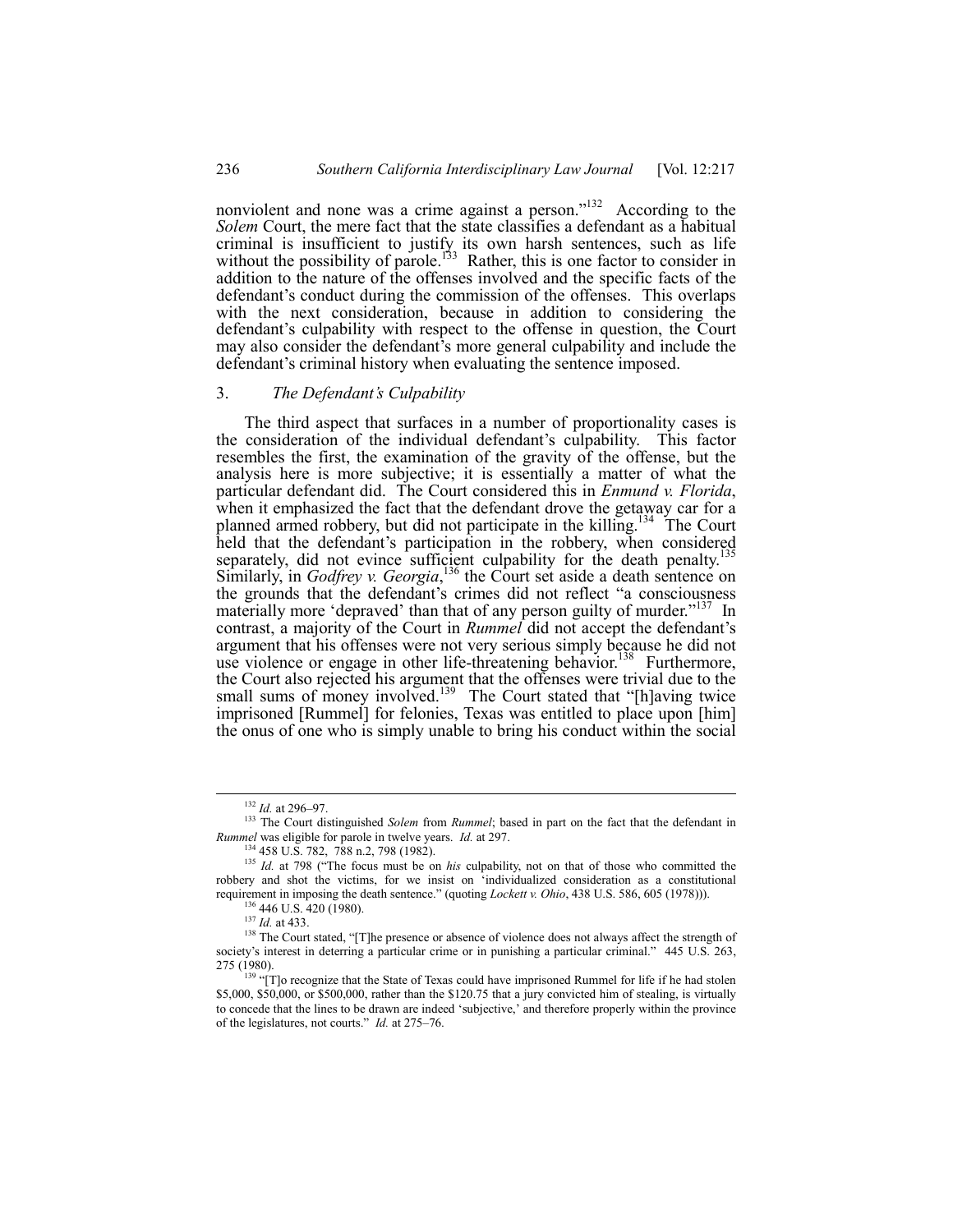norms prescribed by the criminal law of the State.<sup> $140$ </sup> Thus, it seems that in *Rummel*, the issue of whether a defendant deserves a harsh sentence is not a consideration as long as the Court can identify a state interest to justify such a harsh sentence.

The *Rummel* dissent, on the other hand, emphasized the need to examine both the nature of the offenses and the facts involved, stating that ì[i]t is difficult to imagine *felonies* that pose less danger to the peace and good order of a civilized society than the three crimes committed by [Rummel].<sup>3141</sup> This became the prevailing viewpoint only three years after *Rummel*. In *Solem*, for example, the Court considered the nature of the felonies that triggered the recidivist statute. Helm's prior felony convictions were three third-degree burglaries, obtaining money by false pretenses, grand larceny, and third-offense driving while intoxicated. The seventh felony was for uttering a "no account" check for  $$100$ .<sup>142</sup> While conceding that prior convictions are relevant to sentencing, the Court stated, "[w]e must focus on the principal felony—the felony that triggers the life sentence—since Helm already has paid the penalty for each of his prior offenses.<sup>"143</sup> Thus, in contrast to *Rummel*, the Court in *Solem* gave less weight to the defendant's prior crimes and general culpability as a habitual felon, though it did make note of the fact that Helm's criminal record "involves no instance of violence of any kind.<sup>7144</sup>

In addition to de-emphasizing general culpability, the *Solem* Court also allowed for consideration of more subjective characteristics of the crime. In setting out its analytical framework, the Court in *Solem* discussed the "absolute magnitude of the crime" as a relevant consideration.<sup>145</sup> It concluded that "[s]tealing a million dollars is viewed as more serious than stealing a hundred dollars<sup>"146</sup> and should be treated accordingly. Meanwhile, the Court in *Rummel* dismissed such distinctions as too subjective.<sup>147</sup> Thus, *Solem* represents a retreat from the exceedingly narrow view of proportionality review, $148$  and allows for consideration of the defendant's individual culpability in addition to the nature of the offense, without explicitly overruling *Rummel*.

Recidivism was not at issue in either *Hutto v. Davis*<sup>149</sup> or *Harmelin v. Michigan*,<sup>150</sup> yet they are important to consider because they bear upon the

<sup>&</sup>lt;sup>140</sup> *Id.* at 284. At another point in the opinion, the Court speaks of Rummel as one who is "simply incapable of conforming to the norms of society as established by its criminal law.<sup>n</sup> *Id.* at 276.

<sup>&</sup>lt;sup>141</sup> *Id.* at 296 (Powell, J., dissenting) (emphasis added).

 $^{142}$  *Id.* at 279–81.

<sup>143</sup> *Id.* at 297 n.21.

<sup>144</sup> *Id.* at 297 n.22.

<sup>145</sup> *Id.* at 293.

<sup>146</sup> *Id.*

 $147$  Furthermore, South Dakota law at the time did not distinguish between writing a "no account" check for a small amount and writing a "no account" check for a large sum. *Id.* at  $296$  n.  $20$ .

<sup>&</sup>lt;sup>148</sup> See Grossman, *supra* note 96, at 127 n.133 ("Understandably, the Court was reluctant to overturn a decision that it had rendered only three years earlier and had relied upon in a decision the previous year.").

<sup>149 454</sup> U.S. 370 (1982) (per curiam).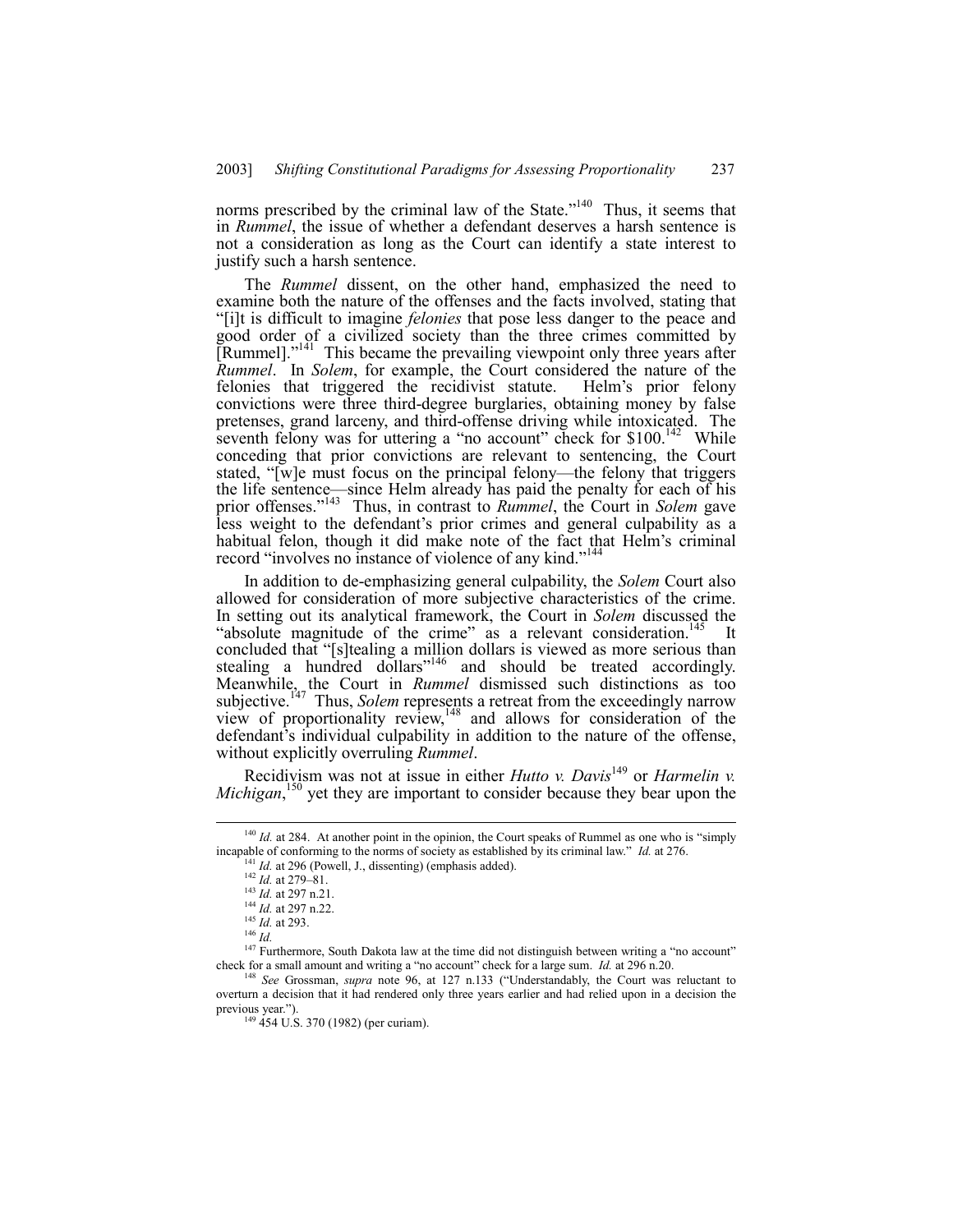broader issue of harsh sentencing. In both of these cases, the Court upheld harsh sentences for first-time convictions involving illegal drugs. In *Hutto*, which was decided before *Solem*, the defendant was convicted of possession of marijuana with intent to distribute and distribution of marijuana.<sup>151</sup> The jury sentenced him to twenty years on each count, to be served consecutively, and imposed a  $$10,000$  fine for each count.<sup>152</sup> The Supreme Court upheld the sentence, reversing the lower court's decision without engaging in any consideration of the nature of the offense, the culpability of the defendant, or the severity of the punishment.<sup>153</sup> Rather, the Court emphasized that "successful challenges to the proportionality of particular sentences' should be 'exceedingly rare."<sup>154</sup> The Court in *Rummel* at least recognized the necessity of identifying a state interest in punishing recidivists harshly. The *Davis* per curiam opinion did not attempt to identify the state's interest in punishing Davis so severely for a crime involving only about nine ounces of marijuana.<sup>155</sup> Instead, the "summary disposition<sup>"156</sup> of the case rested primarily on the intrusion by the Court of Appeals<sup>157</sup> "into the basic linedrawing process that is 'properly within the province of the legislatures, not courts.<sup>7558</sup> This sent a signal to lower courts that the Supreme Court really did not recognize proportionality review.

The plurality opinion in *Harmelin*, on the other hand, considered some facts related to the defendant's culpability. This was not as fair as it seems, however, because the plurality credited such facts that the prosecution had not been required to prove beyond a reasonable doubt. In the context of discussing the defendant's argument regarding the mandatory nature of the life sentence without parole, the plurality referred to the significance of prosecutorial discretion:<sup>15</sup>

Here the prosecutor may have chosen to seek the maximum penalty because petitioner possessed 672.5 grams of undiluted cocaine and several other trappings of a drug trafficker, including marijuana cigarettes, four brass cocaine straws, a cocaine spoon, . . . a Motorola beeper, plastic bags containing cocaine, a coded address book, and \$3,500 in cash.

Yet, the prosecutor did not charge Harmelin with the offense of possession with the intent to distribute, which would have been supported

<sup>156</sup> *Id.* at 381 (Brennan, J., dissenting) (criticizing the majority for deciding the case in the absence of full briefing or oral argument).

157 The Court of Appeals found the 40-year sentence unconstitutional after applying a four-part test formulated by another Court of Appeals in Hart v. Coiner, 483 F.2d 136 (4th Cir. 1973).

<sup>159</sup> Interestingly, one commentator has observed that in the context of the imposition of capital punishment, the Supreme Court has not credited "prosecutorial discretion as a source of arbitrariness." Latzer, *Proportionality Review*, *supra* note 10, at 1183.

<sup>&</sup>lt;sup>150</sup> 501 U.S. 957 (1991).

<sup>151</sup> *Hutto*, 454 U.S. at 371.

<sup>152</sup> *Id.* at 371.

 $153$  *Id.* at 372–75.

<sup>&</sup>lt;sup>154</sup> *Id.* at 374 (quoting Rummel v. Estelle, 445 U.S. at 272).

<sup>&</sup>lt;sup>155</sup> *Id.* at 375 (Powell, J., concurring).

 $158$  454 U.S. at 374 (quoting Rummel v. Estelle, 445 U.S. at 275–76).

<sup>160</sup> *Harmelin v. Michigan*, 501 U.S. 957, 1008 (1991).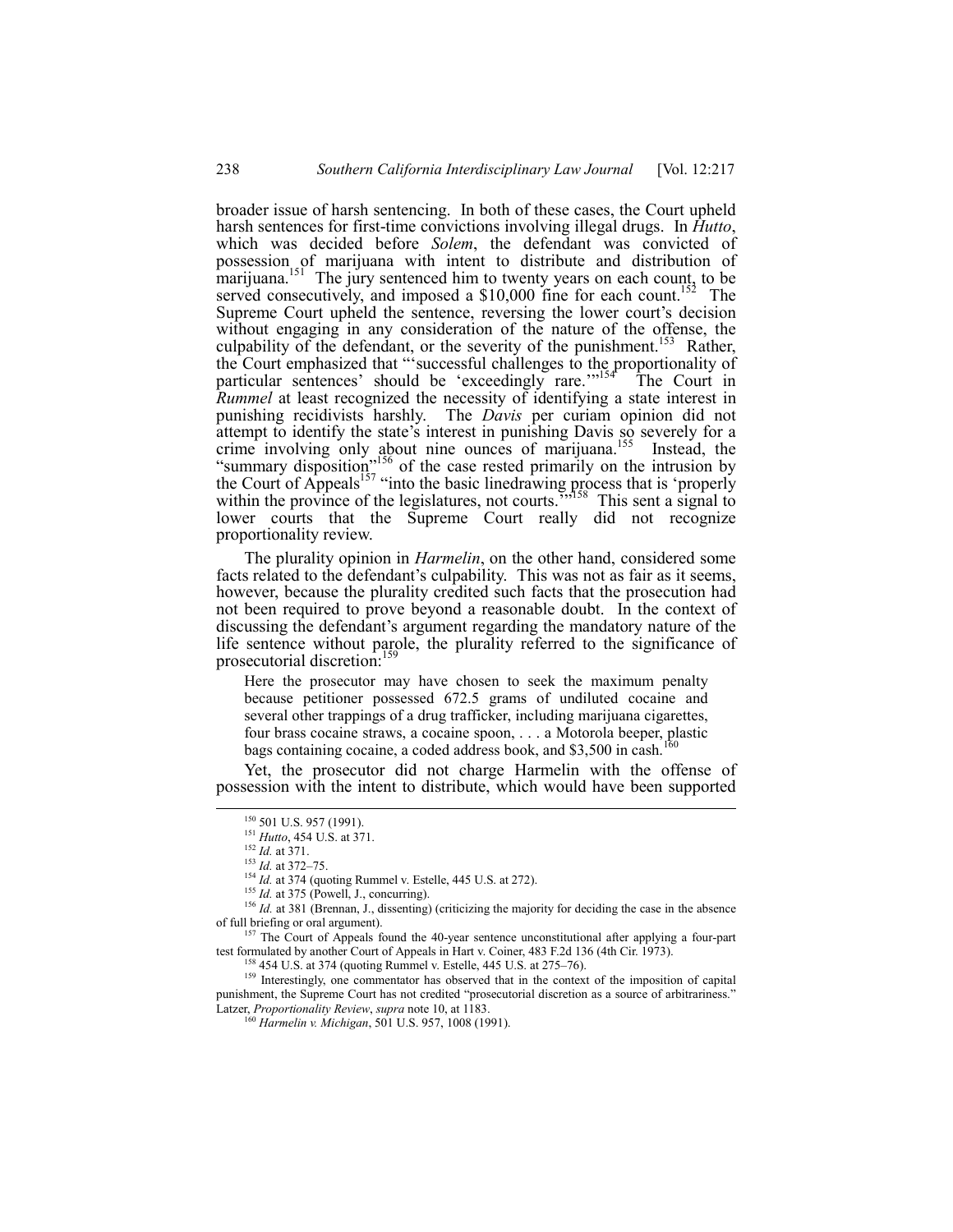by the quoted facts and resulted in the same sentence. As the dissent pointed out, "[b]ecause the statutory punishment for the two crimes is the same, the State succeeded in punishing Harmelin as if he had been convicted of the more serious crime without being put to the test of proving his guilt on those charges."<sup>161</sup> Thus, when considering the issue of the defendant's individual culpability, the plurality relied on facts that the prosecution was not required to prove beyond a reasonable doubt to convict Harmelin of the "lesser" offense of possession. Furthermore, the plurality did not fully consider the defendant's culpability because it gave no consideration to the fact that the crime was his first offense.<sup>162</sup> This is inconsistent with the analyses of general culpability in both *Rummel* and *Solem*. If the presence of a criminal record is relevant to the proportionality of a prison term, the absence of such a record should also be relevant. As discussed earlier, the plurality placed a great deal of emphasis on the threat illegal drugs pose to society on a broad and general basis. Given this, it would seem that possession with intent to distribute should be punished more severely than mere possession. This issue is addressed in the *Harmelin* dissent. The dissent's comparison of the two offenses of drug possession and drug possession with the intent to distribute raises the fourth consideration involved in comparative analysis of the sentence imposed.

## 4. *Intra-Jurisdictional Comparisons of Punishment*

An intra-jurisdictional analysis of punishment focuses on the issue of gradation of punishment. Certainly, this aspect of proportionality relates to the first consideration regarding the nature of the offense as compared to the sentence imposed, but it centers more on comparing the punishment for the offense at issue to punishment for other crimes in the same jurisdiction. This principle of gradation is a component of both retributive and utilitarian theories of punishment. Jeremy Bentham stated, "for the sake of giving [the punishment] the better chance of outweighing the profit of the offense, [t]he greater the mischief of the offense, the greater is the expense which it may be worthwhile to be at, in the way of punishment.<sup> $163$ </sup> He further pronounced that "[w]here two offenses come in competition, the punishment for the greater offense must be sufficient to induce a man to prefer the less.<sup> $164$ </sup> Therefore, the importance of grading offenses and punishments stems from the idea that this can deter criminals from engaging in more serious behavior, an idea that rests upon the presumption that some offenses are more serious than others.

<sup>&</sup>lt;sup>161</sup> *Id.* at 1025 (White, J., dissenting).

 $162$  *Id.* (pointing out that "the particular concerns reflected in recidivist statutes such as those in *Rummel* and *Solem* are not at issue here").

<sup>&</sup>lt;sup>163</sup> JEREMY BENTHAM, THE INTRODUCTION TO THE PRINCIPLES OF MORALS AND LEGISLATION 86–88 (John Bowring ed., 1843) (1780).  $^{164}$  *Id.*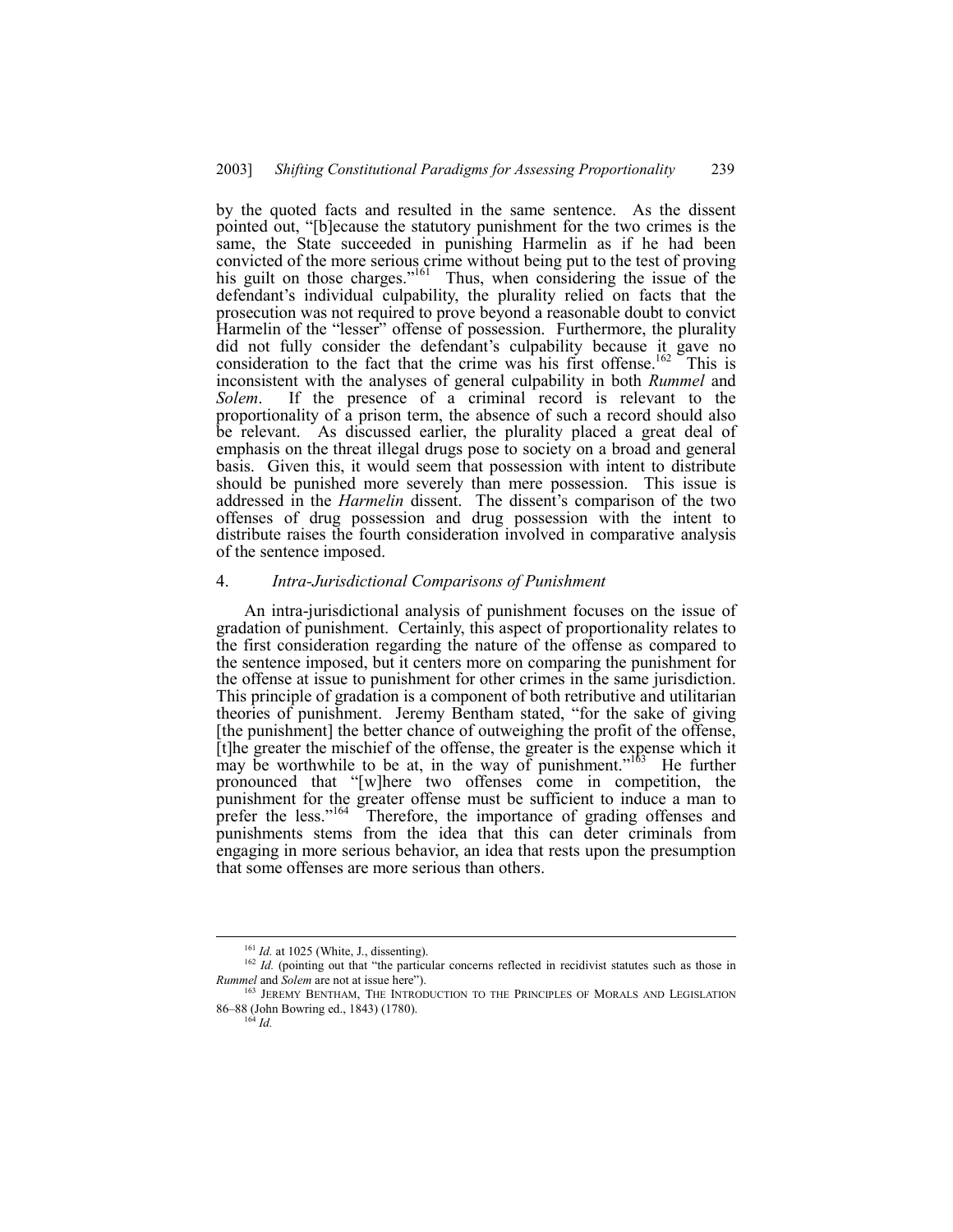In the context of proportionality, this idea was highlighted as early as 1892 by Justice Field in *OíNeil v. Vermont*. In this case, the defendant was convicted of 457 bootlegging offenses and sentenced to 54 years of imprisonment. In his decision, Justice Field pointed out that other, more serious offenses carried less severe sentences: "Had [the defendant] been found guilty of burglary or highway robbery, he would have received less punishment than for the offenses of which he was convicted. It was six times as great as any court in Vermont could have imposed for manslaughter, forgery or perjury."<sup>166</sup> The importance of gradation was further underscored by the Court in *Weems v. United States* where it stated that "it is a precept of justice that punishment for crime should be graduated and proportioned to the offense.<sup> $167$ </sup> The Court further supported this contention by pointing out that, in some jurisdictions, "[t]here are degrees of homicide that are not punished so severely [as the offense of falsifying a public document]."<sup>168</sup>

Similarly, in *Solem*, where the non-violent recidivist received a life sentence, the Court noted that the same sentence was required for murder and permissible for "treason, first-degree manslaughter, first-degree arson and kidnapping.<sup> $169$ </sup> The Court also pointed out that, even as to recidivism, the state's punishment scheme made distinctions between second and third convictions for certain offenses. For example, a life sentence was mandatory for a second or third conviction for treason, first-degree manslaughter, first-degree arson, or kidnapping. In addition, the scheme permitted a life sentence for a second or third conviction for first-degree rape, and allowed such a sentence after three convictions of any nature. All of this supported the notion that the defendant in *Solem* was "treated in the same manner as, or more severely than, criminals who have committed far more serious crimes.<sup> $170$ </sup> This emphasis upon the grading of offenses reflects the idea that different crimes result in different harms, and the subsequent conclusion that more serious harms should be punished more severely. In *Coker v. Georgia*, the Court determined that imposition of the death penalty for the crime of rape was disproportionate and hence unconstitutional, in large part because the harm caused by rape, although serious, "does not compare with murder," for which the death penalty may be imposed.<sup>171</sup> Following this logic, it would seem absurd that the crime for which the defendant was convicted in *Weems*, falsifying a single public document that did not result in any financial gain to the defendant, was punished the same as an offense "which might cause the loss of many

<sup>165 144</sup> U.S. 323 (1892).

<sup>&</sup>lt;sup>166</sup> *Id.* at 339 (Field, J., dissenting). For a description of the majority ruling in O'Neil, see supra note 71.

<sup>&</sup>lt;sup>167</sup> Weems v. U.S., 217 U.S. 349, 367 (1910).

<sup>168</sup> *Id.* at 380.

<sup>169</sup> Solem v. Helm, 463 U.S. 277, 298 (1983) (citations omitted).

<sup>170</sup> *Id.* at 299.

<sup>171</sup> Coker v. Georgia, 433 U.S. 584, 598 (1977). *See also* Gregg v. Georgia, 428 U.S. 280 (1976) (holding that the death penalty for a murder conviction, in the abstract, is not unconstitutionally cruel or unusual).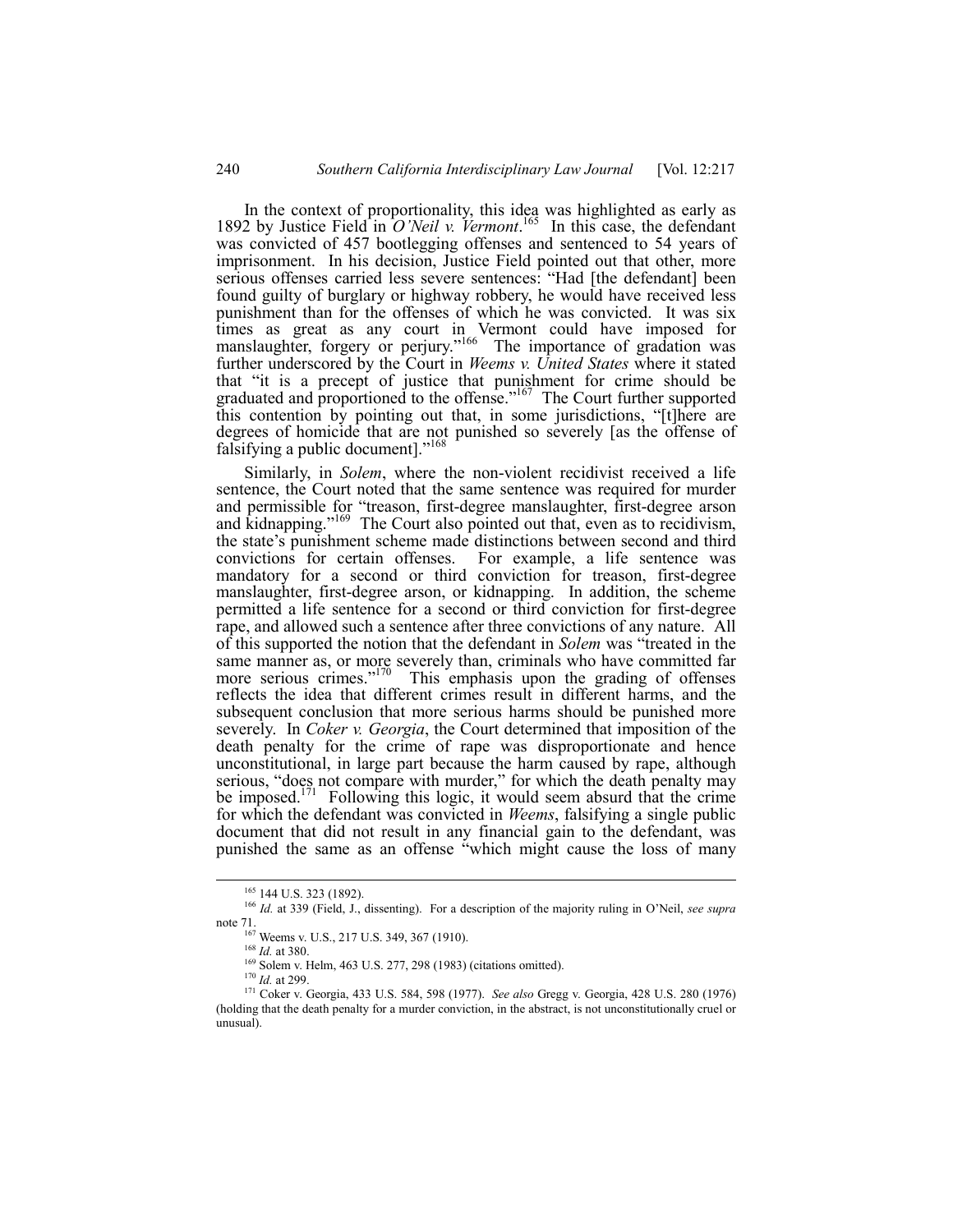thousands of dollars." $172$  Again, the difference in the harms caused by different offenses, and the importance of punishing according to such differences, are underscored.

This is a clear demonstration of the Court's inconsistency in the weight it accords the notion of grading offenses and their punishments. Some opinions reflect general skepticism about the existence of a method for evaluating terms of imprisonment for excessiveness. In *Rummel v. Estelle*, for example, the Court noted that

[o]nce the death penalty and other punishments different in kind from fine or imprisonment have been put to one side, there remains little in the way of objective standards for judging whether or not a life sentence imposed under a recidivist statute for several separate felony convictions not involving 'violence' violates the cruel-and-unusual punishment prohibition of the Eighth Amendment.<sup>173</sup>

More specifically, some justices do not think it is appropriate for a court to second guess a legislature's judgment that one crime should be punished the same or more severely than another. The *Rummel* Court gives, by way of example, the following:

The highly placed executive who embezzles huge sums from a state savings and loan association, causing many shareholders of limited means to lose substantial parts of their savings, has committed a crime very different from a man who takes a smaller amount of money from the same savings and loan at the point of a gun. Yet rational people could disagree as to which criminal merits harsher punishment.<sup>174</sup>

Indeed, Bedau has pointedly asked, "Granted that murder is more harmful than rape, how much worse is it in terms of harm to the victim (or to society)? Twice as harmful?"<sup>175</sup> Similarly, the plurality in *Harmelin* v. *Michigan* stated "that the fixing of prison terms for specific crimes involves a substantive penological judgment that, as a general matter, is ëproperly within the province of legislatures, not courts.<sup>3776</sup> In light of this, it seems that justices opposed to intra-jurisdictional analysis of sentences are primarily concerned with the judiciary overstepping its bounds and encroaching on matters that are exclusively within the province of the legislature.

There are at least two problems with this idea. First, the above quotes are relevant to setting the exact sentence for an offense. A court does not need to answer this question when evaluating proportionality. Intra-

 <sup>172</sup> *Weems*, 217 U.S. at 381.

<sup>173 445</sup> U.S. 263, 282 n.27 (1980).

<sup>&</sup>lt;sup>174</sup> *Id. See also Solem*, 463 U.S. at 309 (Burger, J., dissenting) (noting that the Court "flatly rejected Rummel's suggestion that we measure his sentence against the sentences imposed by Texas for other crimes").

<sup>175</sup> Hugo Adam Bedau, *Concessions to Retribution in Punishment*, *in* JUSTICE AND PUNISHMENT 51, 64 (J.B. Cederblom & William L. Blizek eds., 1977). However, it is not clear that the *Rummel* Court would necessarily agree with the assumption that murder is more serious than rape.

<sup>176</sup> Harmelin v. Michigan, 501 U.S. 957, 998 (1991) (Kennedy, J., concurring) (quoting *Rummel*, 445 U.S. at 275-76).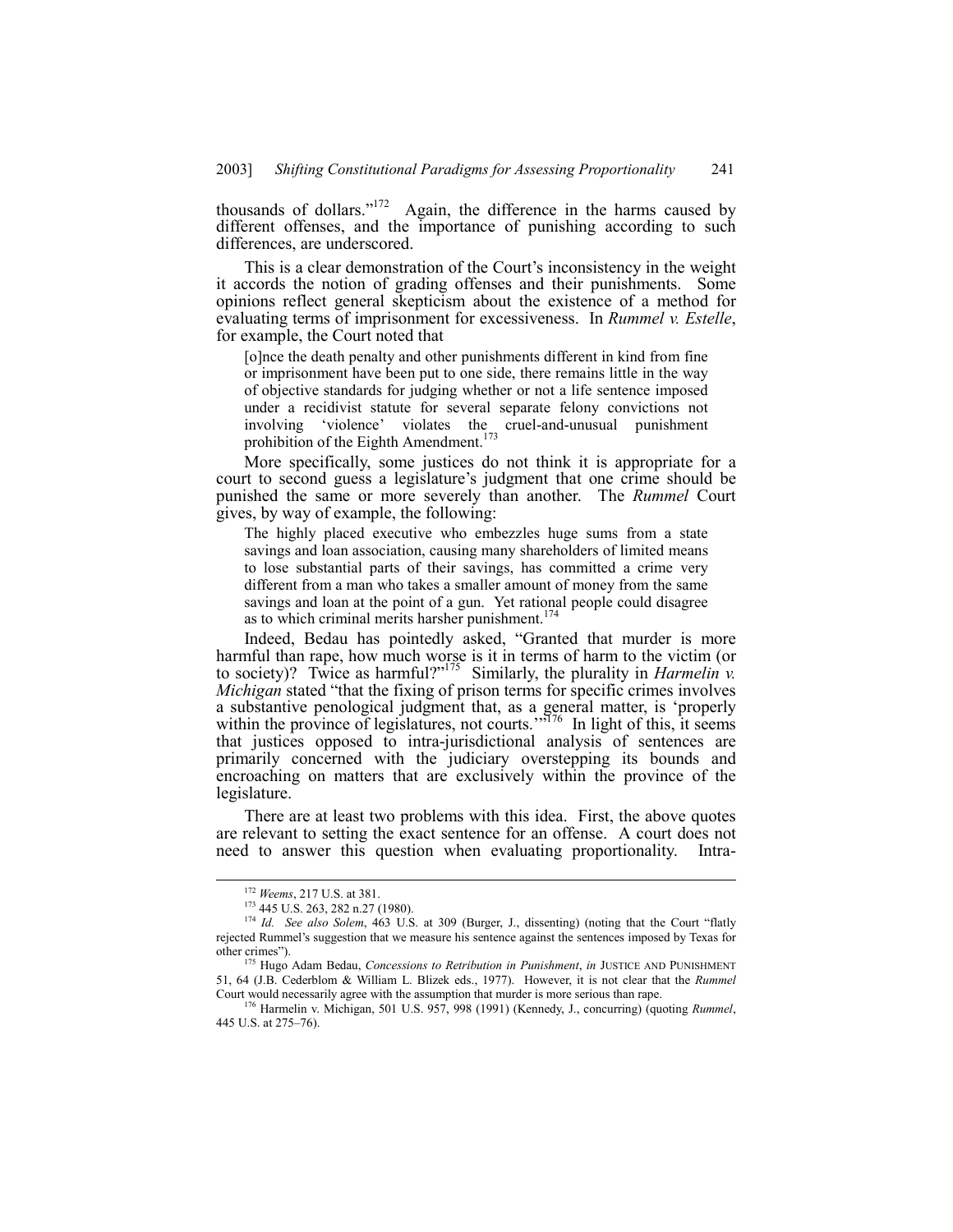jurisdictional analysis should consider how, for example, the sentence for shoplifting compares to that of rape: if the sentence for shoplifting is equal to or substantially greater than the punishment for rape, the sentence for shoplifting may well be disproportionate. It is difficult to see how such a comparison of harms can be so subjective as to justify no analysis of proportionality. While such an inquiry involves a certain degree of subjectivity, when considered with the other factors discussed in this article, a reviewing court must always exercise some degree of subjective judgment when deciding whether the legislature has overstepped *its* authority.

The second problem with limiting judicial power to analyze sentencing is that the argument regarding the proper role of the court is really a response to the threshold question of whether the Eighth Amendment's Cruel and Unusual Punishment Clause requires any proportionality review at all, yet it has been used to limit any proportionality principle. This is not justifiable. While such concerns may be reflected legitimately in a test for assessing proportionality, by a somewhat deferential standard of review, the Court in *Rummel* and *Davis* provided little or no guidance for such an assessment. In those cases, the Court indicated that even though it acknowledged proportionality in principle, no federal court should find a sentence of imprisonment unconstitutionally excessive.<sup>177</sup> Such an approach does not explain why, as indicated by the Court in *Rummel*, a proportionality principle would apply in the situation of a life sentence for overtime parking but not a life sentence for other offenses.<sup>178</sup> Furthermore, it does not explain why a court is justified in evaluating the proportionality of the death penalty as punishment for certain offenses, but not in evaluating the proportionality of terms of imprisonment. As Justice Powell noted in *Rummel*, "[t]he Court concedes today that the principle of disproportionality plays a role in the review of sentences imposing the death penalty, but suggests that the principle may be less applicable when a non-capital sentence is challenged. Such a limitation finds no support in the history of Eighth Amendment jurisprudence.<sup> $179$ </sup> Likewise, proponents of the exceedingly narrow view of proportionality exemplified by *Rummel* and *Davis* also purport to eschew an inter-jurisdictional comparison of the sentence imposed.

#### 5. *Inter-Jurisdictional Comparisons of Punishment*

A comparative analysis of how states punish certain crimes has been consistently employed in the context of the death penalty. In *Gregg v.*

<sup>&</sup>lt;sup>177</sup> Rummel, 445 U.S. at 272 ("Outside the context of capital punishment, successful challenges to the proportionality of particular sentences have been exceedingly rare.î); *Hutto v. Davis*, 454 U.S. 370,  $374$  (1982) (per curiam) (stating that "federal courts should be '[reluctant] to review legislatively mandated terms of imprisonment' and that 'successful challenges to the proportionality of particular sentences' should be 'exceedingly rare'" (quoting *Rummel*, 445 U.S. at 274, 272)).

<sup>178</sup> *Rummel*, 445 U.S. at 274 n.11.

<sup>&</sup>lt;sup>179</sup> *Id.* at 288 (Powell, J., dissenting).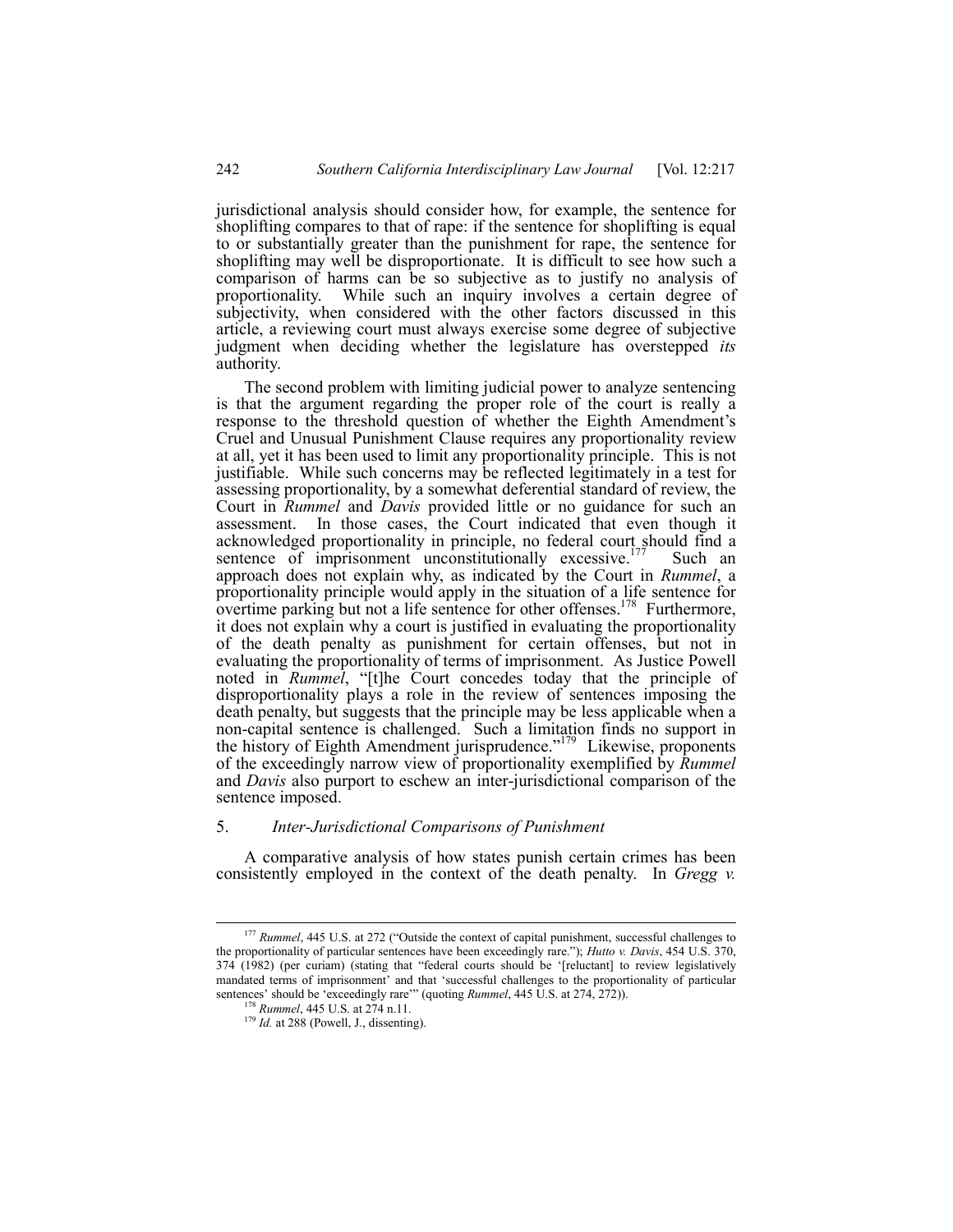Georgia,<sup>180</sup> the Court pointed to language in *Trop v. Dulles* stating that the meaning of the Eighth Amendment Cruel and Unusual Punishment Clause must be drawn "from the evolving standards of decency that mark the progress of a maturing society."<sup>181</sup> The Court in *Gregg* interpreted this language to mean that it requires an "assessment of contemporary values concerning the infliction of a challenged sanction.<sup>7182</sup> It further required the Court to "look to objective indicia that reflect the public attitude toward a given sanction.<sup>7183</sup> In considering society's view of the death penalty, the Court found that "[t]he most marked indication of society's endorsement of the death penalty for murder is the legislative response to *Furman*. The legislatures of at least 35 states have enacted new statutes that provide for the death penalty for at least some crimes that result in the death of another person.<sup> $184$ </sup> With this decision, the Court implicitly indicated that Eighth Amendment analysis requires consideration of society's view of certain sanctions for certain crimes, and such a societal view is best reflected in legislation enacted by the representatives of the people. Indeed, in *Coker v. Georgia*, the Court began its analysis by considering "the objective evidence of the country's present judgment concerning the acceptability of death as a penalty for rape of an adult woman.<sup>7185</sup> Most recently, in *Atkins v. Virginia*<sup>186</sup>, the Court examined how state legislatures responded to the Court's earlier decision of *Penry v. Lynaugh*, which found that execution of mentally retarded criminals was not cruel and unusual punishment.<sup>187</sup> When the Court initially considered this issue, only two states prohibited the execution of mentally retarded criminals. Since *Penry*, sixteen more states enacted legislation prohibiting such executions.<sup>188</sup> The Court stated that these changes since *Penry* "provide<sup>[]</sup> powerful evidence that today our society views mentally retarded offenders as categorically less culpable than the average criminal."<sup>189</sup>

The Court's approach to inter-jurisdictional comparisons also has been inconsistent in the context of terms of imprisonment. The *Weems* Court recognized the significance of sentencing in other jurisdictions, noting that an offense similar to that for which Weems was convicted under the federal penal code carried a maximum sentence of two years, as compared to the

<sup>188</sup> *See Atkins*, 536 U.S. at 314–15.

<sup>&</sup>lt;sup>180</sup> 428 U.S. 153 (1976).

<sup>&</sup>lt;sup>181</sup> *Id.* at 173 (quoting Trop v. Dulles, 356 U.S. 86, 101 (1958)).

<sup>182</sup> *Id.*

<sup>183</sup> *Id.*

 $184$  *Id.* at 179–80.

<sup>&</sup>lt;sup>185</sup> 433 U.S. 584, 593 (1977). After examining legislation in jurisdictions imposing the death penalty, the Court concluded, "[t]he upshot is that Georgia is the sole jurisdiction in the United States at the present time that authorizes a sentence of death when the rape victim is an adult woman, and only two other jurisdictions provide capital punishment when the victim is a child. The current judgment with respect to the death penalty for rape . . . weighs very heavily on the side of rejecting capital punishment as a suitable penalty for raping an adult woman.<sup>37</sup> *Id.* at 595–96 (citations omitted).

 $186$  536 U.S. 304 (2002).

<sup>187 492</sup> U.S. 302 (1989).

<sup>189</sup> *Id.* at 2249.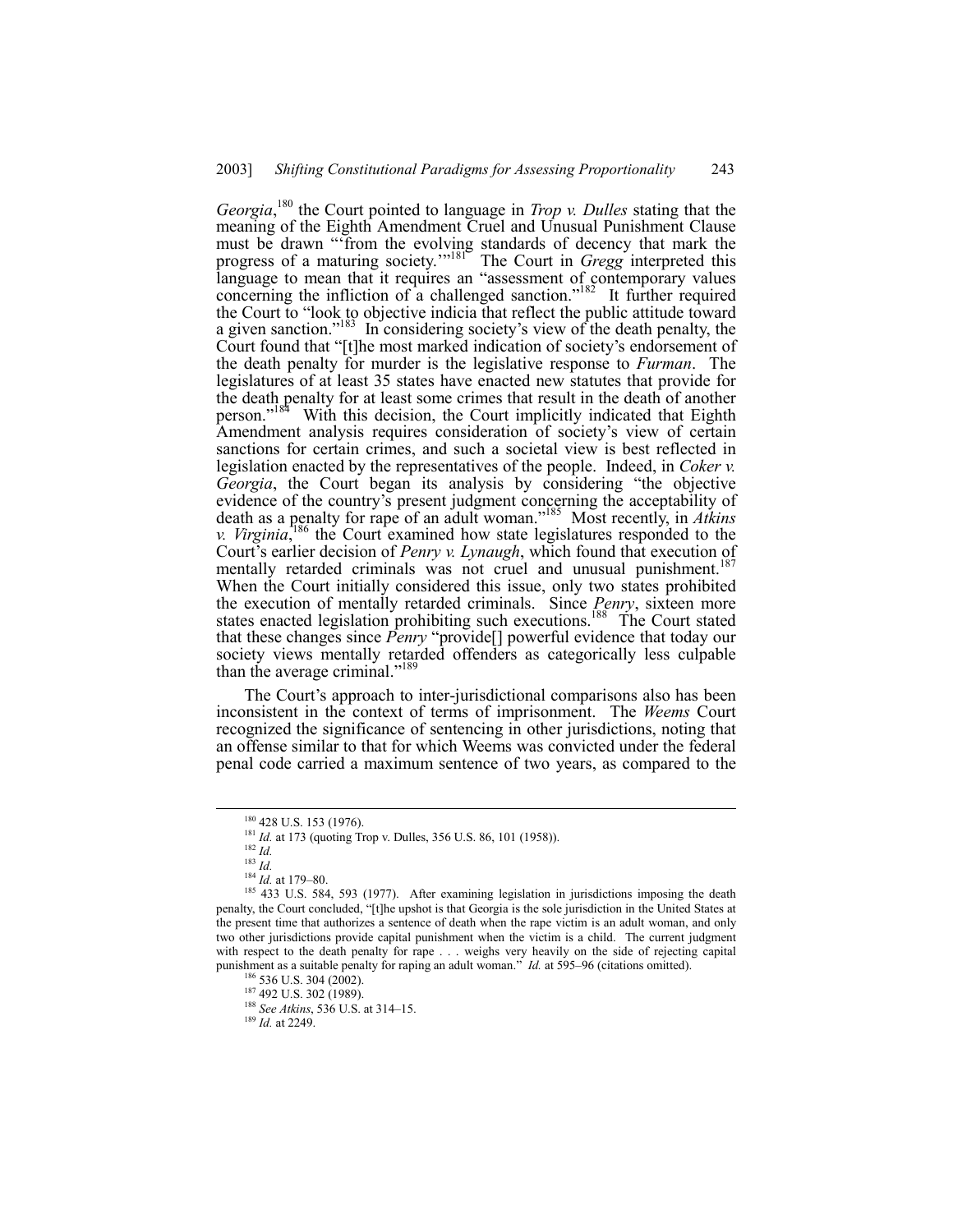fifteen years plus accessories imposed on him.190 Likewise, in *Trop v. Dulles*, where federal law imposed a penalty of denationalization, the Court looked to the use of such punishment in other countries to conclude that ì[t]he civilized nations of the world are in virtual unanimity that statelessness is not to be imposed as punishment for crime.<sup>"191</sup>

In assessing the life sentence without parole for the recidivist in *Solem*, the Court also concluded that "[a]t the very least . . . it is clear that [the defendant] could not have received such a severe sentence in 48 of the 50 states. $192$  However, unlike the Courts in the death penalty cases cited above, the Court in *Solem* failed to state expressly that the purpose of employing an inter-jurisdictional analysis of imprisonment terms for the same offense is to identify contemporary values. It did, however, cite to *Enmund*, which involved the death penalty in the context of the felony murder rule, and *Coker*, which considered the death penalty for rape, as examples of precedents in which the Court engaged in such comparative analysis.<sup>193</sup> Thus, it is arguable that some Justices view such a consideration of contemporary values as legitimate outside the context of the death penalty. This contention is further supported by the fact that the language regarding "evolving standards of decency" is from a non-capital  $case^{19}$ 

However, in other cases, the Court has indicated that such a comparative analysis is not determinative or even very helpful. In *Rummel*, the recidivist defendant presented evidence to show that he "might have received more lenient treatment in almost any State other than Texas, West Virginia, or Washington."<sup>195</sup> To illustrate the inherent complexity of a comparative analysis, the Court noted that different jurisdictions define recidivism differently—some upon a third felony conviction, like Texas, and others upon a fourth felony conviction.<sup>196</sup> Moreover, some jurisdictions require that the felony be serious or violent, while in others any felony triggers the habitual criminal statute.<sup>197</sup> In addition to recognizing varying state treatment of recidivists, the Court also noted other "variable<sup>[s]</sup> complicating the calculus.<sup> $198$ </sup> Specifically, the Court addressed the possibility of parole under Texas law in "as little as 12 years.<sup> $199$ </sup> Finally, the Court found it significant that "[i]t is a matter of common knowledge that prosecutors often exercise their discretion in

 <sup>190</sup> *See Weems*, 217 U.S. at 804.

<sup>&</sup>lt;sup>191</sup> 356 U.S. 86, 102 (1958).

<sup>&</sup>lt;sup>192</sup> Solem v. Helm, 463 U.S. 277, 299 (1983).

<sup>&</sup>lt;sup>193</sup> Solem, 463 U.S. at 292 ("In *Enmund* the Court conducted an extensive review of capital punishment statutes and determined that ëonly about a third of American jurisdictions would ever permit a defendant [such as Enmund] to be sentenced to die.<sup>'</sup> . . . The analysis in *Coker* was essentially the same.") (citations omitted).

<sup>194</sup> *Trop*, 356 U.S. at 101.

<sup>&</sup>lt;sup>195</sup> Rummel v. Estelle, 445 U.S. 263, 279 (1980).

<sup>196</sup> *See id.* at 279 n.19.

<sup>197</sup> *See id.* at 280.

<sup>198</sup> *See id.* at 281.

<sup>199</sup> *See id.* at 280.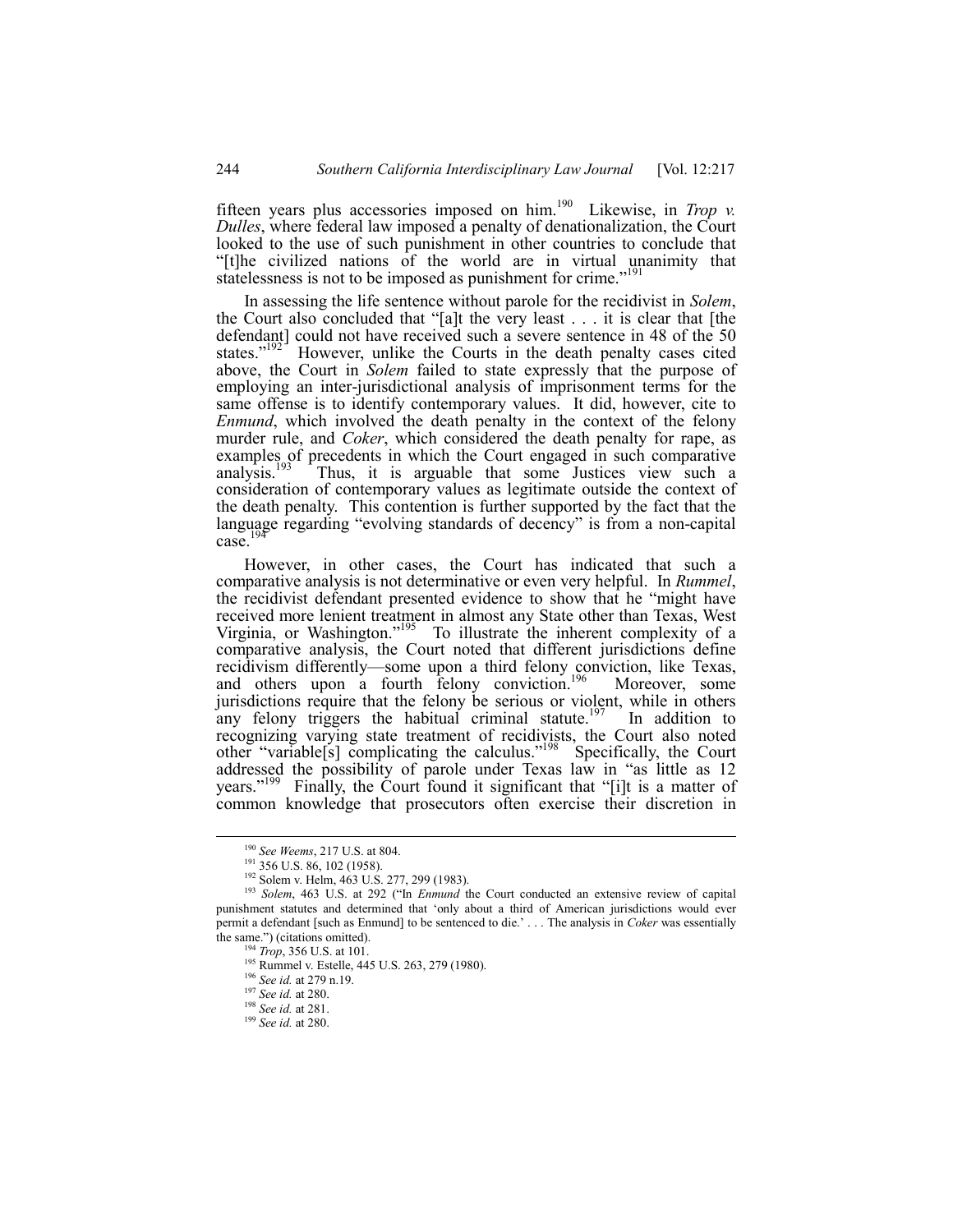invoking recidivist statutes or in plea bargaining so as to screen out truly 'petty' offenders who fall within the literal terms of such statutes.<sup> $200$ </sup> The Court points to all of these considerations to illustrate "the complexities" confronting any court that would attempt such a comparison.<sup>7201</sup>

In addition to emphasizing the difficulties involved in interjurisdictional comparisons, the *Rummel* Court implies that such comparisons may not even be helpful. The Court claims, for example, that even if Rummel's sentence "was the most stringent found in the 50 states, that severity hardly would render [his] punishment 'grossly that severity hardly would render [his] punishment ëgrossly disproportionate' to his offenses.<sup>3202</sup> Thus, according to the *Rummel* decision, the harshest punishment in the United States for a recidivist does not necessarily violate the Eighth Amendment. The decision does not make clear exactly what term of imprisonment the Court might find grossly disproportionate, other than a life sentence for a parking at an expired meter. Even in this situation, it is not clear how the *Rummel* Court would analyze such a term of imprisonment. Likewise, the *Harmelin* plurality opinion contributes little to jurisprudential clarity in this area.

#### C. THE *HARMELIN* APPROACH

In *Harmelin*, the plurality accepted the principle of proportionality in cases of non-capital sentences but rejected the need to engage in any intraor inter-jurisdictional comparative analysis in all but very limited situations, again emphasizing the importance of deferring to the legislature in such matters. The plurality in *Harmelin* set out a test for proportionality which considers, as a threshold matter, whether the defendant's sentence is "grossly disproportionate" to the gravity of the crime.<sup>203</sup> According to Justice Kennedy, a comparative analysis is "appropriate only in the rare case in which a threshold comparison of the crime committed and the sentence imposed leads to an inference of gross disproportionality.<sup>7204</sup> Justice Kennedy further stated that "[t]he proper role for comparative analysis of sentences, then, is to validate an initial judgment that a sentence is grossly disproportionate to a crime.<sup> $20$ </sup>

The problem with this approach is that it is not clear how a reviewing court should decide whether, as a threshold matter, the sentence imposed is grossly disproportionate to the offense. In *Harmelin*, Justice Kennedy examined the drug problem and determined that an offense involving illegal drugs is "far more grave than the crime at issue in *Solem*.<sup>206</sup> Thus it is possible that if the offense is more serious than writing a "no account" check, any term of imprisonment is constitutional. This, however, is not

 <sup>200</sup> *Id.* at 281. *See supra* note 159 regarding such discretion in the context of arbitrary application of the death penalty.

<sup>201</sup> *Id.*

<sup>202</sup> *Id.*

<sup>203</sup> Harmelin v. Michigan, 501 U.S. 957, 1001 (1991) (Kennedy, J., concurring).

 $^{204}$  *Id.* at 1005 (Kennedy, J., concurring).

<sup>205</sup> *Id.*

<sup>206</sup> *Id.* at 1001 (Kennedy, J., concurring).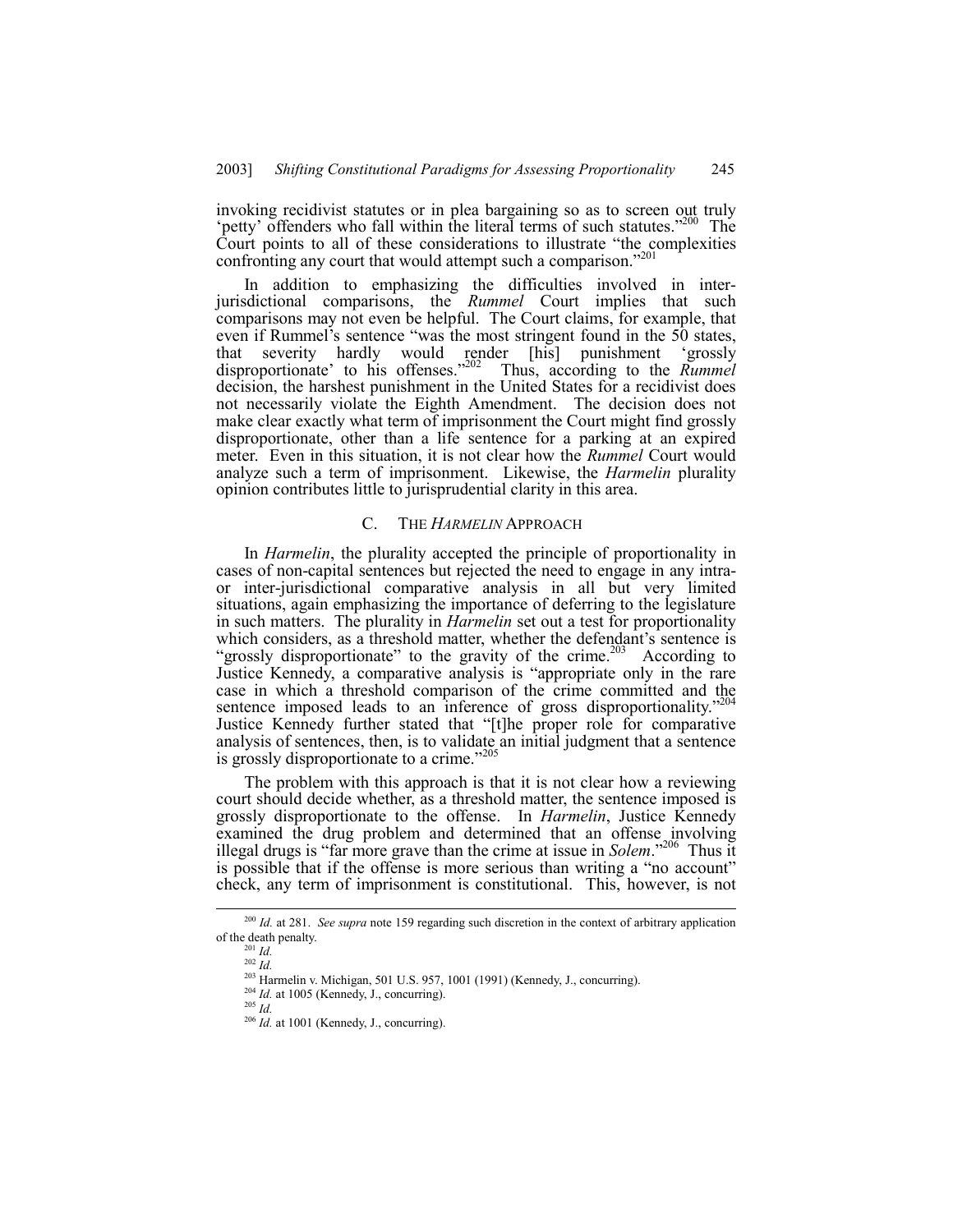analytically sound. A test that evaluates whether the criminal offense is more or less serious than the offense in *Solem* only serves to distinguish *Solem* as something of an anomaly, which can only be reconciled with other cases by so distinguishing it. The *Hamelin* plurality test contributes little to proportionality jurisprudence. In prior cases, the Court has emphasized the need for "objective criteria" when evaluating a punishment's proportionality. Justice Kennedy's approach of engaging in a comparative analysis only after an initial determination of gross disproportionality is hardly objective. In fact, it seems to allow for a sort of judicial gut reaction to a sentence before deciding whether to compare the sentence to other crimes or to sentences in other jurisdictions. At least one commentator has concluded that *Harmelin's* "gross disproportionality" standard is, in practice, tantamount to a complete abdication of judicial review of sentence proportionality.<sup>207</sup> Finally, the *Harmelin* plurality approach to reviewing prison sentences for excessiveness is inconsistent with developments in other areas where the Court evaluates proportionality—the areas of forfeitures and punitive damages awards.

# II. IS MONEY DIFFERENT?

## A. FORFEITURES

Before 1989, the Supreme Court had not focused on the Excessive Fines Clause of the Eighth Amendment.<sup>208</sup> In *Browning-Ferris Industries v. Kelco*,  $^{209}$  the Court held that this clause did not apply to punitive damages awards in a civil suit, and further suggested that the scope of the Excessive Fines Clause was limited to criminal cases.<sup>210</sup> In 1993, only two years after the *Harmelin* plurality all but eliminated proportionality review of prison sentences, the Court decided two cases that signaled an expansion of the Court's application of the Excessive Fines Clause. In *Alexander v.* United States,<sup>211</sup> the Court was unanimous in its decision to remand the case to the Court of Appeals for an evaluation of the excessiveness of the criminal in personam<sup>212</sup> forfeiture of the defendant's wholesale and retail

<sup>&</sup>lt;sup>207</sup> Johnson, *supra* note 26, at 503. *See also* Gershowitz, *supra* note 26, at 1277 ("Despite a plethora of cases meting out lengthy punishments for arguably minor crimes, only two courts have struck down punishments as disproportionate in the nine years since *Harmelin*.î); Grossman, *supra* note 96, at 161 n.352 (discussing confusion among lower federal courts after *Harmelin*, with some courts concluding *Harmelin* overruled *Solem* and that there is "no proportionality requirement after Harmelin, notwithstanding the stance seven Justices took in support of some kind of proportionality principle").

 $208$  The Eighth Amendment states, in its entirety: "Excessive bail shall not be required, nor excessive fines imposed, nor cruel and unusual punishment inflicted." U.S. CONST. amend. VIII.

<sup>&</sup>lt;sup>2</sup> 492 U.S. 257 (1989).

<sup>&</sup>lt;sup>210</sup> *See* Johnson, *supra* note 26, at 469. Nonetheless, the Court stated that it was unnecessary to decide whether the Excessive Fines Clause applies only to criminal cases. *Kelco*, 492 U.S. at 263.

<sup>211 509</sup> U.S. 544 (1993).

<sup>&</sup>lt;sup>212</sup> This is considered a criminal forfeiture and thus makes up part of a criminal defendant's sentence. It "requires no independent action on the part of the government." Johnson, *supra* note 26, at 465.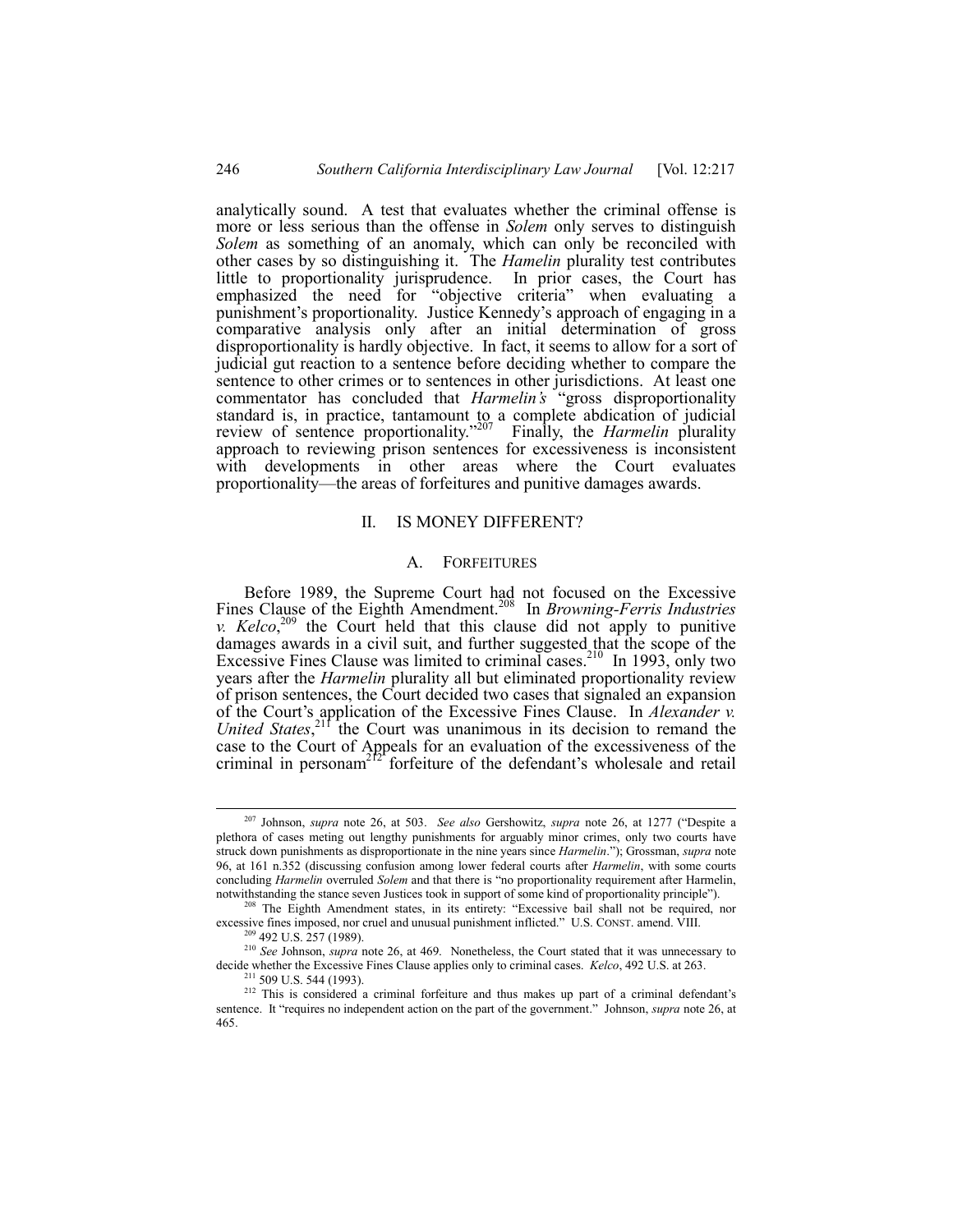businesses and nearly \$9 million.<sup>213</sup> The Court concluded that "[t]he *in personam* criminal forfeiture at issue here is clearly a form of monetary punishment no different, for Eighth Amendment purposes, from a traditional 'fine.'<sup>7214</sup> During the same term, in *Austin v. United States*,<sup>215</sup> the Court unanimously<sup>216</sup> held that civil in rem forfeitures under 21 U.S.C. ß 881 are also subject to Eighth Amendment scrutiny for excessiveness.*<sup>217</sup>* In *Austin* the Court acknowledged that its prior cases had emphasized a civil-criminal dichotomy in cases of civil forfeitures, $^{218}$  but found that for purposes of the Eighth Amendment, the critical inquiry eschews such a distinction. The Court concluded instead that the focus should be on whether the government is extracting a punishment, noting that the notion of punishments "cuts across the division between the civil and the criminal

This is considered a civil action "brought by the government against the property itself." Johnson, *supra* note 26, at 466. Thus, it is not dependent upon a criminal conviction.

 <sup>213</sup> While four Justices dissented in *Alexander*, their dissenting opinion focused on the First Amendment issue raised by the case and urged that it was not necessary to reach the Eighth Amendment issue. *Alexander*, 509 U.S. at 578 (Kennedy, J., dissent). Nonetheless, Justice Kennedy stated, "[g]iven the Court's principal holding, I can interpose no objection to remanding the case for further consideration under the Eighth Amendment.<sup>n</sup> *Id.* Justice Souter wrote a short concurring opinion in which he agreed "with the Court that the case should be remanded for a determination whether the forfeiture violated the Excessive Fines Clause.<sup>7</sup> *Id.* at 560 (Souter, J., concurring).

*Id.* at 558.

<sup>&</sup>lt;sup>215</sup> 509 U.S. 602 (1993).

<sup>&</sup>lt;sup>216</sup> Justice Scalia wrote separately to question the majority's account of history and precedent and to set out a method for evaluating the excessiveness of in rem forfeitures. *Id.* at 627 (Scalia, J., concurring) ("Unlike monetary fines, statutory *in rem* forfeitures have traditionally been fixed, not by determining the appropriate value of the penalty in relation to the committed offense, but by determining what property has been 'tainted' by unlawful use . . . ."). Justice Kennedy also wrote separately to express similar concerns regarding Part III of the opinion's use of history and precedent, but was silent as to how best to evaluate excessiveness. *Id.* at 628–29 (Kennedy, J., concurring). *See* also David Lieber, Note, *Eighth Amendment—The Excessive Fines Clause* Austin v. United States, 84 J. CRIM. & CRIMINOLOGY 805, 820 (1994) (suggesting that it was unnecessary for the majority to "delve into the history of forfeiture").

<sup>&</sup>lt;sup>218</sup> *Austin*, 509 U.S. at 608 n.4 ("As general matter, this Court's decisions applying constitutional protections to civil forfeiture proceedings have adhered to this distinction between [constitutional] provisions that are limited to criminal proceedings and provisions that are not.") (citations omitted). For an earlier example of the blurring of the civil-criminal dichotomy, *see* Halper v. United States, 490 U.S. 435 (1989) (holding that the Double Jeopardy Clause of the Fifth Amendment was violated by a proceeding following a criminal conviction in which the government sought additional monies from the defendant and determining that the second judgment was an additional punishment). *See also* Susan R. Klein, *Redrawing the Criminal-Civil Boundary*, 2 BUFF. CRIM. L. REV. 679 (1999) (discussing the Supreme Court's inconsistent approach to defining a distinction between the criminal and the civil, noting in particular the different approaches used in the context of Double Jeopardy and the Excessive Fines Clause of the Eighth Amendment); Thomas Koenig & Michael Rustad, *"Crimtorts" as Corporate Just Deserts,* 31 U. MICH. J.L. REFORM. 289 (1998) (discussing the overlap of tort law and criminal law and proposing a different doctrinal approach to this hybrid); Mary M. Cheh, *Constitutional Limits on Using Civil Remedies to Achieve Criminal Law Objectives: Understanding and Transcending the Criminal-Civil Law Distinction*, 42 HASTINGS L.J. 1325, 1326 n.4 (1991) (noting that "the distinction between criminal and civil law seems to be collapsing across a broad front" and proposing that legislative labeling be the exclusive method for determining the appropriate category). *But see* Trop v. Dulles, 356 U.S. 86, 94 (1958) (analyzing whether denationalization constitutes punishment for purposes of the Eighth Amendment, and stating, "[h]ow simple would be the tasks of law generally if specific problems could be solved by inspection of the labels pasted on them!").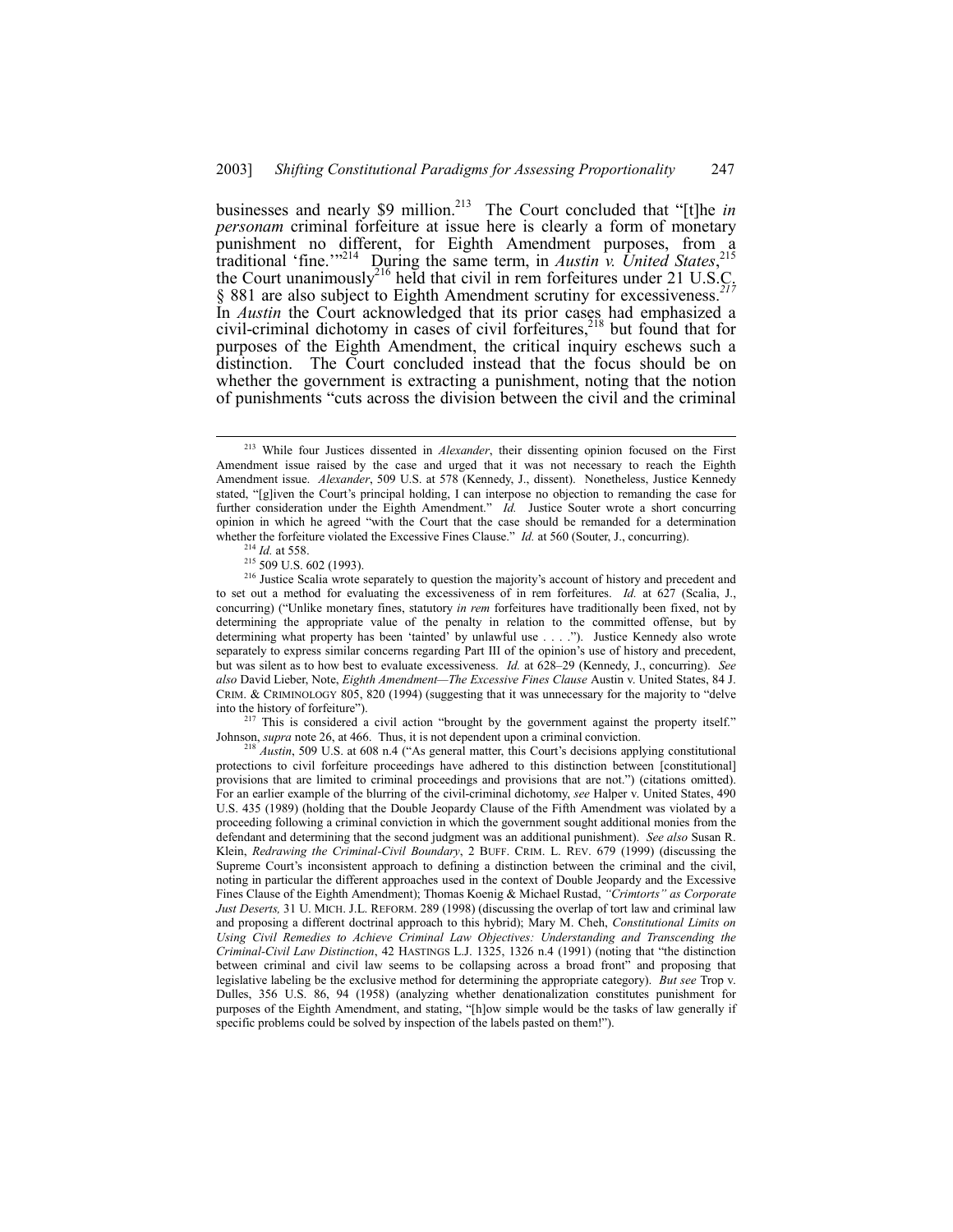law.<sup> $219$ </sup> In this instance, the Court shunned one dichotomy only to embrace another. After *Austin*, the appropriate question to ask when deciding whether the Eighth Amendment covers forfeitures is whether the forfeiture is at least partially punitive in nature or serves solely remedial purposes.<sup>2</sup>

Once the Court determined that the forfeiture involved in *Austin* furthered punitive purposes and was thus subject to Eighth Amendment scrutiny, the Court remanded the case to the Court of Appeals for an evaluation of excessiveness. The majority did not, however, provide any guidance to the lower court as to how to engage in such an evaluation.<sup>221</sup> Similarly, in *Alexander*, the Court provided little guidance as to the appropriate measure of excessiveness, other than the above statement that the forfeiture in *Alexander* is the same as a fine.222 The Court hinted at the significance of the defendant's culpability as relevant to excessiveness while addressing the defendant's argument about the nature of his offense. The defendant argued that since the jury had found that only four magazines and three videotapes were obscene, the confiscation and destruction of all of his business assets was excessive. The Court pointed out that the defendant "was convicted of creating and managing . . . 'an enormous racketeering enterprise.<sup>7</sup> . . . It is in light of the extensive criminal activities which [the defendant] . . . conducted . . . over a substantial period of time that the question whether the forfeiture was 'excessive' must be considered.<sup>223</sup> Although the Court left this question to the Court of Appeals, it strongly suggested that the forfeiture in *Alexander* was not unconstitutional, given the defendant's broad and general culpability. $2^2$ 

As to the standard for assessing the constitutionality of in rem forfeitures, Justice Scalia, concurring in *Austin*, attempted to provide some guidance, noting that "the excessiveness inquiry for statutory *in rem* forfeitures is different from the usual excessiveness inquiry.<sup> $225$ </sup> Justice Scalia did concede that with respect to monetary fines and in personam forfeitures "the touchstone is [the] value of the fine [or property forfeited] in relation to the offense.<sup> $226$ </sup> According to Justice Scalia, the relationship between the value of the assets forfeited and the offense committed by the defendant is not relevant to the constitutionality of in rem forfeitures. As to civil in rem forfeitures, it is necessary to determine "what property has

<sup>&</sup>lt;sup>219</sup> *Austin*, 509 U.S. at 610 (citing United States v. Harper, 490 U.S. 443, 447–48 (1989)).

<sup>&</sup>lt;sup>220</sup> *Id.* ("In considering this question, we are mindful of the fact that sanctions frequently serve more than one purpose. We need not exclude the possibility that a forfeiture serves remedial purposes . . . . We, however, must determine that it can only be explained as serving in part to punish.")

 $221$  *Id.* at 622-23 ("Prudence dictates that we allow the lower courts to consider that [excessiveness] question in the first instance.")

<sup>222</sup> *Alexander v. United States*, 509 U.S. 544 (1993).

<sup>223</sup> *Id.* at 559.

<sup>&</sup>lt;sup>224</sup> See Johnson, *supra* note 26, at 474-78 (noting that after *Austin* and *Alexander* lower federal courts concluded that a property owner would have to demonstrate a high threshold of disproportionality) (citations omitted).

 $^{225}$  *Austin*, 509 U.S. at 623 (Scalia, J., concurring).

<sup>226</sup> *Id.* at 627.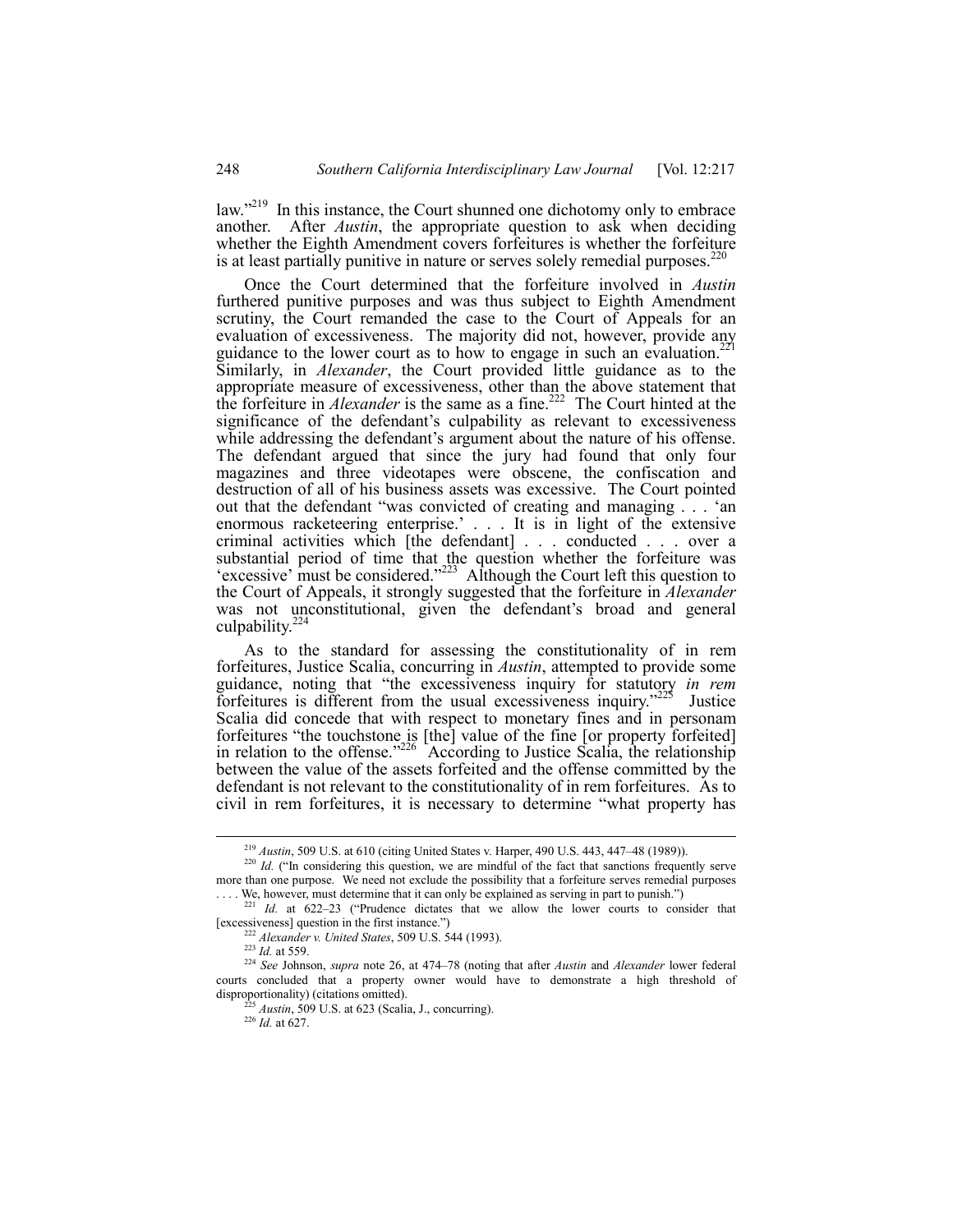been 'tainted' by unlawful use . . . . [Thus, t]he question is not *how much* the confiscated property is worth, but *whether* the confiscated property has a close enough relationship to the offense.<sup> $227$ </sup> This has been coined the "instrumentality test. $1228$  It is not clear what justifies a different test for in rem forfeitures. One commentator has suggested that Justice Scalia's ìprincipal argument seems to be that excessiveness in the forfeiture context is limited to the instrumentality determination because it has always been that way.<sup>229</sup> It may be that Justice Scalia's distinction is based on the historic treatment of in rem proceedings as involving "guilty property" rather than a guilty person.<sup>230</sup>

The problem with this "crabbed" approach<sup>231</sup> is that it undermines the *Austin* majority's focus on the question of punishment rather than the civil-<br>criminal dichotomy.<sup>232</sup> It does not make sense to first conclude that It does not make sense to first conclude that forfeiture serves punitive and deterrent purposes and thus comes within the reach of the Excessive Fines Clause, and then apply a test for proportionality that does not take those goals of punishment into account. The facts of *Austin* illustrate this point. Austin pled guilty to one count of possessing cocaine with intent to distribute. Austin agreed to sell some cocaine while he was at his body shop. He then went to his nearby mobile home and returned to the shop with two grams of cocaine. The government sought forfeiture of the body shop and the mobile home.<sup>233</sup> According to the majority in *Austin*, such a forfeiture constitutes punishment subject to Eighth Amendment proportionality scrutiny. To ask, as Justice Scalia asserts, only whether there is a sufficient connection between the property and the offense is to divert proportionality analysis into an evaluation of "tainted" or "guilty" property, and to ignore a comparison of the offense committed and the punishment imposed.<sup>2</sup>

 $227$  *Id.* at 627–28.

<sup>&</sup>lt;sup>228</sup> *Id.* ("an *in rem* forfeiture goes beyond the traditional limits that the Eighth Amendment permits if it applies to property that cannot properly be regarded as an instrumentality of the offense"). This test is also referred to as the "close enough relationship test." Poe, *supra* note 110, at 253–56.

Johnson, *supra* note 26, at 475.

<sup>&</sup>lt;sup>230</sup> *See id.* at 466 n.33 ("This 'guilty property' fiction has been criticized extensively by modern commentatorsî (citing Mary M. Cheh, *Can Something This Easy, Quick, and Profitable also be Fair? Runaway Civil Forfeiture Stumbles on the Constitution*, 39 N.Y.L. SCH. L. REV. 1, 19 (1994) (calling this fiction "irrational and superstitious"))).

<sup>231</sup> Johnson, *supra* note 26, at 464 n.21

<sup>&</sup>lt;sup>232</sup> Poe, *supra* note 110, at 256 ("this [guilty property] fiction is based on the traditional distinction between *in rem* and *in personam* forfeiture, a distinction at odds with the *Austin* majority's reasoning").

<sup>&</sup>lt;sup>233</sup> The opinion notes that a search warrant was executed on the home and shop and resulted in the discovery of "small amounts of marijuana and cocaine, a .22 caliber revolver, drug paraphernalia, and approximately \$4,700 in cash." *Austin*, 509 U.S. at 605. The opinion does not reveal whether these items were found in the home, in the shop, or both. *But see* Poe, *supra* note 110, at 240 (1994) (setting out the facts from the lower court opinion, United States v. 508 Depot St., 964 F.2d 814 (8th Cir. 1992), stating that the fruits of the search were discovered in both the mobile home and the body shop).

<sup>234</sup> *See* Lieber, *supra* note 216, at 825 (suggesting that Justice Scaliaís test for excessiveness, which relies heavily on the civil-criminal distinction eroded by the majority opinion, was Justice Scaliaís way of reconciling *Austin* with his opinion in *Harmelin*, which rejected any proportionality principle).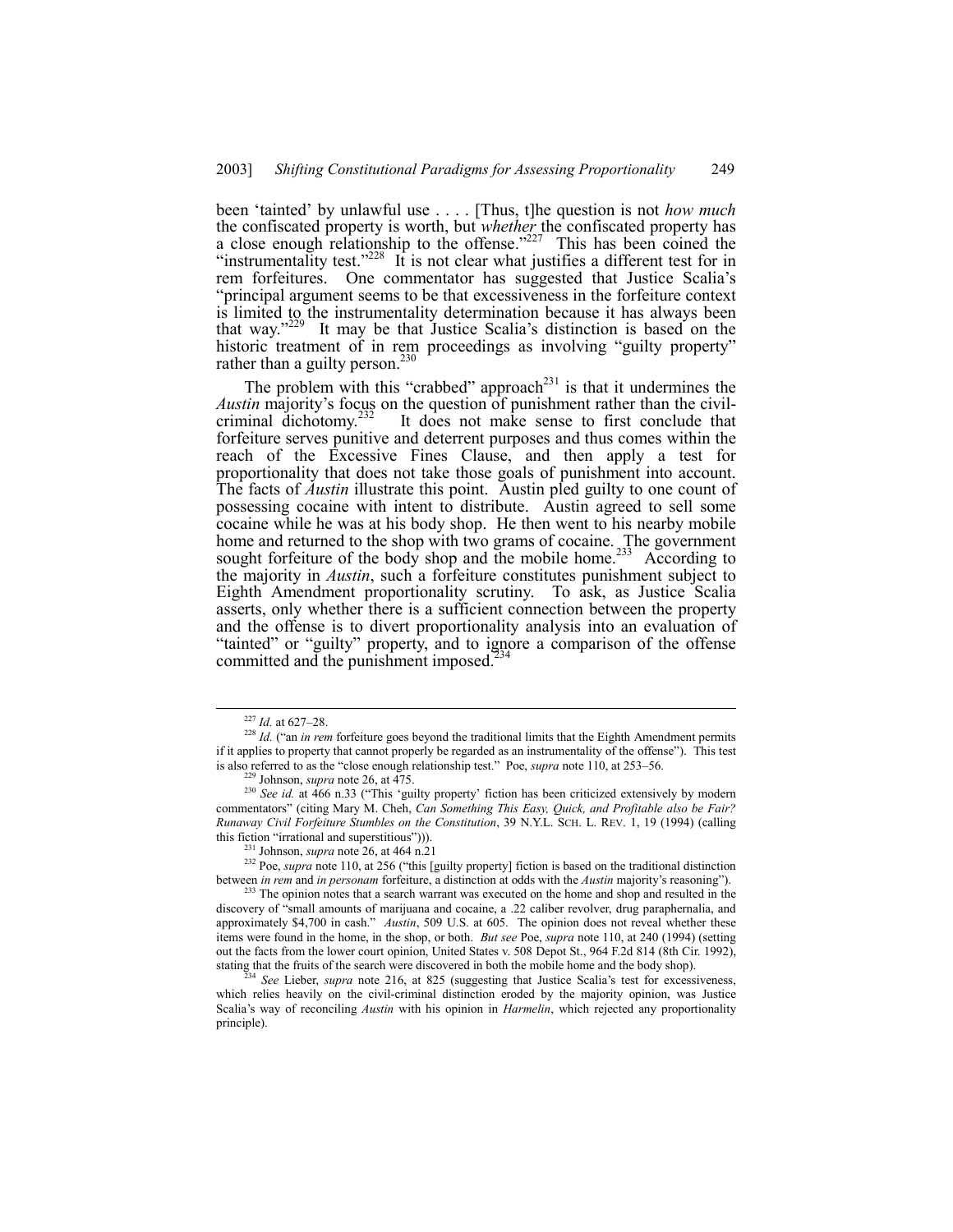In the more recent case of *United States v. Bajakajian*, the Court clarified some aspects of the meaning of the Excessive Fines Clause, while muddying others.235 The defendant in *Bajakajian* violated a federal law by attempting to leave the country without reporting that he was carrying more than  $$10,000$  in currency.<sup>236</sup> The total amount of currency that the defendant failed to disclose was  $$357,144.^{237}$  The Supreme Court determined that forfeiture of this amount was unconstitutionally excessive.<sup>238</sup> Justice Thomas, writing for the majority, applied *Austin* and concluded that the forfeiture of the unreported currency constituted punishment.<sup>239</sup> The Court reached this conclusion based on the fact that the forfeiture was "imposed at the culmination of an underlying felony." The Court also noted that the government argued that the forfeiture served the purpose of "deter[ing] illicit movements of cash."<sup>241</sup> Rather than support the government's argument that the forfeiture was remedial, and not punitive, the Court stated that "[d]eterrence . . . has traditionally been viewed as a goal of punishment.<sup>2242</sup> Thus, consistent with *Austin*, the Court held that as long as the forfeiture is partly punitive, it is subject to the Excessive Fines Clause.<sup>243</sup> The Court relied on the punitive nature of this forfeiture to distinguish this case from the traditional acceptance of forfeiture of property for customs violations and other in rem forfeitures.244 This led the dissent to accuse the majority of essentially overruling *Austin* and reviving the civil-criminal dichotomy.<sup>245</sup> In fact, one commentator has pointed out that several federal courts have relied on the dissenting opinion in *Bajakajian* to conclude that the Excessive Fines Clause does not cover *in rem* forfeitures.<sup>246</sup> The same commentator argued that such an interpretation of the majority's opinion is not necessary.<sup>247</sup> Nonetheless, the Court does seem to have clouded the issue of the scope of the Excessive Fines Clause. However, the Court provided greater guidance as to how to assess excessiveness.

Most significantly, the Court eschewed the "instrumentality test."<sup>248</sup> The Court stated that "[t]he touchstone of the constitutional inquiry under

235 524 U.S. 321 (1998).

<sup>236</sup> *See id.*

<sup>237</sup> *See id.*

<sup>238</sup> *See id.*

<sup>239</sup> *See id.* at 328.

<sup>240</sup> *See id.* <sup>241</sup> *See id.* at 329.

<sup>242</sup> *See id.*

<sup>243</sup> *See id.* at 329 n.4.

<sup>244</sup> *See id.* at 331.

<sup>245</sup> See id. at 355 (Kennedy, J., dissenting) ("The majority subjects this forfeiture to scrutiny because it is *in personam*, but it then suggests most *in rem* forfeitures . . . may not be fines at all. The suggestion, one might note, is inconsistent or at least in tension with *Austin*.") (citations omitted).

<sup>246</sup> *See* Johnson, *supra* note 26, at 488.

<sup>247</sup> See id. at 489 ("Justice Kennedy's critique is valid only if the Framers' view that *in rem* civil forfeitures are not fines is binding on the Court in its contemporary interpretation of that provision. The Court, however, is not so bound.")

 $^{248}$  *Bajakajian*, 524 U.S. at 333–334 ("It is therefore irrelevant whether respondent's currency is an instrumentality; the forfeiture is punitive, and the test for the excessiveness of a punitive forfeiture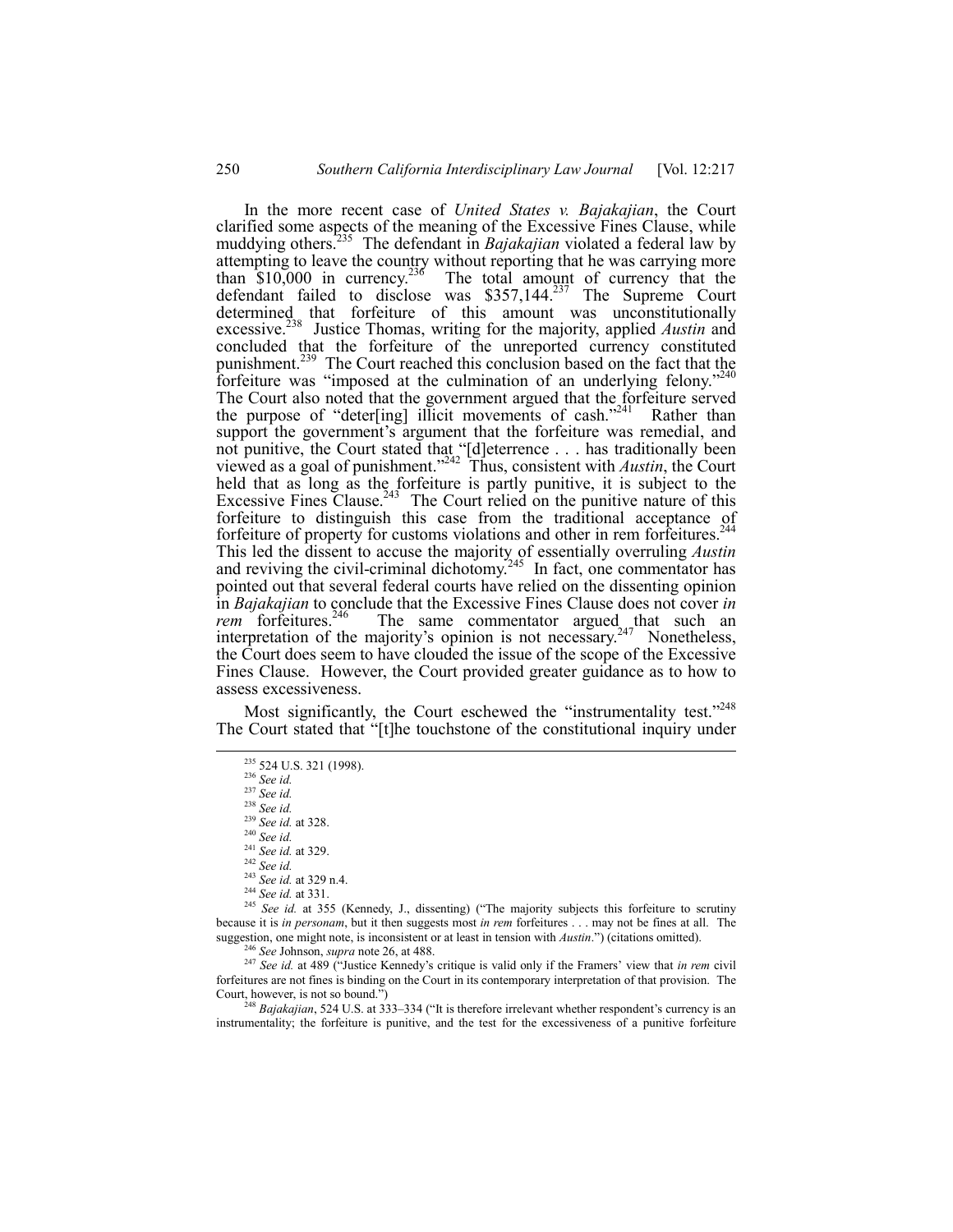the Excessive Fines Clause is the principle of proportionality: The amount of the forfeiture must bear some relationship to the gravity of the offense that it is designed to punish.<sup> $249$ </sup> This echoes the notion that the punishment must fit the crime, discussed in Section II.B of this Article. The standard of ìgross disproportionalityî adopted by the *Bajakajian* majority is similar to the standard used by Justice Kennedy in his *Harmelin* plurality opinion, yet the Court does not cite to *Harmelin*. 250 Instead, the Court cites to *Solem*. 251 The specific cite to *Solem* is in the context of recognizing the legislature's role in deciding appropriate punishments, thus justifying a more deferential "gross disproportionality" standard, rather than one of "strict" proportionality.î252 Nonetheless, the conspicuous absence of *Harmelin* is significant.

The analysis of proportionality in *Bajakajian* mirrors the factors set out earlier in this article as important considerations in the context of evaluating the proportionality of criminal punishments. As to the nature of the offense in the abstract, the Court pointed out that the defendant's "crime was *solely* a reporting offense. It was permissible to transport the currency out of the country so long as he reported it.<sup> $253$ </sup> Further, the Court stated that

[t]he harm that [Bajakajian] caused was also minimal. Failure to report his currency affected only one party, the Government, and in a relatively minor way. There was no fraud on the United States, and [he] caused no loss to the public fisc. Had his crime gone undetected, the Government would have been deprived *only* of the information that \$357,144 had left the country.<sup>254</sup>

This is similar to the analysis used by the *Weems* Court, which emphasized the fact that the defendant's offense of falsifying a public document did not result in any financial gain to the defendant, yet was punished the same as an offense "which might cause the loss of many thousands of dollars."<sup>255</sup> The *Bajakajian* Court also engaged in The *Bajakajian* Court also engaged in comparative analysis when it noted that the maximum fine for the non-

involves *solely* a proportionality determinationî) (emphasis added). *See also* Johnson, *supra* note 26, at 491-92 (noting, first, that the majority opinion did not reject *Austin*'s inclusion of in rem forfeitures within the coverage of the Excessive Fines Clause, and stating that "[t]his interpretation of *Bajakajian* suggests that the Supreme Court's adoption of the gross disproportionality standard in that case necessarily represents a repudiation of Justice Scaliaís instrumentality testî). *But see* Barclay Thomas Johnson, Note, *Restoring Civility-The Civil Asset Forfeiture Reform Act of 2000: Baby Steps Towards a More Civilized Civil Forfeiture Syste*m, 35 IND. L. REV. 1045, 1064 (2002) (concluding that the Bajakajian test did not abolish all consideration of instrumentality).

*Id.* at 334.

<sup>250</sup> *See generally id. See also* Harmelin v. Michigan, 501 U.S. 957, 994 (1991).

<sup>251</sup> *See Bajakajian*, 524 U.S. at 336.

<sup>252</sup> *See id.*

<sup>&</sup>lt;sup>253</sup> *Id.* at 337 (emphasis added).

 $^{254}$  *Id.* at 339 (emphasis added).

<sup>255</sup> Weems v. United States, 217 U.S. 349, 381 (1910). *See supra* notes 24, 27 and accompanying text.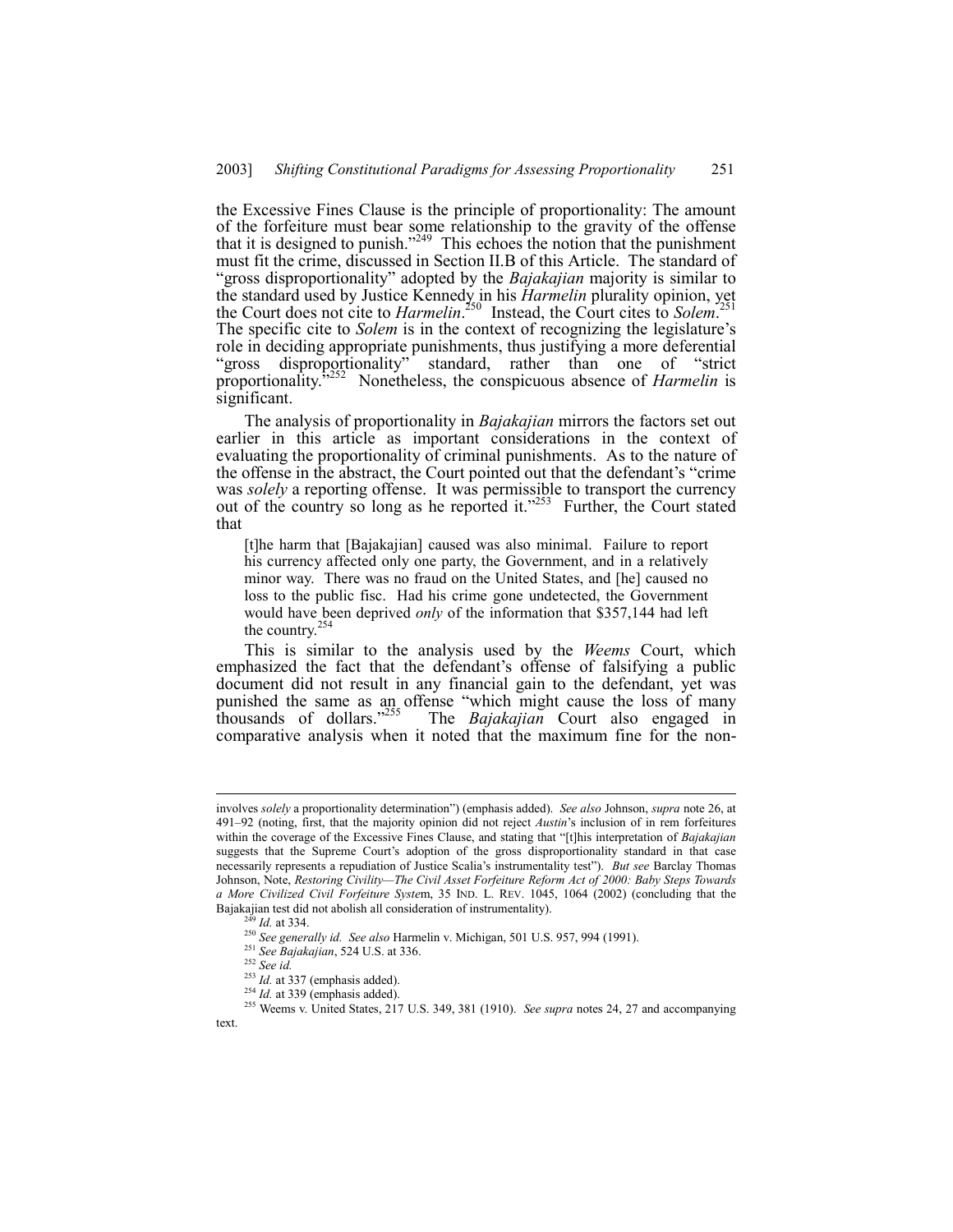reporting offense under the Sentencing Guidelines was  $$5,000.<sup>256</sup>$ Primarily, however, the Court focused on the issue of the defendant's culpability. The Court emphasized the facts in this specific case—the failure to report was not related to any other illegal activities and that Bajakajian <sup>"</sup>[wa]s not a money launderer, a drug trafficker, or a tax evader.<sup> $257$ </sup> Indeed, the district court determined that the currency "was the proceeds of legal activity and was to be used to repay a lawful debt.<sup> $258$ 8</sup> The Court also noted that although the defendant was indicted for lying, $^{259}$ this was not part of the non-reporting offense.<sup>260</sup> This is similar to the consideration in *Solem* of the fact that none of the defendant's convictions involved violence, and that the amount of money at issue in each crime was small.<sup>261</sup> Thus, in *Bajakajian* the Court was mostly concerned with Thus, in *Bajakajian* the Court was mostly concerned with retributive notions of punishment because it focused on the severity of punishment that this individual defendant deserved. One commentator has referred to this approach to proportionality as "desert-oriented.<sup> $262$ </sup> While the dissent agrees with the standard of "gross disproportionality" it reaches a different conclusion in applying that standard.

Justice Kennedyís analysis of excessiveness in his dissent in *Bajakajian* is similar to that of his plurality opinion in *Harmelin*. First, Justice Kennedy argues that the offense was serious and that it was inappropriate for the Court to question the judgment of Congress in harshly punishing this offense, which is so often linked to drug trafficking and money laundering. This is similar to the federalism concerns Justice Kennedy expressed in *Harmelin* about the seriousness of drug possession and legislative judgment regarding the severity of the punishment. Secondly, like the majority, Justice Kennedy also considered the individual culpability of the defendant. However, Kennedy relied on facts that did not form the basis for the defendant's conviction. These were similar to the facts that he relied on in *Harmelin* to suggest that the defendant was in possession of drugs with the intent to distribute even though he was only convicted of illegal possession. In *Bajakajian*, Justice Kennedy argued that the defendant was "guilty of repeated lies to Government agents and suborning lies by others.<sup> $263$ </sup> Yet, once the defendant pled guilty to the nonreporting offense, the Government dropped the false statement charge.<sup>2</sup>

 <sup>256</sup> *Bajakajian*, 524 U.S. at 338. However, the dissent pointed out that the Sentencing Guidelines also state "Forfeiture is to be imposed upon a convicted defendant as provided by statute." Thus, while the Guidelines set out a fine of \$5,000, they also contemplate that the defendant will forfeit property in addition to suffering a criminal sentence and fine. *Id.* at 351 (Kennedy, J., dissenting) (citations omitted). *But see* Poe, *supra* note 110, at 260-61 (suggesting that the Sentencing Guidelines be used as an objective factor for evaluating the proportionality of a forfeiture as compared to the "value' of the property owner's culpable conduct").

<sup>257</sup> *Bajakajian*, 524 U.S. at 338.

 $\frac{258}{10}$ 

<sup>259 18</sup> U.S.C. ß 1001

<sup>260</sup> *Bajakajian*, 524 U.S. at 339 n.12.

<sup>&</sup>lt;sup>261</sup> See supra note 92 and accompanying text.

<sup>262</sup> Johnson, *supra* note 26, at 495.

<sup>263</sup> *Bajakajian*, 524 U.S. at 352 (Kennedy, J., dissenting).

<sup>264</sup> *Id.* at 325.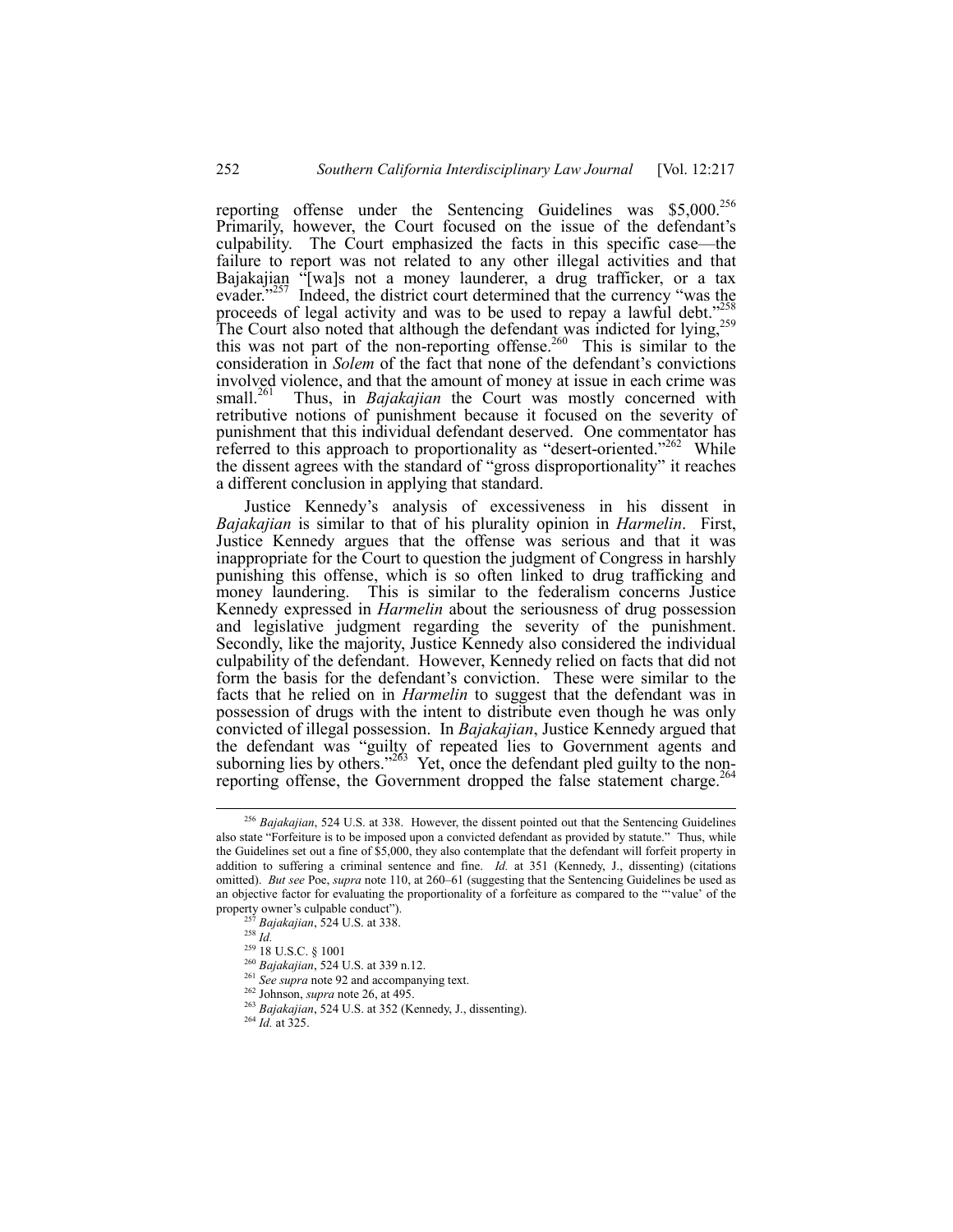Thus, he was not convicted of making false statements.<sup>265</sup> Justice Kennedy also stated that Bajakajian's actions involved "most suspicious circumstances. His luggage was stuffed with more than a third of a million dollars. All of it was in cash, and much of it was hidden in a case with a false bottom.<sup>7266</sup> Nonetheless, the government was not able to prove that the currency was part of any illegal activity. Justice Kennedy's evaluation of culpability in both *Bajakajian* and *Harmelin* is problematic because the Court should not rely on facts not proven by the government or to speculate about certain facts, which are not part of the offense for which the defendant was convicted, in assessing the culpability of the defendant. Indeed, such a consideration seems to be inconsistent with the holdings in *Ring* and *Apprendi* requiring that factual determinations to support the death penalty or an enhanced penalty be made by a jury.<sup>267</sup> Furthermore, other than disagreeing with the majority that the forfeiture was grossly disproportional, Justice Kennedyís dissent in *Bajakajian* provides no additional guidance as to what *would* constitute gross disproportionality.

It is interesting that Justice Thomas wrote the majority opinion in Bajakajian because, along with Justice Scalia, he has concluded that the Eighth Amendment does not require proportionality review of prison sentences, begging the question, "Is money different?"

#### B. PUNITIVE DAMAGES AWARDS

This same question arises in the context of punitive damages awards. The Supreme Court initially grappled with the question of whether the Constitution places any limits on punitive damages awards. The Court rejected the argument that the Excessive Fines Clause of the Eighth Amendment requires an evaluation of excessiveness as to punitive damages awards in *Browning-Ferris v. Kelco*. 268 The Court concluded that the Eighth Amendment is concerned "with direct actions initiated by government to inflict punishment" and does not apply to "punitive damages in cases between private parties.<sup>3269</sup> Two years later in *Pacific Mutual Life Ins. v. Haslip*, 270 decided the same year as *Harmelin*, the Court determined

<sup>&</sup>lt;sup>265</sup> The dissent points to statements by the district court that the defendant proffered a "suspicious and confused story, documented in the poorest way, and replete with past misrepresentation." *Bajakajian*, *id.* at 352 (Kennedy, J., dissenting). It is not clear, whether, for purposes of sentencing, such factual findings would have to be made by a jury under Apprendi v. New Jersey, 530 U.S. 466 (2000).

<sup>&</sup>lt;sup>266</sup> *Bajakajian*, 524 U.S. at 353 (Kennedy, J., dissenting).<br><sup>267</sup> *See supra* notes 40 and 41.<br><sup>268</sup> 492 U.S. 257 (1989).

<sup>269</sup> *Id.* at 259. *But see* Calvin M. Massey, *The Excessive Fines Clause and Punitive Damages: Some Lessons from History*, 40 VAND. L. REV. 1233 (1987) (arguing that the "textual antecedents of the Eighth Amendment, the political theory that underlies the adoption of the Eighth Amendment, and the contemporary purposes served by punitive damages" support the conclusion that the Excessive Fines Clause "should apply to the imposition of punitive damages and all judicially imposed monetary sanctions in civil cases").

 $270$  499 U.S. 1, 1 (1991) (holding that the standards used at the trial and appellate level for reviewing punitive damages awards had sufficiently protected the defendant from unlimited jury discretion).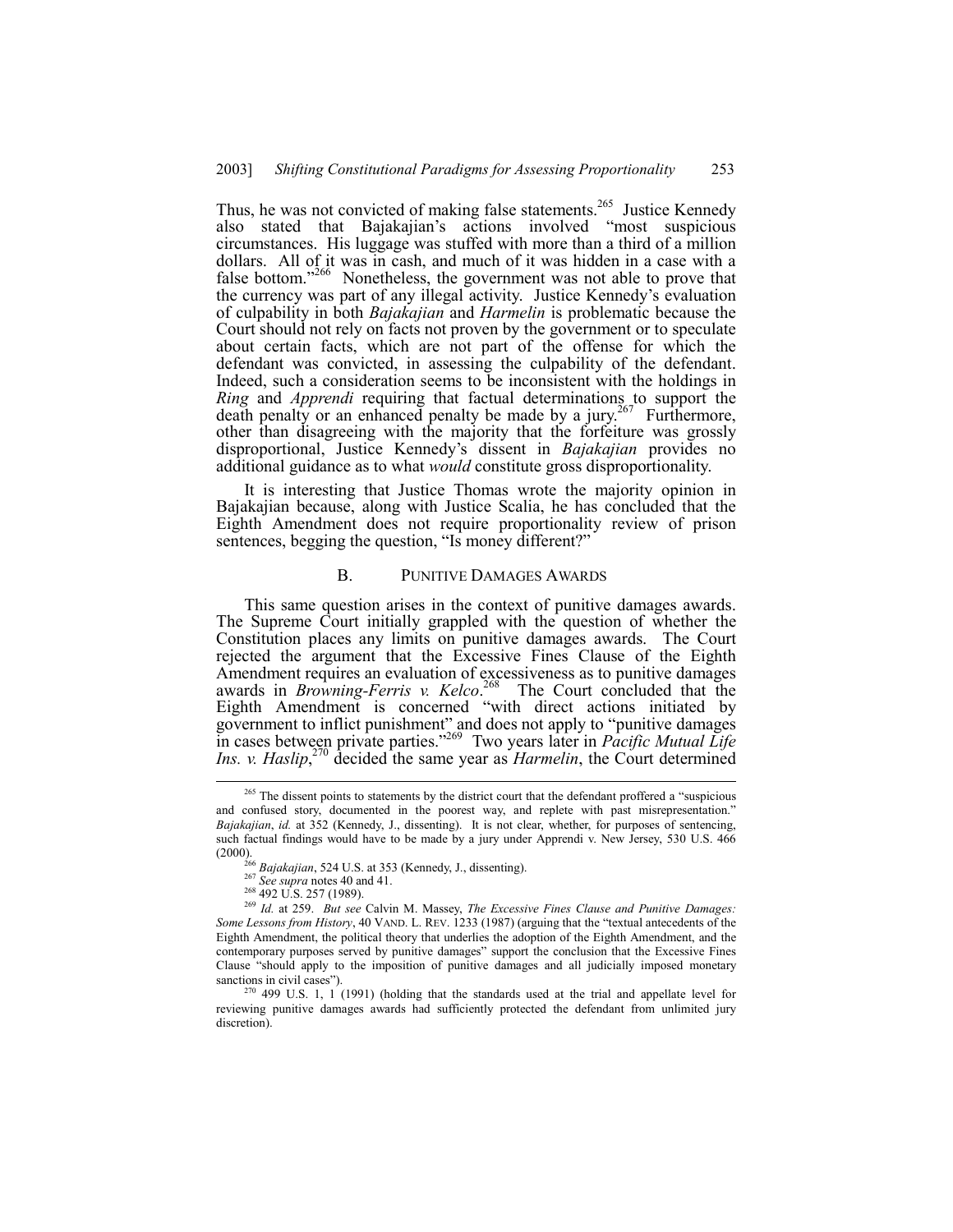that the Due Process Clause of the Fourteenth Amendment requires that juries receive sufficient guidance regarding punitive damages awards and also requires that amounts of such awards not cross the line into unconstitutionality.<sup>271</sup> In *Haslip*, the plaintiff brought a fraud action after an agent of Pacific Mutual had embezzled insurance premiums rather than remitting them to Pacific Mutual.<sup>272</sup> When Pacific Mutual did not receive Ms. Haslip's premium payments, it cancelled her insurance, and her credit was adversely affected. $273$  The trial court found that the punitive damages award of \$840,000 was appropriate because the conduct involved "evidenced intentional malicious, gross, or oppressive fraud," and that it was necessary to deter similar conduct by insurers.<sup>274</sup> The Supreme Court noted that the punitive damages award was four times the compensatory damages and thus "close to the line," but held that such an award did not "cross the line into the area of constitutional impropriety. $275$  Thus, in *Haslip*, the Court acknowledged the existence of a constitutional line over which punitive damages awards may not cross. As commentators have concluded, "The Court's proportionality requirement is, in effect, a capping of punitive damages. The Court has, in essence, entered the ideological arena of tort reform where it had no previous role.<sup>7</sup>

In 1993, the Court addressed another fraud claim in *TXO Production Corp. v. Alliance Resources Corp.*, 277 and expressly stated what it had implied in *Haslip*: the Due Process Clause of the Fourteenth Amendment prohibits a State from imposing "grossly excessive" punishment on a tortfeasor.<sup>278</sup> In this case, TXO had brought a frivolous declaratory judgment action as to the title of certain property in an attempt to defraud Alliance Resources.<sup>279</sup> The Court upheld the punitive damages award of ten million dollars,<sup>280</sup> which was over 526 times the actual damages awarded. In addition to considering the ratio of the punitive damages award to the actual damages, the Court determined that "the amount of money potentially at stake, the bad faith of [TXO], the fact that the scheme employed in this case was part of a larger pattern of fraud, trickery and deceit, and [TXO]'s wealth<sup>"</sup> supported a conclusion that the punitive damages award was not "grossly excessive."<sup>281</sup> One year later, in *Honda* 

 <sup>271</sup> *Id. See also* Honda Motor Co. v. Oberg, 512 U.S. 415 (1994) (emphasizing the importance of procedure, the Court held that Oregon's system for awarding punitive damages violated due process because it did not include a remittitur process by which a court could review such awards after the verdict).

 $272$  499 U.S. at 5.

 $\frac{273}{274}$  *Id.* at 23.

<sup>275</sup> *Id.* at 23.<br><sup>275</sup> *Id.* at 23–24.<br><sup>276</sup> Michael L. Rustad & Thomas H. Koenig, *Taming the Tort Monster: The American Civil Justice System as a Battleground of Social Theory*, 68 BROOKLYN L. REV. 1, 65 (2002). <sup>277</sup> 509 U.S. 443 (1993).

 $^{278}$  *Id.* at 453–54.

<sup>279</sup> *See id.* at 449.

<sup>280</sup> *See id.* at 453, 466.

<sup>281</sup> *Id.* at 462.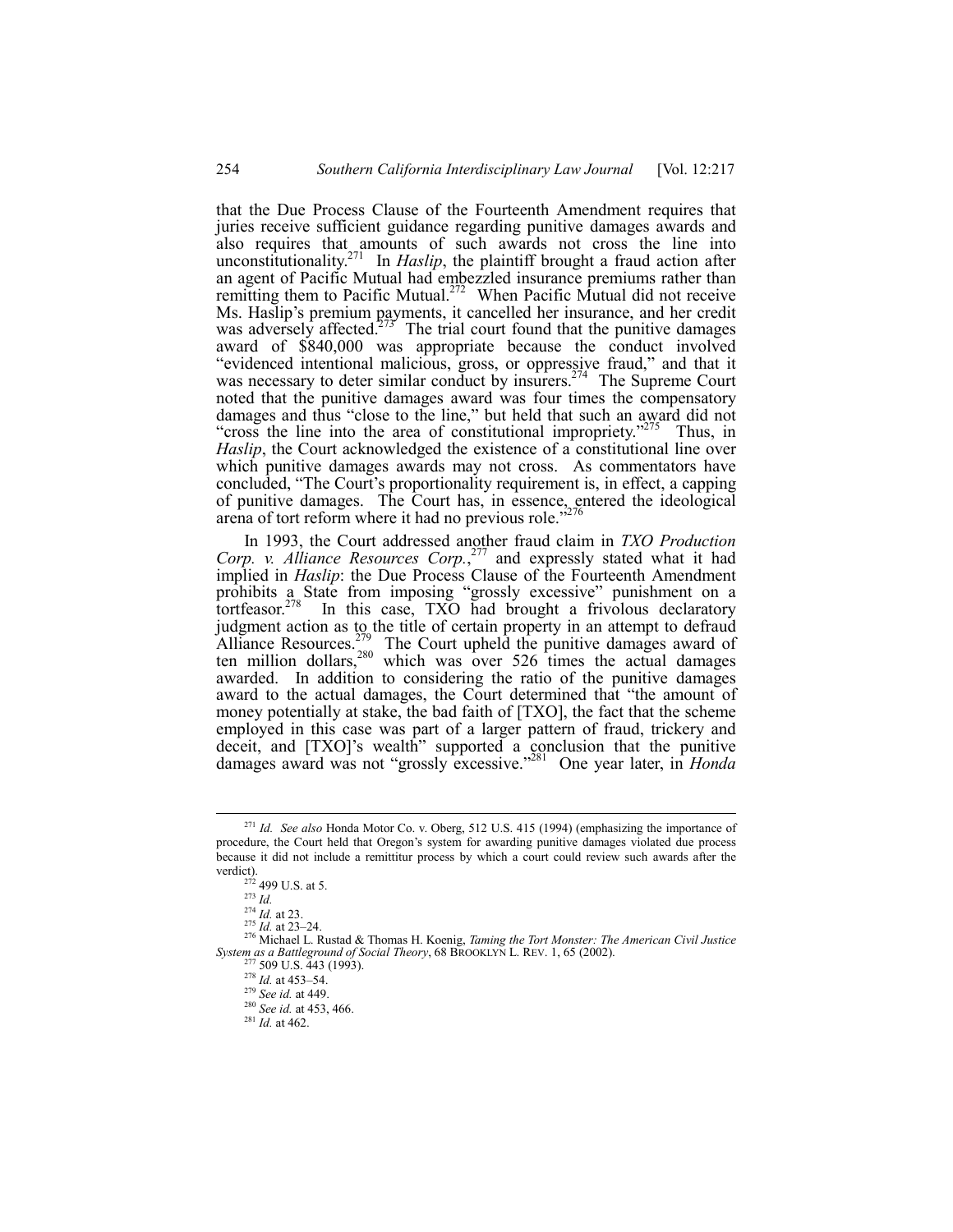*Motor Co. v. Oberg*, the court required states to create post-verdict review procedures of punitive damages for possible excessiveness.<sup>2</sup>

More recently, and for the first time, the Supreme Court struck a punitive damages award as "grossly excessive." In *BMW of North America, Inc. v. Gore*, BMW failed to disclose to Dr. Gore that it had repainted the car he purchased.<sup>283</sup> The parties presumed that the car had been damaged while being transported between the manufacturing plant and the preparation center.<sup>284</sup> Gore sued BMW for fraud based on BMW's suppression of a material fact.<sup>285</sup> The jury awarded Gore  $$4,000$  in compensatory damages, apparently based on evidence that the repainted car was worth ten percent less than the value of a new car that had not been damaged or repainted.<sup>286</sup> Gore argued that BMW had failed to disclose such information in about a thousand other instances and argued that the jury should multiply this number by the \$4,000 reduction in value to arrive at a punitive damages award of four million dollars.<sup>287</sup> The jury so awarded Gore punitive damages.<sup>2</sup>

The Alabama Supreme Court ruled that the jury improperly included similar sales in *other states* in its calculation of punitive damages, and ordered a remittitur to two million dollars.<sup>289</sup> Nonetheless, the United States Supreme Court determined that even this reduced award was grossly  $excessive<sup>290</sup>$  In reaching this conclusion, the Court stated that due process requires that a person receive fair notice of the severity of any penalty a state might impose.<sup>291</sup> To evaluate the constitutionality of a particular punitive damages award, the Court considered "three guideposts": "the reprehensibility of the nondisclosure; the disparity between the harm or potential harm suffered by Dr. Gore and his punitive damages award; and the difference between this remedy and the civil penalties authorized or imposed in comparable cases.<sup> $292$ </sup> First, the Court determined that as compared to the behavior of the defendants in *TXO Production Corp.* and *Haslip*, BMWís failure to disclose was less reprehensible than the "deliberate false statements [and] acts of affirmative misconduct" present in *TXO Production Corp.* and *Haslip*, especially where BMW believed in good faith that there was no duty to disclose such information.<sup>293</sup> In addition, the Court pointed out that the harm Gore suffered was "purely economic," having no effect on the safety of the car.<sup>294</sup> As to the ratio, or

- <sup>282</sup> 512 U.S. 415, 434–35 (1994).<br><sup>283</sup> 517 U.S. 559 (1996).
- 
- <sup>284</sup> *Id.* at 563 n.1.
- <sup>285</sup> *See id.* at 563 n.3.
- $286$  *Id.* at 564–65.
- <sup>287</sup> *Id.* at 564.
- <sup>288</sup> *Id.* at 565.
- <sup>289</sup> *Id.* at 567.
- $^{290}$  *Id.* at 585–86.
- $^{291}$  *Id.* at 574–75.
- <sup>292</sup> *Id.* at 575.
- <sup>293</sup> *Id.* at 579-80.
- <sup>294</sup> *Id.* at 576.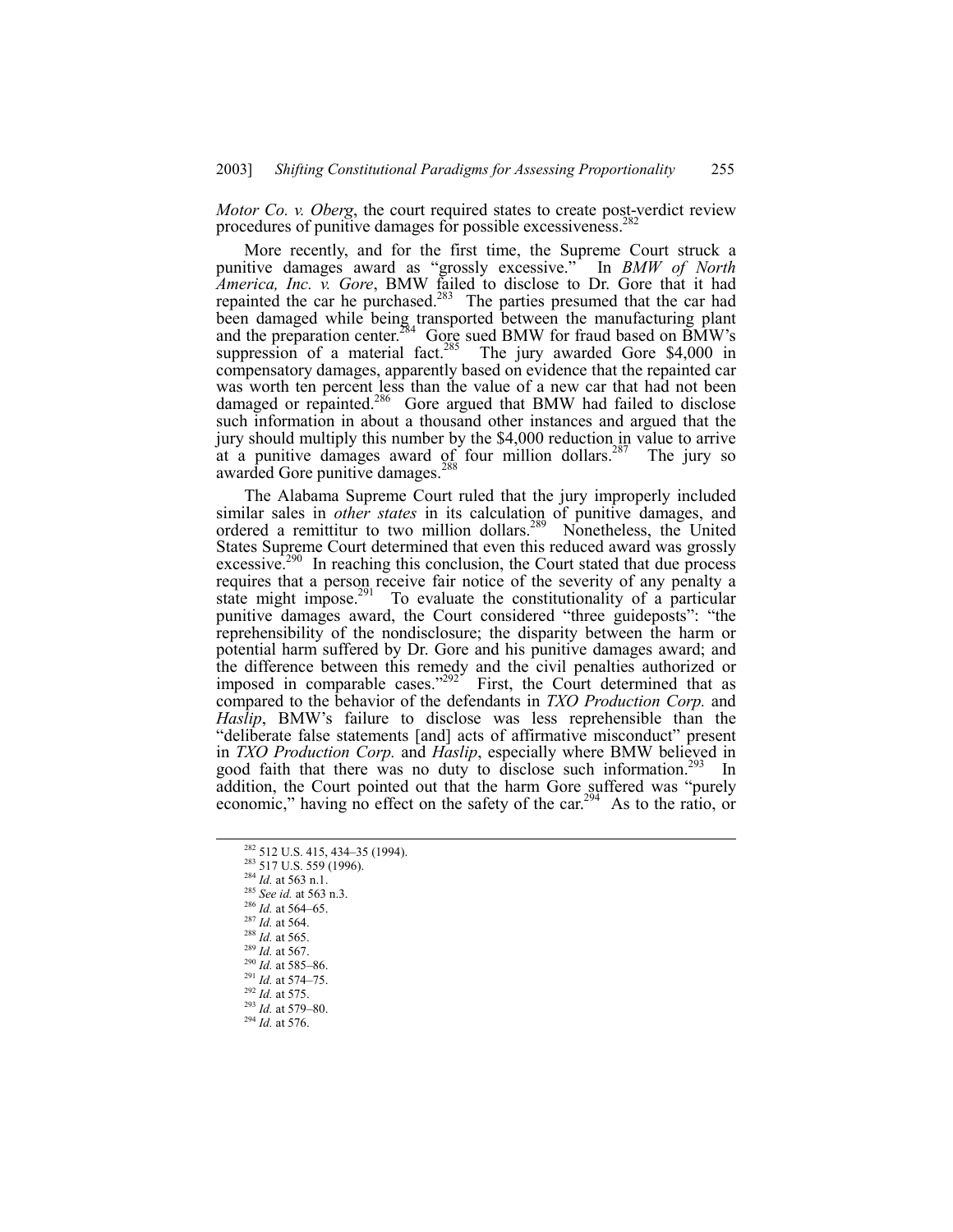proportionality, of the punitive damages award to the actual harm suffered by Gore, the Court held that 500 to  $\bar{1}$  was "dramatically greater than [the ratios] considered in *Haslip* and *TXO*," especially in the absence of any threat of additional harm.<sup>29</sup>

The third guidepost engages the Court in a comparative analysis, examining possible statutory sanctions for the same conduct both in the jurisdiction in question as well as in other jurisdictions. In *Gore*, the Court pointed out that the maximum fine authorized under Alabama law for a violation of the Deceptive Trade Practices Act was \$2,000. Civil penalties in other jurisdictions ranged from \$50 for a first offense to \$250 for subsequent violations. The most severe penalties ranged from \$5,000 to \$10,000. Thus, the two million dollars punitive damages award was "substantially greater than the statutory fines available in Alabama and elsewhere.<sup>7296</sup> The Court acknowledged the state's interest in "punishing" unlawful conduct and deterring its repetition," but concluded that BMW's conduct was not sufficiently egregious to justify such a large punitive damages award. $297$ 

Subsequently, in *Cooper Industries, Inc. v. Leatherman Tool Group*,<sup>298</sup> the Supreme Court held that the appropriate standard for reviewing punitive damages awards was the more stringent, and less deferential, *de novo* standard.299 In cases before *Cooper Industries* and *Gore*, the Court employed rhetoric indicating a willingness to strike down grossly excessive punitive damages awards, but had not done so until *Gore*. Commentators therefore concluded that with these two decisions, first finding a punitive damages award excessive and second applying a more scrutinizing standard of review on appeal, the Court sent a "signal to lower courts to be more aggressive in reducing punitive damage awards.<sup>3300</sup> However, it is difficult to determine the extent to which federal courts have heeded this signal.<sup>301</sup> Nonetheless, it is certainly significant that the Court found the punitive damages award in *Gore* to be excessive, thus giving teeth to this application of the Due Process Clause.

Several salient themes emerge from the Court's jurisprudence on punitive damages awards, especially compared to the jurisprudence on proportionality of criminal punishments. First, as in the context of forfeitures and criminal punishments, the Court confirmed that "[s]tates

 <sup>295</sup> *Id.* at 582.

<sup>296</sup> *Id.* at 584.

<sup>297</sup> *Id.* at 568, 585.

<sup>&</sup>lt;sup>298</sup> 532 U.S. 424 (2001).

<sup>299</sup> *Id.* at 435.

<sup>300</sup> *2001 Leading Cases*, 115 HARV. L. REV. 356, 366 (2001). *See also* Gershowitz, *supra* note 26, at 1284 ("[T]here is some evidence that [*Gore*] not only provides lower courts with the opportunity to strike down punitive damages awards, but also that it encourages them to do so.").

<sup>301</sup> Theodore Eisenberg & Martin T. Wells, *The Predictability of Punitive Damages Awards in Published Opinions, the Impact of* BMW v. Gore *on Punitive Damages Awards, and Forecasting Which Punitive Damages Awards Will Be Reduced*, 7 SUP. CT. ECON. REV. 59 (1999) (concluding that *Gore* has not resulted in a significant increase in the number of cases in which courts strike or reduce punitive damages awards).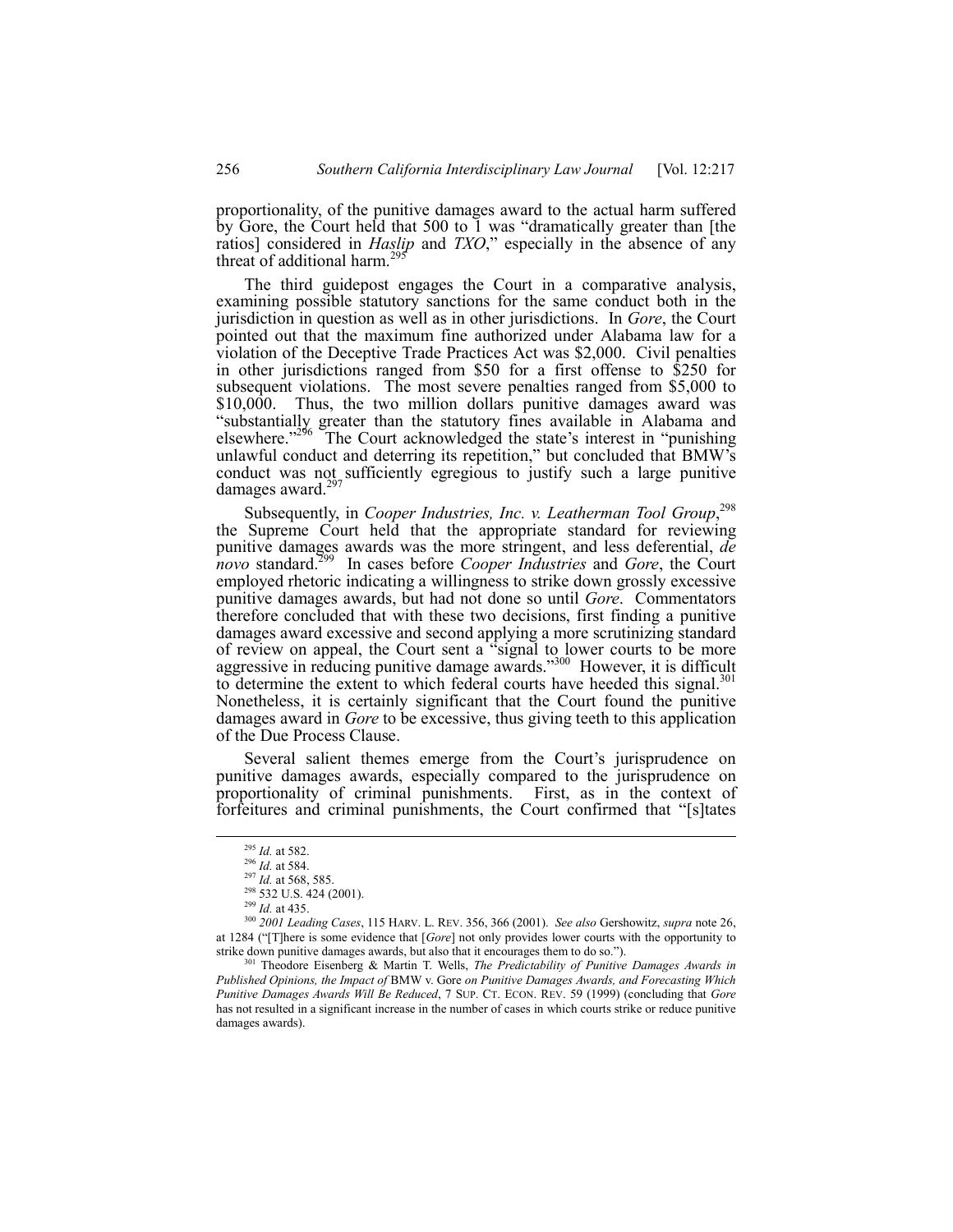necessarily have considerable flexibility in determining the level of punitive damages that they will allow in different classes of cases and in any particular case.<sup> $302$ </sup> The Court conceded that the State of Alabama has an interest in protecting consumers in its state from a company's failure to disclose presale repairs to a car, yet held that the award was nonetheless excessive. Thus, the Court affirmed the importance of federalism and state sovereignty, but ultimately determined that our federalist system includes a substantive limit on punitive damages. This seems consistent with prior cases such as *TXO Production Corp.*, where the Court stated, "a judgment that [was] a product of [a fair] process [was] entitled to a strong presumption of validity,"  $303$  but was not entitled to absolute validity and was still subject to review.

The *Gore* Court also reviewed the important purposes served by punitive damages, namely deterrence and retribution.<sup>304</sup> These goals are related to the first "guidepost," the examination of the "degree of reprehensibility" of the defendant's conduct,  $305$  and bear a remarkable resemblance to considerations involved in criminal punishments. In fact, the majority opinion cites the criminal case *Solem v. Helm*306 to support the "principle that punishment should fit the crime 'is deeply rooted and frequently repeated in common-law jurisprudence.<sup>77307</sup> The Court also refers to *Solem* when it justifies considering the reprehensibility of the defendant's conduct, noting that "some wrongs are more blameworthy than others.<sup>3308</sup> Interestingly, as in the forfeiture case, *Bajakajian*,<sup>309</sup> the Court does not cite to the more recent criminal proportionality case, *Harmelin v.* Michigan.<sup>310</sup> In examining BMW's culpability, the Court emphasized the following: the fact that BMW failed to disclose the presale refinishing of the car inflicted "purely economic harm" on Dr. Gore, and did not pose any risk of physical harm.<sup>311</sup> Furthermore, BMW's conduct did not involve ìdeliberate false statements, acts of affirmative misconduct, or concealment of evidence of improper motive," as were present in other cases. $312$  The

<sup>305</sup> *Gore*, 517 U.S. at 575.

 <sup>302</sup> *Gore*, 517 U.S. at 568.

<sup>303</sup> TXO Prod. Corp. v. Alliance Res. Corp., 509 U.S. 443, 457 (1993). *But see Gore*, at 598 (Scalia, J., dissenting) (stating that "a state trial procedure that commits the decision whether to impose punitive damages, and the amount, to the discretion of the jury, subject to some judicial review for 'reasonableness,' furnishes a defendant with all the process that is due"); *id.* at 607 (Ginsburg, J., dissenting) (criticizing the majority for "unnecessarily and unwisely ventur[ing] into territory traditionally within the States' domain").

<sup>&</sup>lt;sup>304</sup> *Gore*, 517 U.S. at 568; *Haslip*, 499 U.S. 1, 19 (1991) ("punitive damages are imposed for the purposes of retribution and deterrence"); Gertz v. Robert Welch, Inc., 418 U.S. 323, 350 (1974).

<sup>306 463</sup> U.S. 277 (1983) (finding that a life sentence without the possibility of parole was disproportionate to the offense of "uttering a 'no account check," even though this was the defendant's seventh offense).

<sup>307</sup> *Gore*, 517 U.S. at 576 n.24 (quoting *Solem*, 463 U.S. at 284 (1983)).

<sup>308</sup> *Id.* at 575.

<sup>309</sup> United States v. Bajakajian, 524 U.S. 321 (1998), discussed *supra* notes 233, 238 and  $\arccos$ <sub>310</sub> $\arccos$ <sub>310</sub> $\arccos$ <sub>310</sub> $\arccos$ <sub>310</sub> $\arccos$ <sub>310</sub> $\arccos$ <sub>310</sub> $\arccos$ <sub>310</sub> $\arccos$ <sub>310</sub> $\arccos$ <sub>310</sub> $\arccos$ <sub>310</sub> $\arccos$ <sub>310</sub> $\arccos$ <sub>310</sub> $\arccos$ <sub>310</sub> $\arccos$ <sub>310</sub> $\arccos$ <sub>310</sub> $\arccos$ <sub>310</sub> $\arccos$ <sub>310</sub> $\arccos$ <sub>310</sub> $\arccos$ <sub>310</sub> $\arccos$ <sub>310</sub>

<sup>&</sup>lt;sup>3</sup> Harmelin v. Michigan, 501 U.S. 957 (1991).

<sup>311</sup> *Gore*, 517 U.S. at 576.

<sup>312</sup> *Id.* at 579.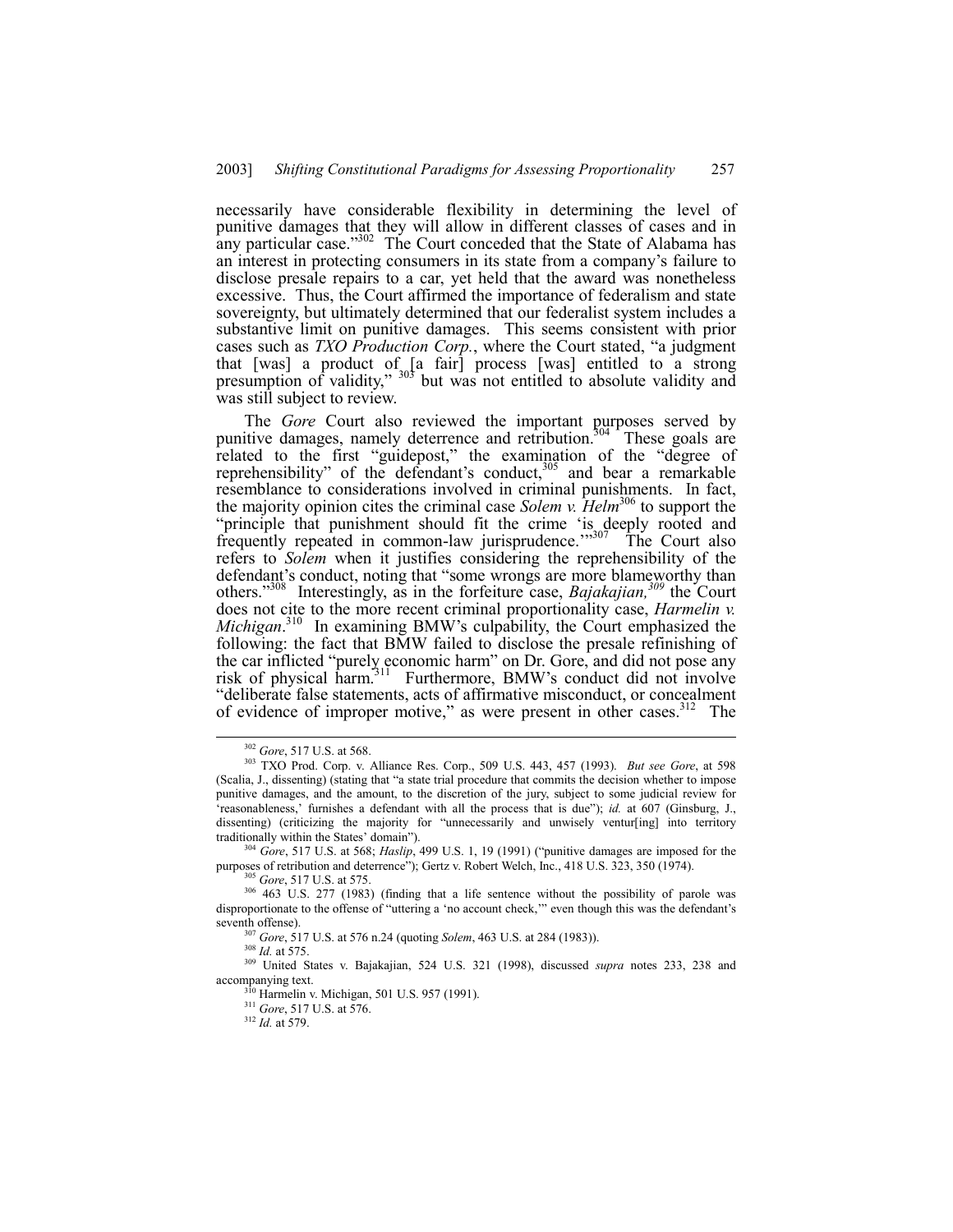mere failure to disclose the act, and the nature and effect of the harm, led the Court to conclude that BMW's conduct was not "egregiously improper<sup>313</sup> enough to justify an award of two million dollars in punitive damages. Thus, the Court engaged in a rather individualized assessment of BMW's conduct.

The Court then considered the ratio between the compensatory damages and the punitive damages award. This test most closely resembles the *Solem* Court's consideration of the harshness of the criminal sentence. The Court noted that it has consistently eschewed the idea that "the constitutional limit [on punitive damages] is marked by a simple mathematical formula<sup> $5314$ </sup> but stated that "exemplary damages must bear a 'reasonable relationship' to compensatory damages.<sup>3315</sup> This inquiry thus used the size of the compensatory damages as a way of evaluating the injury inflicted and comparing this to the prior "guidepost," focusing on the culpability of the defendant. The Court concluded that in most cases "the ratio will be within a constitutionally acceptable range . . . . When the ratio is a breathtaking 500 to 1, however, the award must surely ëraise a suspicious judicial eyebrow.<sup>3316</sup>

In some ways, this "guidepost" resembles the threshold consideration pronounced by Justice Kennedy in *Harmelin*. After considering the seriousness of Harmelin's crime, Justice Kennedy concluded that the offense was indeed grave, thus justifying the life sentence. Justice Kennedy then stated that a comparison of the sentence to other crimes inside and outside the jurisdiction was "appropriate only in the rare case in which a threshold comparison of the crime committed and the sentence imposed lead to an inference of gross disproportionality."<sup>317</sup> Conversely, in *Gore*, the idea of reasonable proportionality was not a threshold consideration. The Court did not state that it engaged in a comparative analysis only because the punitive damages award was, as a threshold matter, "grossly disproportionate."<sup>318</sup>

Finally, as alluded to above, the last "guidepost" considered by the *Gore* Court involved a comparison of the punitive damages award to other sanctions for comparable misconduct. The Court examined statutory fines imposed for similar conduct both within the relevant state and in other states, as well as possible criminal sanctions.<sup>319</sup> In *Gore*, the Court found that statutory civil penalties for deceptive trade practices run from \$2,000 to \$10,000.<sup>320</sup> The Court was not persuaded by the argument that the two million dollars punitive damages award was necessary to deter misconduct,

 <sup>313</sup> *Id.* at 580.

<sup>314</sup> *Id.* at 582.

<sup>&</sup>lt;sup>315</sup> *Id.* at 580 (citations omitted).

<sup>&</sup>lt;sup>316</sup> *Id.* at 583 (quoting *TXO Prod. Corp. v. Alliance Res. Corp.*, 509 U.S. at 481 (O'Connor, J., dissenting)).

<sup>&</sup>lt;sup>7</sup> Harmelin v. Michigan, 501 U.S. 957, 1005 (1991) (Kennedy, J., concurring).

<sup>318</sup> *Gore*, 517 U.S. at 574–74.

 $319$  *Id.* at 583-84.

<sup>320</sup> *Id.* at 584.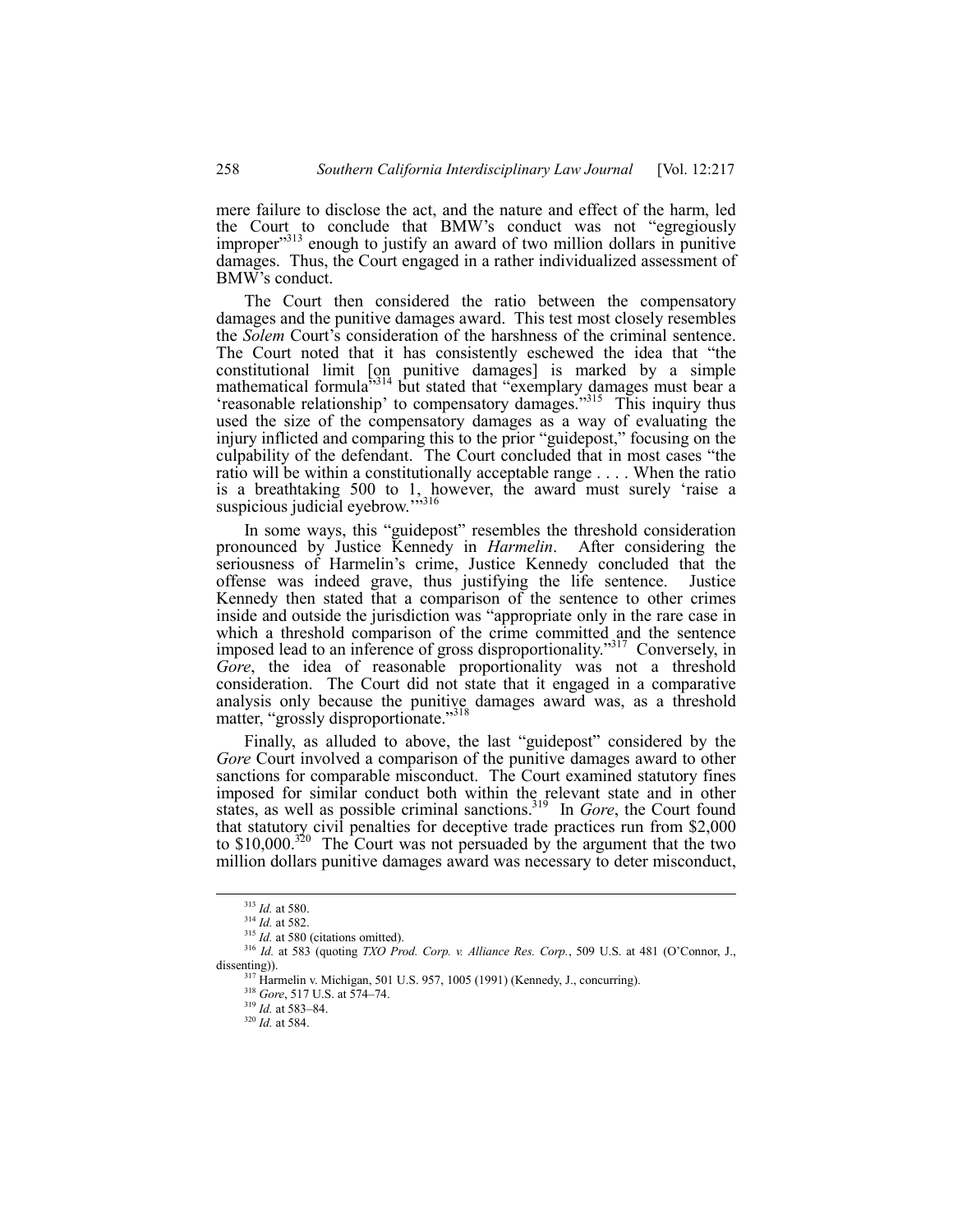finding that "there [was] no basis for assuming that a more modest sanction would not have been sufficient to motivate full compliance.<sup>3321</sup> This rather oblique finding seems to indicate that the Court is willing to evaluate the means used by the state to achieve the goal of deterring improper conduct, not only as to punitive damage awards but also as to the size of such awards.

Although a majority of the Court agreed that the two million dollars in punitive damages was "grossly excessive," three of the Justices joined in a concurring opinion which emphasized how the procedure used in Alabama did not sufficiently guide the jury's discretion as to the amount of punitive damages that were appropriate.<sup>322</sup> Justice Breyer concluded that it was the lack of clear standards to guide the jury as to the amount of punitive damages awards, as well as the severe disproportionality of the award, that *diaken together* overcome [the] strong presumption of validity.<sup>323</sup> Thus, the concurring Justices seemed to prefer an approach that critically evaluates the process by which punitive damages are awarded in addition to the actual punitive damages a court awards. This is somewhat problematic in *Gore* because the Court had previously approved Alabama's procedure.<sup>324</sup>

Parts I and II of this article have pointed to a number of similarities among different types of punishments—the death penalty, terms of imprisonment, forfeitures, and punitive damages awards. These sections have also demonstrated how the Supreme Court is much more deferential when evaluating terms of imprisonment than when reviewing monetary sanctions. The next part of this article argues that such an approach is not justified.

#### III. THE 2002–2003 SUPREME COURT TERM

During the current Supreme Court Term, the Court had an opportunity to set out a unitary standard for evaluating proportionality in the context of terms of imprisonment and punitive damages awards. As seemed likely, the Supreme Court struck the \$145 million punitive damages award in *State Farm* and, thus, continues to scrutinize monetary punishments more carefully than punishments that deprive individuals of their liberty. Just as neither the *Ewing* nor *Andrade* decisions confronted this inconsistency, Justice Kennedy's opinion in *State Farm* does not address it either.

 <sup>321</sup> *Id.* at 585.

<sup>&</sup>lt;sup>322</sup> *Id.* at 588 (Breyer, J., concurring, with O'Connor, J., and Souter, J., joining).

<sup>&</sup>lt;sup>323</sup> *Id.* at 597 (Breyer, J., concurring).

 $324$  Pac. Mut. Life Ins. Co. v. Haslip, 499 U.S. 1, 20 (1991) ("These [jury] instructions . . . reasonably accommodate [the defendant's] interest in rational decision-making and Alabama's interest in meaningful individualized assessment of appropriate deterrence and retribution.î).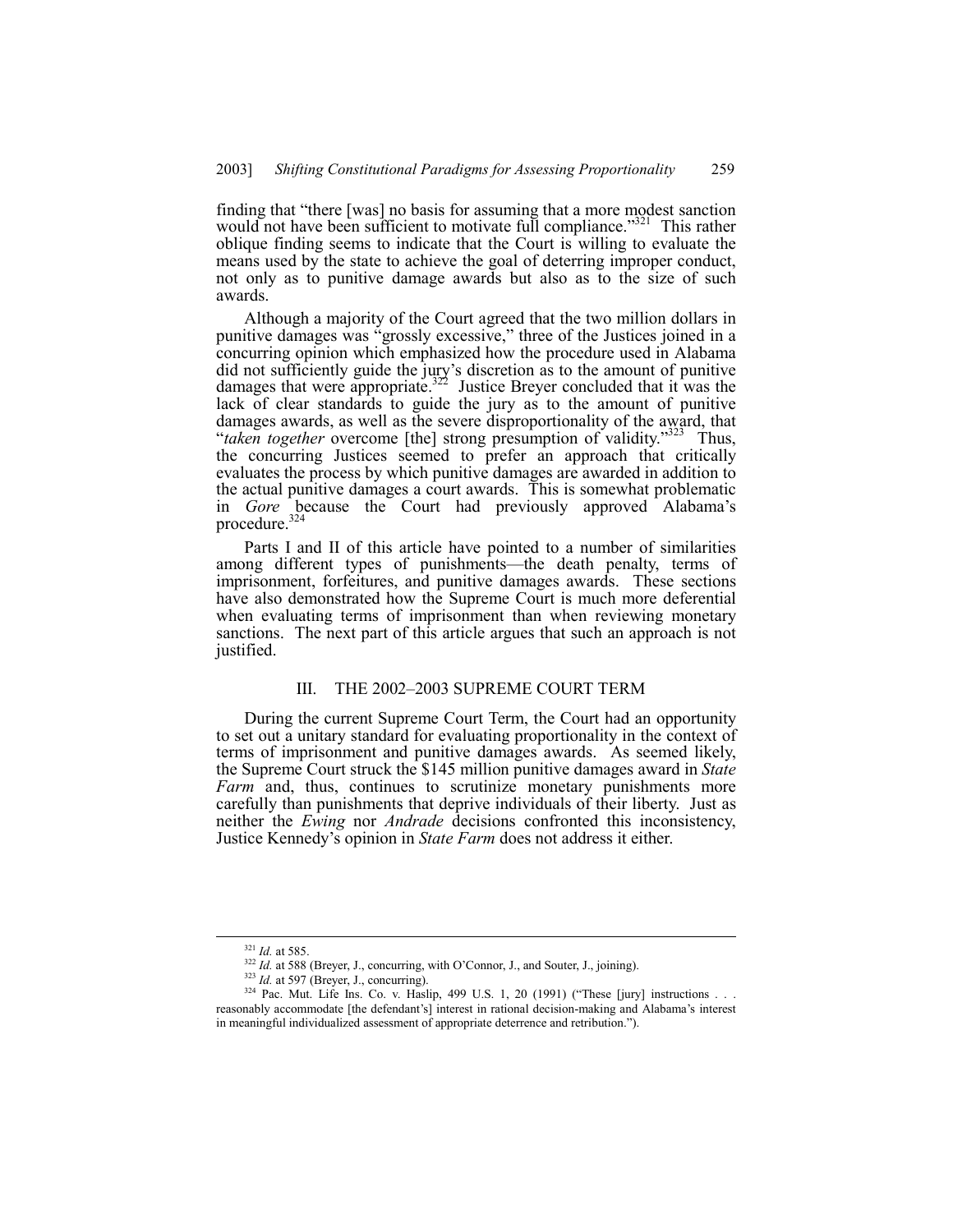#### A. THE *ANDRADE* AND *EWING* CASES

The story of these two cases begins with California's "Three Strikes and You're Out" law. $325$  The impetus for California's Three Strikes law is commonly traced back to a crime no one, especially no Californian can forget.<sup>326</sup> In 1993, twelve year old Polly Klaas was kidnapped at knifepoint from her suburban home<sup>327</sup> in Petaluma by Richard Allen Davis.<sup>328</sup> He later strangled her and left her body at an abandoned lumber mill.<sup>329</sup> Davis was a career criminal and had been paroled after serving only half of a sixteen year sentence just three months before abducting Polly.<sup>3</sup> Revelation of Davis' criminal history, which included two other kidnappings, spurred a cry for "three strikes" legislation—a law that would ensure long prison sentences for repeat offenders.<sup>331</sup> The legislature had recently rejected such legislation, but the Klaas abduction and murder fueled support.<sup>332</sup>. The voters also responded by voting in favor of a three strikes initiative.<sup>333</sup> While California has not been the only jurisdiction to

<sup>327</sup> *See 1994 Recent Legislation: California Enacts Enhancements for Prior Felony Convictions,* 107 HARV. L. REV. 2123,  $\tilde{2}123$  (1994) (noting that the crime took place "in a quiet middle-class neighborhood—not the typical crime scene in a state numbed to violence in poor and minority communities").

328 Luna, *supra* note 326, at 4. For additional information on the history of three strikes legislation, see Michael Vitiello, *Punishment and Democracy: A Hard Look at Three Strikes' Overblown Promises*, 90 CAL. L. REV. 257, 260-67 (2002) (book review); Rebecca Gross, *The "Spirit" of the Three Strikes Law: From the* Romero *Myth to the Hopeful Implications of* Andrade, 32 GOLDEN GATE U. L. REV. 169, 175 (2002) (describing the involvement of the Klaas family in passing Proposition 184 and how they later attempted to defeat the initiative when they learned that it would punish burglary as harshly as assault and rape); Renee R. Ross, *Eighth Amendment:* Andrade v. Attorney General of the State of California, 32 GOLDEN GATE U. L. REV. 95, 98-99 and accompanying notes (2002); James A. Ardaiz, *Californiaís Three Strikes Law: History, Expectations, Consequences,* 32 MCGEORGE L. REV. 1,  $1-7$  (2000); (discussing the history and the objectives of the three strikes legislation); Nkechi Taifa, Violent Crime Control and Law Enforcement Act of 1994: "Three-Strikes-*And-Youíre-Outî Mandatory Life Imprisonment for Third Time Felons*, 20 DAYTON L. REV. 717 (1995) (focusing mainly on federal three strikes legislation); Robert Heglin, *A Flurry of Recidivist Legislation Means: <sup>it</sup>Three Strikes and You're Out*," 20 J. LEGIS. 213, 214–215 (exploring other factors that spurred such legislation).

329 Gross, *supra* note 328, at 170.

330 Luna, *supra* note 326, at 4.

331 California already had a habitual criminal statute. *See* Ilene M. Shinbein, *ìThree Strikes and Youíre Outî: A Good Political Slogan to Reduce Crime, But a Failure in its Application,* 22 NEW ENG. J. ON CRIM. & CIV. CONFINEMENT 175 (1996) (Section III A(2) discusses the provisions of Proposition 8, passed in 1982, which added section 667, entitled "Habitual Criminals," to the Penal Code).

<sup>332</sup> *See* Luna, *supra* note 326, at 5.

<sup>333</sup> A discussion of the pros and cons of "three strikes" legislation is beyond the scope of this article, as is an examination of whether this legislation has been effective in reducing violent crime in California. *See* Mike Males & Dan Macallair, *Striking Out: The Failure of Californiaís ëThree Strikes and You're Out' Law, 11 STAN, L. & POL'Y REV. 65 (2000); Luna, <i>supra* note 326, at 12–20, 20–32

<sup>&</sup>lt;sup>325</sup> CAL. PENAL CODE § 667 (West 2003). The voters approved an initiative creating a similar statute. Proposition 184, in California Ballot Pamphlet: General Election: November 8, 1994, at 64, codified at CAL. PENAL CODE § 1170.12 (West 2003).

The Polly Klaas abduction and murder encouraged proponents of three strikes legislation to try again. Mike Reynolds, father of Kimber Reynolds who was gunned down at the age of eighteen, drafted the initial ìThree Strikes And Youíre Outî legislation. *See* Erik G. Luna, *Three Strikes in a Nutshell*, 20 T. JEFFERSON L. REV. 1, 4 (1998).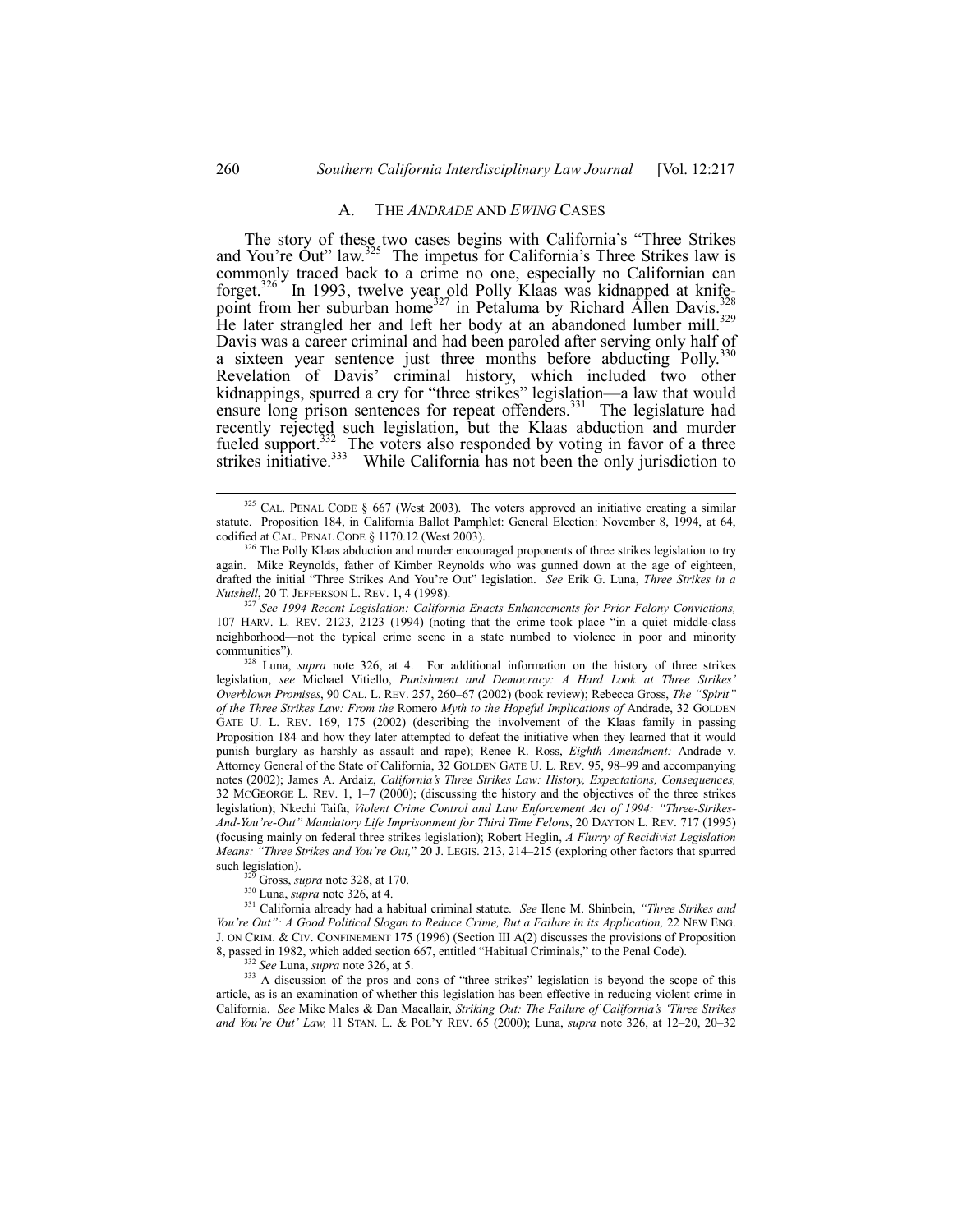enact "three strikes" legislation, its provisions differ substantially from those of other jurisdictions.<sup>334</sup> First, in California a defendant with one prior "serious felony"<sup>335</sup> receives a five year enhancement for each such prior serious felony.<sup>336</sup> In addition, after two serious or violent felonies, the third, "triggering" felony need not be either violent or serious.<sup>337</sup>

As described earlier, in *Andrade v. Attorney General of State of* California,<sup>338</sup> the Ninth Circuit struck an indeterminate life sentence without the possibility of parole for fifty years for Andrade who was convicted of two counts of petty theft. $339$  Andrade shoplifted five videotapes worth \$84.70 and two weeks later shoplifted another four videotapes worth \$68.84.<sup>340</sup> Although petty theft is considered a videotapes worth  $$68.84<sup>340</sup>$  Although petty theft is considered a misdemeanor in California, punishable by up to six months,<sup>341</sup> Andrade received this sentence because he was convicted of "petty theft with a prior.<sup>3342</sup> This offense is known as a "wobbler," which means that it can be

<sup>334</sup> Vitiello, *supra* note 328, at 261-62. *See also* Linda S. Beres & Thomas D. Griffith, *Habitual Offender Statutes and Criminal Deterrence*, 34 CONN. L. REV. 55 (2002) ("The harshest of the Three Strikes laws was enacted by the California Legislature in 1994.").

 $335$  A "violent felony" is defined at CAL. PENAL CODE § 667.5 (WEST 2003); a "serious felony" is defined at CAL. PENAL CODE  $\S$  1192.7(c) and mirrors  $\S$  667.5(c) (WEST 2003).

 $6$  Cal. Penal Code § 667(a)(1)–(b) (West 2003).

<sup>337</sup> CAL. PENAL CODE §  $667\text{e})\text{O}(2)$ (A) (WEST 2003) ("If a defendant has two or more prior felony convictions as defined in subdivision (d) [violent or serious] . . . the term for the current felony conviction shall be an indeterminate term of life imprisonment with a minimum term of the indeterminate sentence [of twenty-five years]."). This section does not state that the third felony must be violent or serious. *See also* In re Cervera, 24 Cal. 4th 1073, 1075 (2001) ("The Three Strikes law governs when a defendant is convicted of a felony or 'strike' of any kind.").

270 F.3d 743 (9th Cir. 2001).

<sup>340</sup> *Id.* at 749.

341 CAL. PENAL CODE ß 487(a) (WEST 2003) (defining grand theft as theft over \$400).

<sup>342</sup> CAL. PENAL CODE § 666 (WEST 2003) (providing that where a defendant has been convicted of certain offenses, such as "petty theft, grand theft, auto theft[,] . . . burglary, carjacking, [or] robbery," and "is subsequently convicted of petty theft" that person is "punishable by imprisonment in the county jail not exceeding one year, or in the state prisonî). Punishment up to one year in the county jail is considered a misdemeanor, while a sentence to be served in state prison is a felony. CAL. PENAL CODE § 17(b) (WEST 2003); People v. Alvarez, 14 Cal. 4th 968 (1997) (discussing prosecutor's discretion to treat certain offenses as misdemeanors).

<sup>(</sup>setting out arguments for and against three strikes, respectively); Ardaiz, *supra* note 328, at 3-7 (arguing that three strikes deters criminals from committing further crimes and achieves the goals of rehabilitation, retribution and incapacitation); Heglin, *supra* note 328, at 215-18 (evaluating the arguments for three strikes legislation). *See also* Vitiello, *supra* note 328, at 268–80 (evaluating the effects of three strikes legislation based on empirical evidence in book reviewed by the author); Shinbein, *supra* note 291, at 193 (stating that California's Three Strikes law is "more of a headache than a deterrent or remedy. . . [because it] does not distinguish between violent and non-violent felonsî). *But see* Brian P. Janiskee & Edward J. Erher, *Crime, Punishment and Romero*: *An Analysis of the Case Against Californiaís Three Strikes Law*, 39 DUQ. L. REV. 43, 53 (2000) (critiquing the study described by Vitiello and concluding that the decline in the crime rate was sharper after Three Strikes); Bill Jones, *Why the Three Strikes Law is Working in California*, 11 STAN. L. & POL'Y REV. 23 (1999) (as the title suggests, the author, Secretary of State for the State of California, who was involved in drafting the three strikes legislation, concludes that the law has been effective in deterring crime.). For a more theoretical analysis of habitual criminal sentence enhancements in the context of theories of punishment, *see* Markus Dirk Dubber, *Recidivist Statutes as Arational Punishment,* 43 BUFFALO L. REV. 689 (1995).

 $\frac{339}{Id}$ . at 765–66.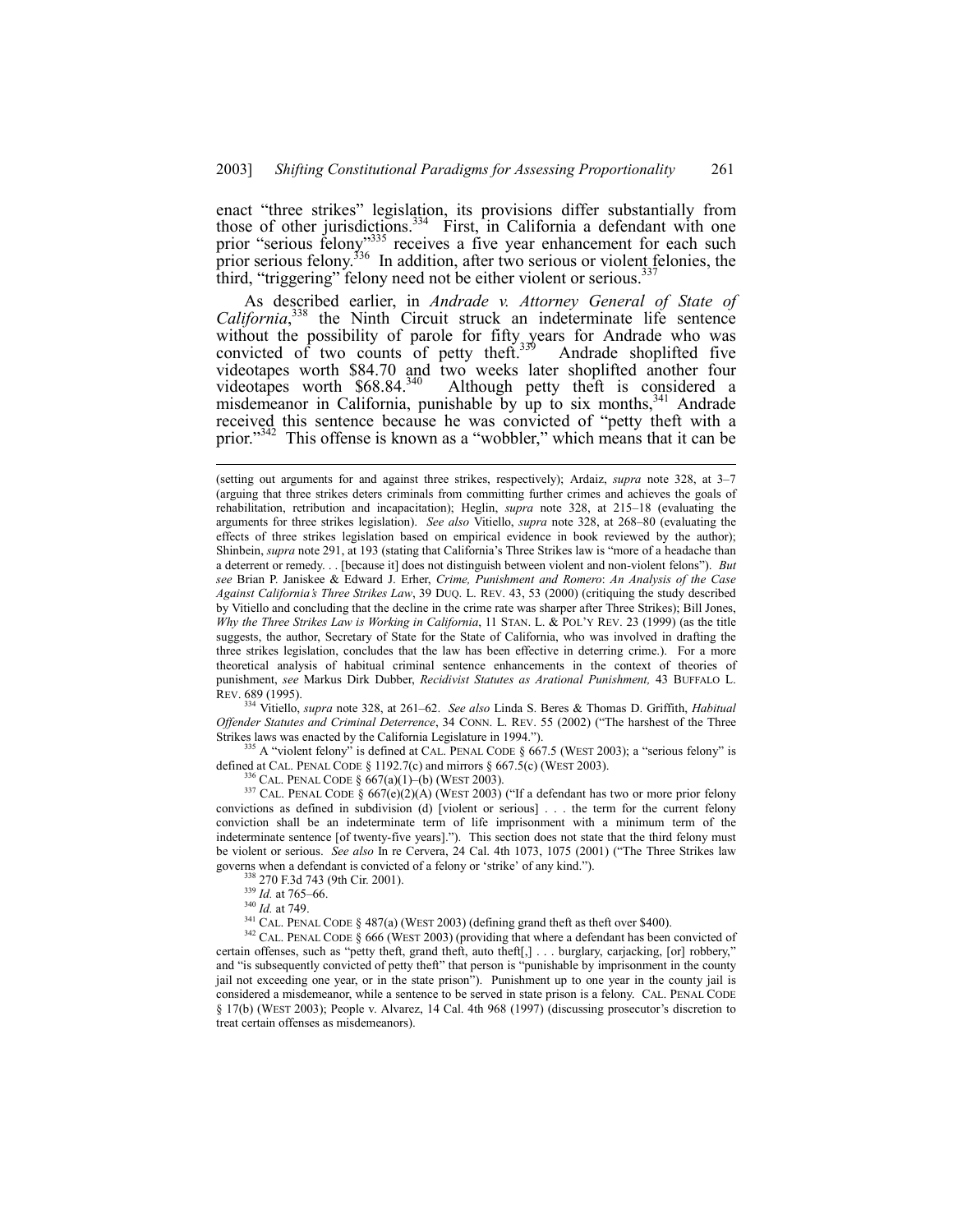tried as either a misdemeanor or a felony, in the discretion of the prosecutor or judge.<sup>343</sup> The prosecutor elected to charge the two petty thefts with a prior as felonies. Andrade had three burglary convictions in 1983. These were charged as his first and second strikes,  $344$  and the two petty thefts with a prior were his third and fourth strikes. $345$  Upon conviction, Andrade was sentenced to twenty-five years to life for each petty theft with a prior conviction, to be served consecutively.<sup>346</sup> As the Ninth Circuit panel noted, Andrade will not become eligible for parole until 2046, after serving 50 years; he will be 87 years old.<sup> $5347$ </sup> The Ninth Circuit engaged in a detailed and extensive analysis and concluded that "Andrade's sentence is so grossly disproportionate to his crime that it violates the Eighth Amendment to the United States Constitution."34

In *Ewing v. California*,<sup>349</sup> Ewing received a sentence of life without the possibility of parole for twenty-five years for shoplifting three golf clubs. This crime constituted Ewing's third strike $350$  because the prosecutor chose to charge this offense as a felony rather than as a misdemeanor, triggering California's three strikes statute.<sup>351</sup> Ewing will be eligible for parole in 2025, when he is sixty-three.<sup>352</sup> His sentence has not received the type of review that Andrade's did. The California Court of Appeals affirmed the

Burglary is considered a serious felony under the three strikes statute. CAL. PENAL CODE § 667.5 (WEST 2003).

<sup>345</sup> Andrade v. Att'y Gen. of Cal., 270 F.3d 743, 749 (9th Cir. 2001).

 $346$  CAL. PENAL CODE § 667(c)(6) (WEST 2003) ("If there is a current conviction for more than one felony count not committed on the same occasion, and not arising from the same set of operative facts, the court *shall* sentence the defendant *consecutively* on each count pursuant to subdivision (e).<sup>"</sup>) (emphasis added).

<sup>347</sup> *Andrade*, 270 F.3d at 750.

<sup>348</sup> *Id.* at 766.

<sup>349</sup> People v. Ewing, 2001 Cal. LEXIS 4704 (Cal. July 11, 2001).

<sup>350</sup> Ewing's prior strikes were three burglary convictions and a single robbery conviction involved in one of the burglaries. Even though two of the burglaries did not involve violence, they are considered serious or violent under the three strikes statute. Brief for Petitioner at 5, Ewing v. California, 2001 LEXIS 4704 (Cal App. July 11, 2001) (No. 01-6978).

<sup>351</sup> In contrast to the third strike in Andrade, which was a "wobbler" because of Andrade's prior record, Ewing's third strike, grand theft, is a "wobbler" regardless of his prior criminal record. CAL. PENAL CODE ß 489 (b) (WEST 2003).

 $352$  Brief for Petitioner at 5–6, Ewing, 2001 LEXIS 4704.

 <sup>343</sup> *See* Ardaiz, *supra* note 328, at 20; People v. Martinez, 71 Cal. App. 4th 1502, 1510 (Ct. App. 1999) (acknowledging that the two offenses involved in that case, possession of a small amount of methamphetamine and "attempting by threat to deter an executive office from out his or her duty" are "both wobblers" and "can be treated as either a felony of a misdemeanor"); People v. Archie, 2001 WL 1649290, at \*4 (Cal. App. Dec. 26, 2001) (acknowledging that selling a substance in lieu of a controlled substance is a "wobbler" and that the judge could have treated the offense as a misdemeanor). A judge also has discretion to strike prior offenses that would otherwise count as "prior felonies" for purposes of the "three strikes" statute. People v. Romero, 13 Cal. 4th 497 (1996). However, this has been significantly narrowed by People v. Williams, 17 Cal. 4th 148 (1998). *See* Gross, *supra* note 328, at 180–81 (criticizing standard for exercise of such discretion because it involves "amorphous concepts such as 'in the furtherance of justice' . . . [and] 'within the spirit of Three Strikes [law]"); Shamica Doty, *A Trial Court's Misunderstanding of the Scope of its Discretion to Strike Priors Under the Three Strikes Law Can Result in Cruel and Unusual Punishment,* 3 J. LEGAL ADVOC. & PRAC. 17 (2001) (lamenting the confusion surrounding the standard that trial courts are to use when deciding whether to strike a prior qualifying felony under the three strikes law).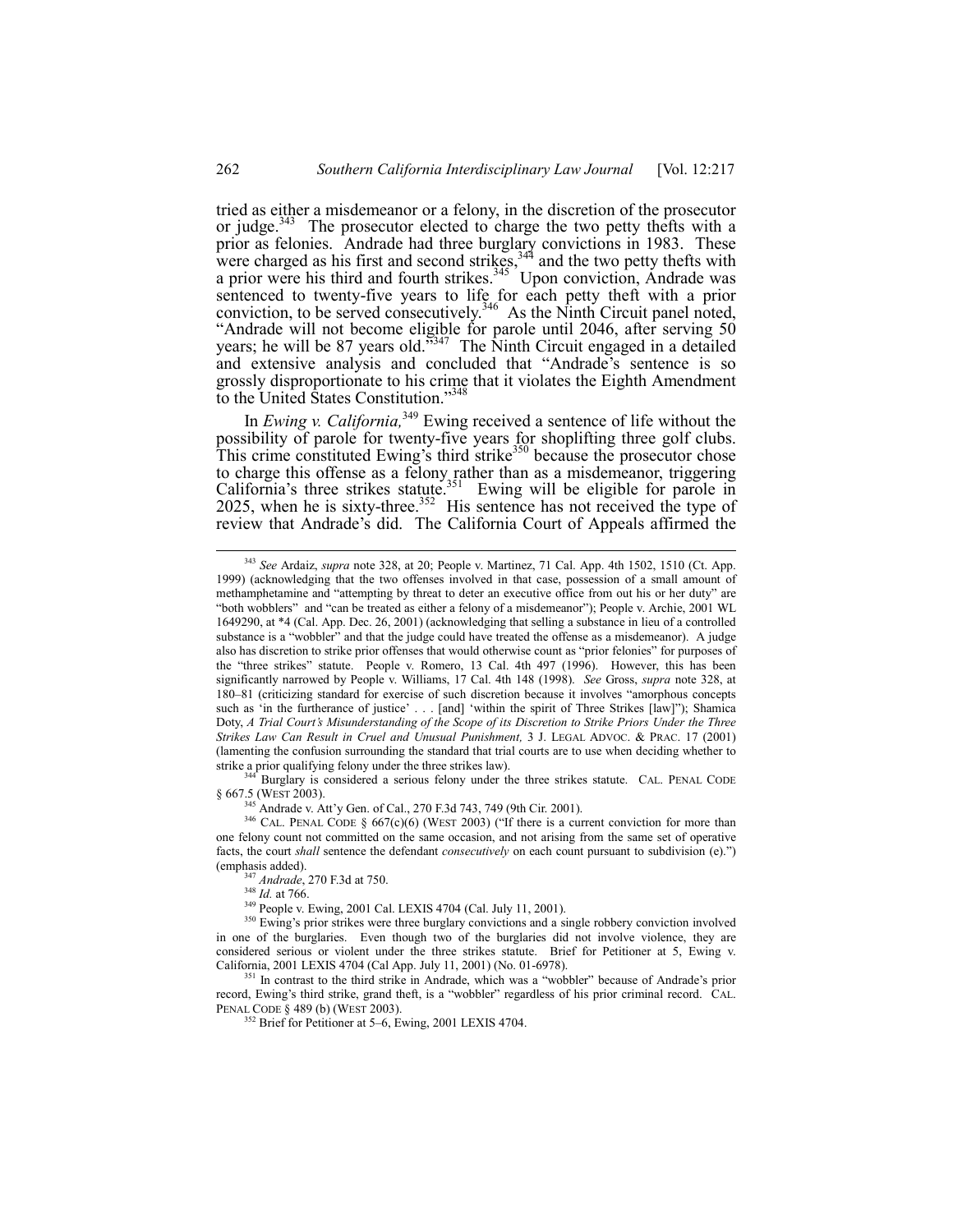sentence in an unpublished opinion and the California Supreme Court summarily denied his petition for review.<sup>35</sup>

These sentences are not aberrations. It is estimated that about 340–350 of the approximately 7000 inmates serving sentences under Californiaís Three Strikes statute committed misdemeanors that the prosecutor chose to bump up to felonies. This gave those defendants a third felony and brought them within the scope of California's Three Strikes statute.<sup>354</sup> Examples include the "cookie thief" who received a life sentence and will not be eligible for parole for twenty-five years,  $355$  a "pizza thief," $356$  a defendant who attempted to steal a steering wheel alarm worth  $$25<sub>3</sub>^{357}$  one who shoplifted a bottle of vitamins,  $358$  an inmate who shoplifted five bottles of shampoo,<sup>359</sup> and another who shoplifted a roast beef worth \$19. $360$ 

In *Andrade*, the Ninth Circuit noted the fractured *Harmelin* decision, and that a majority of justices favored proportionality review.<sup>361</sup> The court also pointed out that *Harmelin* left the *Solem* opinion intact.<sup>362</sup> Applying the Kennedy approach, the court engaged in a lengthy "threshold" comparison" of the severity of the punishment and the seriousness of the offense and concluded that it led "to an inference that Andrade's sentence was grossly disproportionate.<sup>3363</sup> According to the court, while Andrade's sentence was essentially the same as the ones imposed on Harmelin and Solem, his offense was not as serious as that of Harmelin, but more like Solem's offense of "uttering a no account check." $364$  Upon satisfying the threshold evaluation of gross disproportionality, the court then applied the other factors considered in *Solem*, which are analyzed in Part I.B of this article.

The Ninth Circuit *Andrade* court pointed out that Andrade's life sentence with the possibility of parole in fifty years was "exceeded in

 <sup>353</sup> *Id.* at 1.

<sup>&</sup>lt;sup>354</sup> Durden v. California, 531 U.S. 1184 (2001) (Souter, J., dissenting from denial of cert.); Tavis Smiley, *Supreme Court Looks at Constitutionality of Californiaís Three-Strikes Law* (National Public Radio Broadcast, November 6, 2002) (Interview with Kimberle Williams Crenshaw, Professor of Law, UCLA); Nina Totenberg, *Morning Edition* (National Public Radio Broadcast, November 5, 2002) (Interview with Erwin Chemerinsky, Professor of Law, USC); *see also* Ardaiz, *supra* note 328, at 16 (ìIt is true that 5.0% of such third-strike offenders and 9.9% of second-strike offenders fall within the Three Strikes law because their triggering offense is a crime such as petty theft with a prior.").

<sup>355</sup> Stuart Pfeifer & Jack Leonard, *Court Upholds 3-Strikes Term for Cookie Thief*, L.A. TIMES, June 19, 2001, at Part 2, B7.

<sup>&</sup>lt;sup>356</sup> *Id.* However, the judge exercised discretion in lowering the sentence.

<sup>&</sup>lt;sup>357</sup> Brown v. Mayle, 283 F.3d 1019 (9th Cir. 2002) (court found the sentence unconstitutional).

<sup>358</sup> Riggs v. California, 525 U.S. 1114 (1999) (Stevens, J., explaining denial of certiorari). In some cases, the defendant was convicted of petty theft with a prior, but the court did not include the facts regarding the petty theft in its opinion. *See, e.g.*, People v. Murphy, 88 Cal. App. 4th 392, 393 (Ct. App. 2001) (taking "judicial notice" of unpublished opinion as to the same defendant and conviction).

<sup>359</sup> *Three-Strikes Convicts Biding Time,* THE ORANGE COUNTY REGISTER, Apr. 6, 2002, *available at* 2002 WL 5445372.

<sup>360</sup> *Id.*

<sup>&</sup>lt;sup>361</sup> Andrade v. Att'y Gen. of Cal., 270 F.3d 743, 757 (9th Cir. 2001).

<sup>362</sup> *Id.* at 758.

<sup>363</sup> *Id.* at 761.

<sup>&</sup>lt;sup>364</sup> *Id.* at 758-59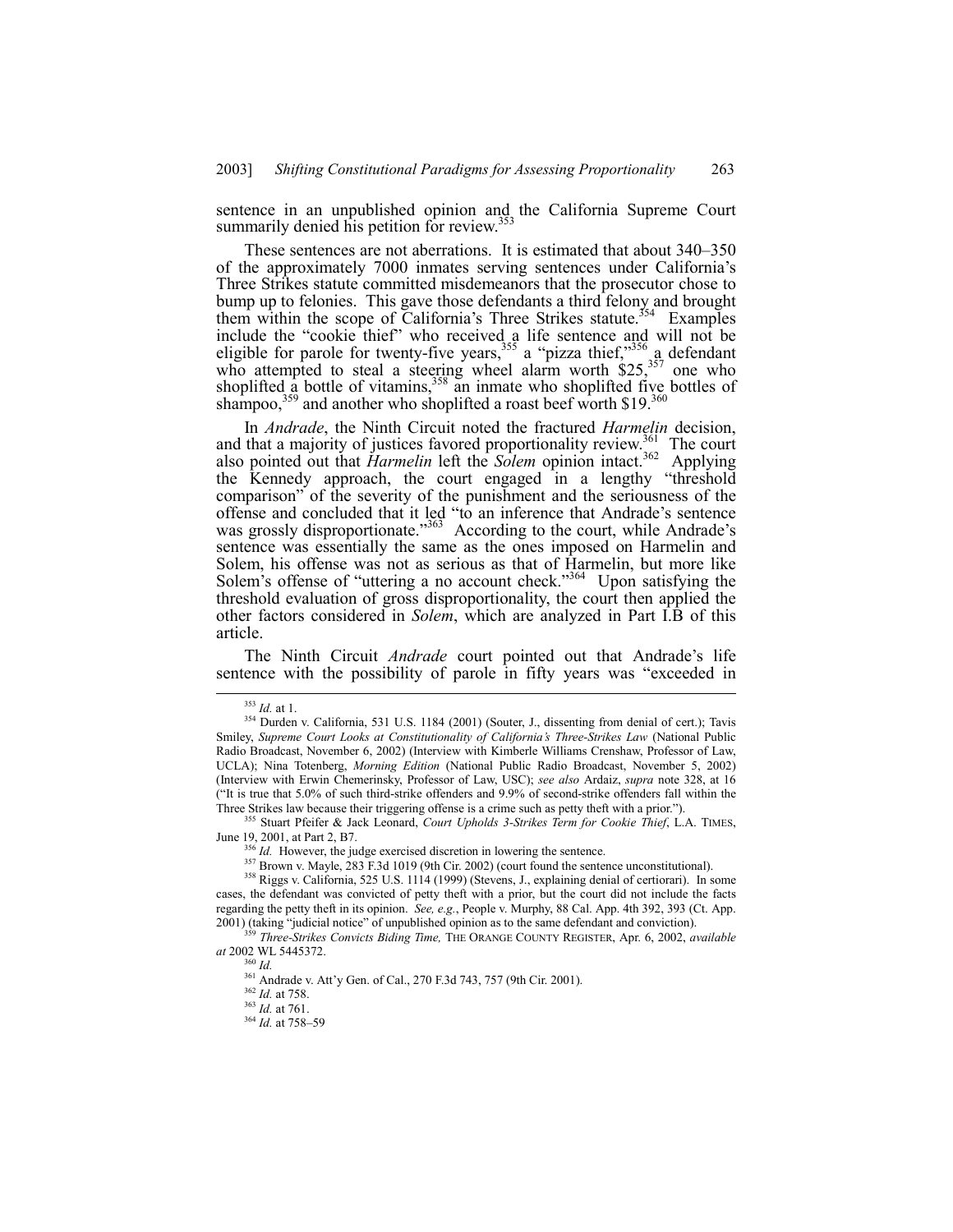California only by first-degree murder and a select few other crimes.<sup>3565</sup> These crimes are punishable by death or by life imprisonment without the possibility of parole. The court pointed out that Andrade's punishment was more severe than the sentences of those who committed violent offenses. For example, rape is punishable by up to eight years,<sup>366</sup> and second degree murder by fifteen years to life.<sup>367</sup> Even in light of Andrade's criminal record, the court concluded that the sentence was grossly disproportionate. In particular, the court seemed concerned by the fact that the length of Andrade's sentence was twice as long as that of other defendants with similar crimes. $36$ 

Comparing Andrade's sentence with possible sentences in other jurisdictions, the court determined that Andrade's petty theft with a prior would serve as a triggering offense under the recidivist statutes of only four other states.<sup>369</sup> However, in those states, Andrade would not have received such a severe sentence. $370$  The court concluded that its intra- and interjurisdictional analyses "validate[d] [its] initial judgment that [Andrade's] sentence is grossly disproportionate...to [his] crime.<sup>5371</sup>

The United States Supreme Court reversed the Ninth Circuit in *Andrade*, allowing the life sentence with the possibility of parole in 50 years to stand.<sup>372</sup> The Court also allowed Ewing's life sentence with the possibility of parole in 25 years to stand.<sup>373</sup> Justice O'Connor wrote the opinions for the five-justice majority in each case. The opinions in these cases are revealing in at least two significant respects. First, in *Andrade*, and has, in fact, maintained that *Solem* survived *Harmelin*, state courts may disregard it when analyzing an excessive punishment challenge.<sup>374</sup> While this was in the context of concluding that Andrade failed to meet the statutory standard for federal habeas corpus review, it is nonetheless instructive of what a majority of justices think about the continued relevance of *Solem*. Second, the *Ewing* opinion confirms what many commentators have said since *Harmelin*. 375 That is, while a majority of the Court concludes that the Cruel and Unusual Punishments Clause contains a

 <sup>365</sup> *Id.* at 761.

<sup>366</sup> CAL. PENAL CODE ß 288 (WEST 2003).

<sup>367</sup> CAL. PENAL CODE ß 193 (WEST 2003).

<sup>368 270</sup> F.3d at 762.

<sup>&</sup>lt;sup>369</sup> Id. These states are Rhode Island, West Virginia, Texas, and Louisiana.

<sup>&</sup>lt;sup>370</sup> In Rhode Island, Andrade's theft of the videotapes would not have constituted a felony, even with his prior convictions. The West Virginia Supreme Court has held that a life sentence imposed on a non-violent recidivist offender violates the state Constitution. In Texas, even if Andrade could receive a possible sentence of forty years, he would be eligible for parole in ten years. 270 F.3d at 763–64. ìAlthough it is possible that Andrade could have qualified for a sentence under Louisianaís Habitual Offender Law comparable to the sentence he received under Californiaís Three Strikes law, there is a distinct possibility, unlike in California, that a Louisiana court might have invalidated such a sentence as excessive under its state constitution.î *Id.* at 765.

<sup>&</sup>lt;sup>371</sup> *Id.* at 765 (quoting Harmelin v. Michigan, 501 U.S. 957, 1005 (1991)).<br><sup>372</sup> Lockyer v. Andrade, 123 S. Ct. 1166, 1173 (2003).<br><sup>373</sup> Ewing v. California, 123 S. Ct. 1179, 1190 (2003).<br><sup>374</sup> Andrade, 123 S. Ct. at 1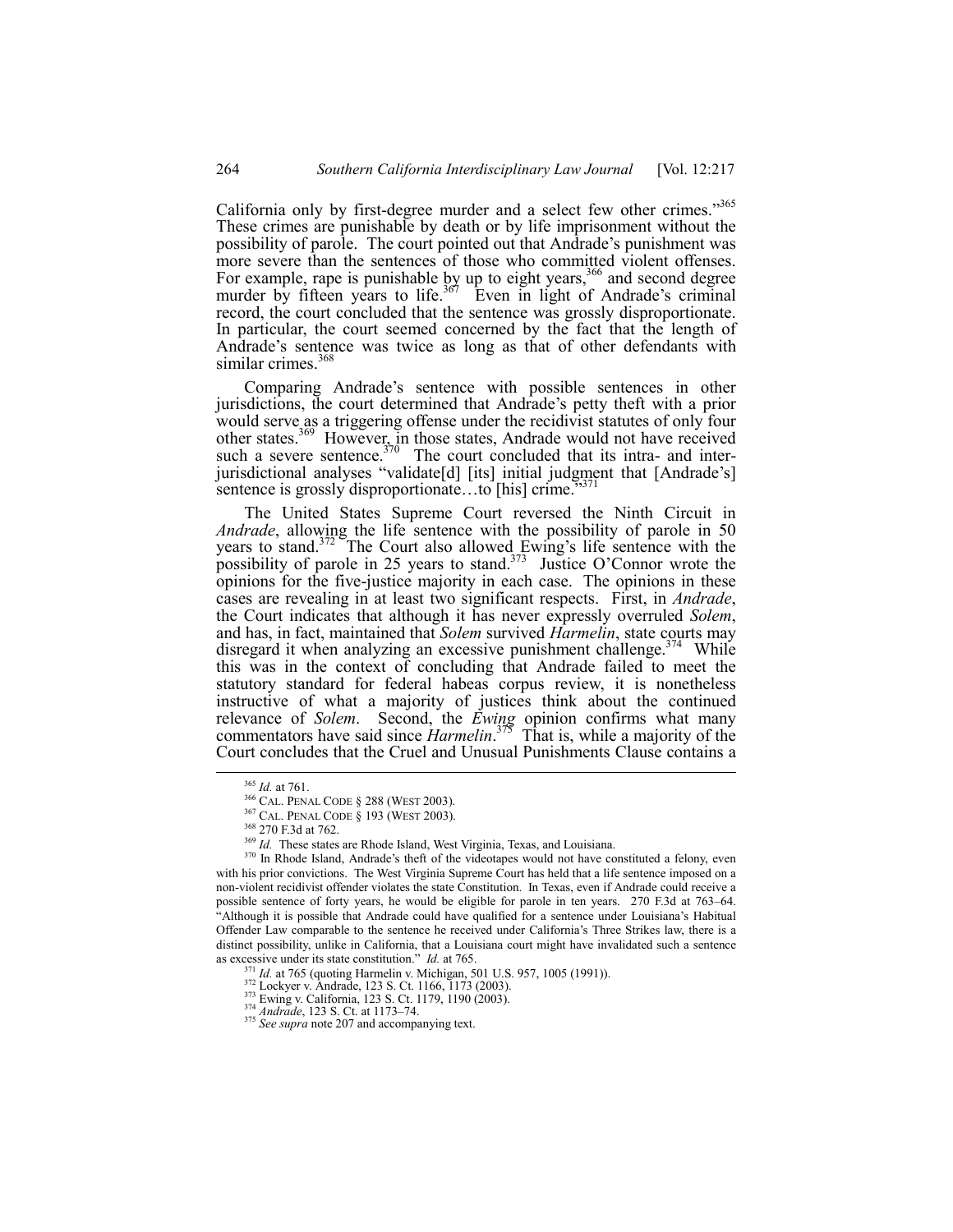proportionality principle, the test implementing this principle essentially guts it, resulting in no constitutional limit on the amount of time a government may lock up a criminal.

In *Andrade*, a majority of the Court implicitly concludes that *Solem*, the only recent<sup>376</sup> Supreme Court decision finding a term of imprisonment unconstitutional, is tangential, if relevant at all, to proportionality review.<sup>377</sup> The Court held that the state court decision analyzing proportionality is not "contrary to, or an unreasonable application of, clearly established federal law" under 28 U.S.C. § 2254(d)(1), thus foreclosing habeas corpus relief.<sup>378</sup> The Ninth Circuit had determined that Andrade satisfied the habeas standard because the state court did not apply *Solem*. The state court concluded that *Solem* "is questionable in light of" *Harmelin*, and therefore reviewed Andrade's Eighth Amendment claim under *Rummel* and not *Solem*. The Supreme Court reversed the Ninth Circuit on this point, emphasizing that the Court's jurisprudence in the area of proportionality of criminal sentences has "not been a model of clarity."<sup>380</sup> The Court also states that the facts in *Andrade* "fall in between the facts in *Rummel* and the facts in *Solem*.<sup>381</sup> Yet, the Court holds that since the facts of *Andrade* are distinguishable from *Solem*, the state court's decision was not contrary to principles set out in Supreme Court precedent. The significance of this procedural point is that the Court condones a state court's disregard of precedent that, while distinguishable, is nonetheless relevant. If the facts of *Andrade* fall between the facts of two Supreme Court cases, it would be reasonable for the state court to compare the *Andrade* facts to both *Rummel* and *Solem* and decide which case *Andrade* resembles the most. But the Court concludes that unless a case before the state court is materially indistinguishable from Supreme Court precedent, a state court is free to disregard it. It is difficult to see how this leaves any room for habeas corpus review of proportionality challenges.

As to the second point, Justice O'Connor concludes that Ewing's life sentence is not grossly disproportionate and, thus, the Court need not engage in any comparative analysis. This conclusion is based on both an evaluation of the seriousness of the offense and the fact that Ewing had a criminal record. Similar to the analysis in *Harmelin*, the Court in *Ewing* determined that shoplifting \$1,200 worth of property was more serious than

<sup>376</sup> *See supra* note 75.<br><sup>377</sup> *Andrade*, 123 S. Ct. at 1173–74.<br><sup>378</sup> *Id.* at 1172, 1175. A discussion of the Antiterrorism and Effective Death Penalty Act of 1996<br>378 *Id.* at 1172, 1175. A discussion of the Antiterrori (AEDPA) and habeas corpus review under 28 U.S.C.  $\S$  2254 (d)(1) is beyond the scope of this article. For recent discussions of these issues see A. Christopher Bryant, *Retroactive Application of "New*<br>*Rules" and the Antiterrorism and Effective Death Penalty Act*, 70 GEO. WASH. L. REV. 1 (2002); Todd E. Pettys, *Federal Habeas Relief and the New Tolerance for "Reasonably Erroneous" Applications of Federal Law*, 63 OHIO ST. L.J. 731 (2002); Adam M. Steinman, *Reconceptualizing Federal Habeas Corpus for State Prisoners: How Should AEDPAís Standard of Review Operate After Williams v. Taylor?*, 2001 WIS. L. REV. 1493; Ronn Gehring, Note, *Tyler v. Cain: A Fork in the Path For Habeas* Corpus or the End of the Road for Collateral Review?, 36 AKRON L. REV. 181 (2002); Claudia Wilner,<br>Note, *"We Would Not Defer to That Which Did Not Exist": AEDPA Meets the Silent State Court Opinion*, 77 N.Y.U.L. REV. 1442 (2002).<br><sup>379</sup> *Andrade*, 123 S. Ct. at 1171–72.<br><sup>380</sup> *Id.* at 1173.<br>*11.* at 1174.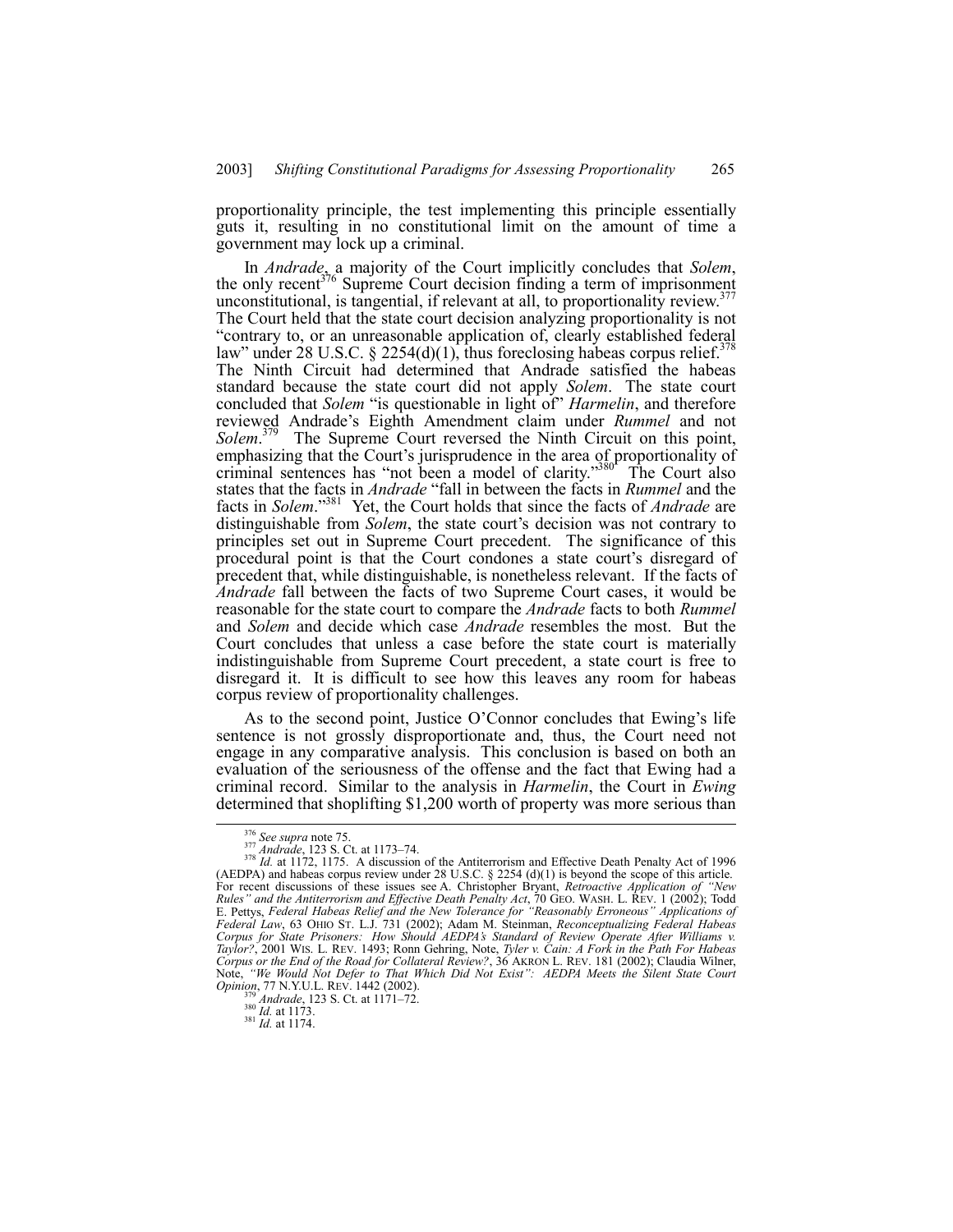the "passive" offense involved in *Solem*.<sup>382</sup> It is likely that in the vast majority of proportionality challenges, a reviewing court will easily conclude that the offense is more serious than the offense at issue in *Solem*, making it difficult to conceive of a term of imprisonment that would violate the proportionality principle set out in *Ewing*. The Court emphasizes that it has consistently upheld the ability of states to impose harsher sentences on repeat offenders. Ewing did not challenge the general constitutionality of the Three Strikes law. Therefore, the Court's elaboration on the constitutionality of habitual offender statutes is not an analysis of the proportionality question raised in this case. Indeed, it seems that the Court will uphold any term of imprisonment under a three strikes or other habitual offender law. Justice O'Connor's opinion does not explain why the fact that a criminal defendant is a recidivist justifies just about any term of imprisonment. Perhaps the answer lies in the seriousness of the offense. Justice O'Connor specifically points to statistics showing that "property offenders like Ewing had higher recidivism rates than those released after committing violent, drug, or public-order offenses. . . . 73 percent of the property offenders released in 1994 were arrested again within three years."<sup>383</sup> However, these statistics do not answer the question of the seriousness of a non-violent theft offense. Rather, these statistics support the fact that recidivism among property offenders is a problem. According to this analysis, if statistics showed that there is a high recidivism rate among drivers who exceed speeding limits, or violate other traffic laws, perhaps even parking laws, any term of imprisonment would not violate the Constitution, because the state could show that recidivism among traffic law offenders is a problem. It is not clear how a non-violent property offense, one which could have been treated as a misdemeanor, is serious enough to justify a life sentence, even when it was committed by a repeat offender. Yet, the Court concludes that such a long sentence is not grossly disproportionate in such a situation, thus dispensing of any need to consider other factors relevant to proportionality. As Justice Breyer points out in his dissent, the "threshold test<sup>5</sup>" set out in *Harmelin* "must permit *arguably* unconstitutional sentences, not only *actually* unconstitutional sentences . . .<sup>384</sup> Instead, the majority's application of this test amounts to a "determinative test" not a threshold test.<sup>385</sup> Treating Justice Kennedy's threshold inquiry in *Harmelin* as a determinative test, and finding that problems of recidivism justify practically any term of imprisonment, results in no constitutional limit on terms of imprisonment.

It is particularly interesting that Justice  $O^{\prime}$ Connor wrote the decisions upholding the prison sentences in *Andrade* and *Ewing*. Justice O'Connor has been one of the most vocal members of the Court favoring greater judicial scrutiny of punitive damages awards. Beginning with her dissent in *Browning-Ferris*, Justice O'Connor has consistently written about the need to protect corporations and other entities from excessive punitive

<sup>&</sup>lt;sup>382</sup> Ewing v. California, 123 S. Ct. 1179, 1189 (2003).<br><sup>383</sup> *Id.* at 1188.<br><sup>384</sup> *Id.* at 1197 (Breyer, J., dissenting).<br><sup>385</sup> *Id.*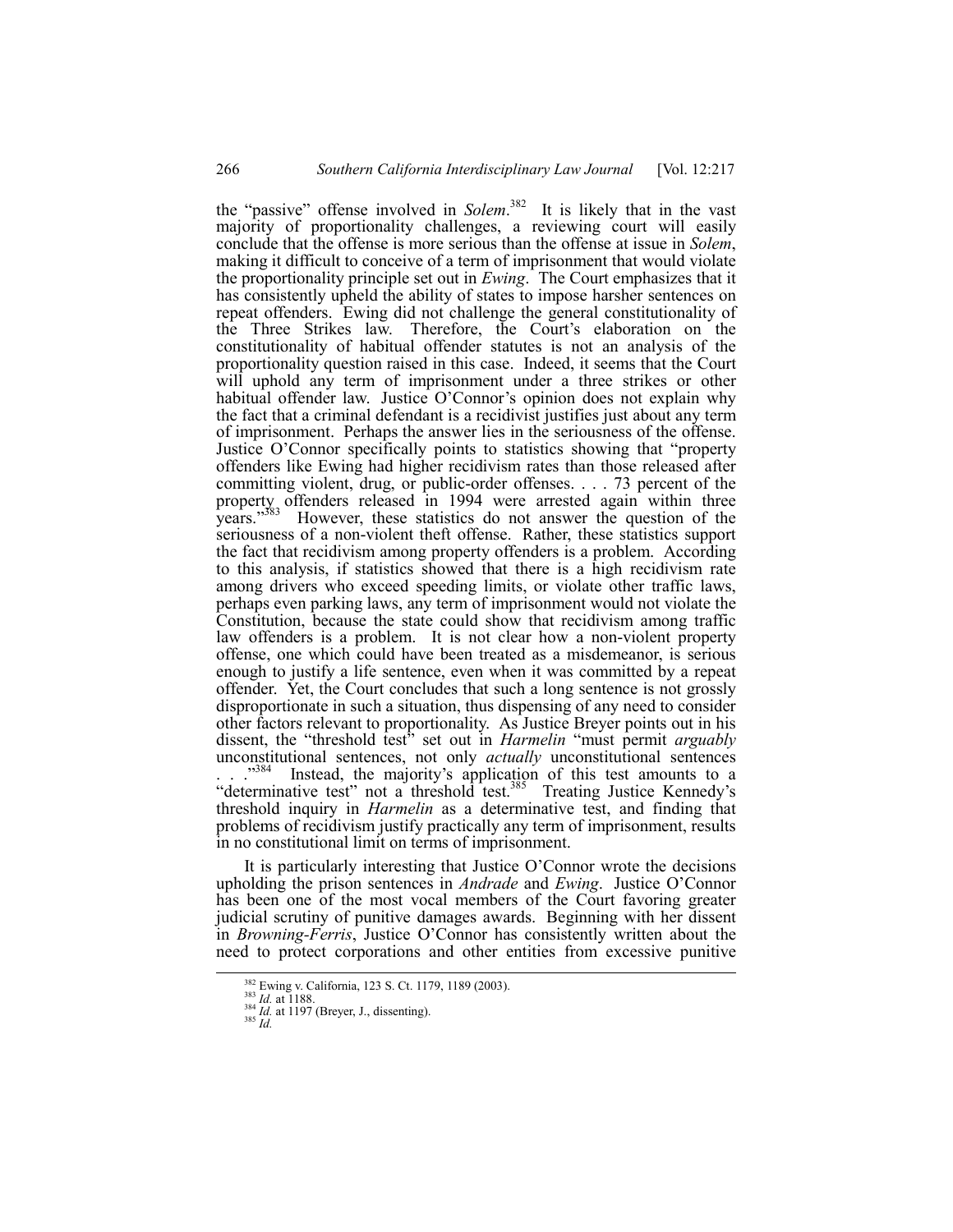damages awards. To support her argument she has relied on the fact that such awards "serve the same purposes—punishment and deterrence—as the criminal law."<sup>386</sup> Thus she acknowledges significant similarities between terms of imprisonment and punitive damages awards. She has cited to *Solem* to support her statement that, "[d]ue process requires, at some level, that punishment be commensurate with the wrongful conduct.<sup> $387$ </sup> She also relied on criminal precedent to justify federal judicial review of punitive damages, stating:

Judicial intervention in cases of excessive awards also has the critical function of ensuring that another ancient and fundamental principle of justice is observed—that the punishment be proportionate to the offense. As we have observed, the requirement of proportionality is "deeply rooted and frequently repeated in common-law jurisprudence.<sup>7588</sup>

Justice O'Connor has even suggested that the Court should look to *Solem* in devising a method for evaluating punitive damages awards for possible excessiveness as her dissenting opinion in *Browning-Ferris* illustrates:

Determining whether a particular award of punitive damages is excessive is not an easy task. The proportionality framework that the Court has adopted under the Cruel and Unusual Punishments Clause, however, offers some broad guidelines. . . . I would adapt the *Solem* framework to punitive damages in the following manner. First, the reviewing court must accord "substantial deference" to legislative judgments concerning appropriate sanctions for the conduct at issue. Second, the court should examine the gravity of the defendant's conduct and the harshness of the award of punitive damages. Third, because punitive damages are penal in nature, the court should compare the civil *and* criminal penalties imposed in the same jurisdiction for different types of conduct, and the civil *and* criminal penalties imposed by different jurisdictions for the same or similar conduct. In identifying the relevant civil penalties, the court should consider not only the amount of awards of punitive damages but also statutory civil sanctions. In identifying the relevant criminal penalties, the court should consider not only the possible monetary sanctions, but also any possible prison term.<sup>3</sup>

Thus, Justice O'Connor would include a comparative analysis in her evaluation of punitive damages awards, yet she eschewed any such analysis in *Ewing*. The same year Justice O'Connor joined Justice Kennedy's concurrence in *Harmelin*, she once again voiced her concerns about excessive punitive damages awards. In *Haslip*, she began her dissenting opinion with the following: "Punitive damages are a powerful weapon. Imposed wisely and with restraint, they have the potential to advance

<sup>&</sup>lt;sup>386</sup> Browning-Ferris Indus. of Vt. v. Kelco, 492 U.S. 257, 287 (O'Connor, J., dissenting).<br><sup>387</sup> Pac. Mut. Life Ins. Co. v. Haslip, 499 U.S. 1, 59 (O'Connor, J., dissenting).<br><sup>388</sup> TXO Prod. Corp. v. Alliance Resources C

*Kelco*, 492 U.S. at 300–01 (O'Connor, J., dissenting) (citations omitted).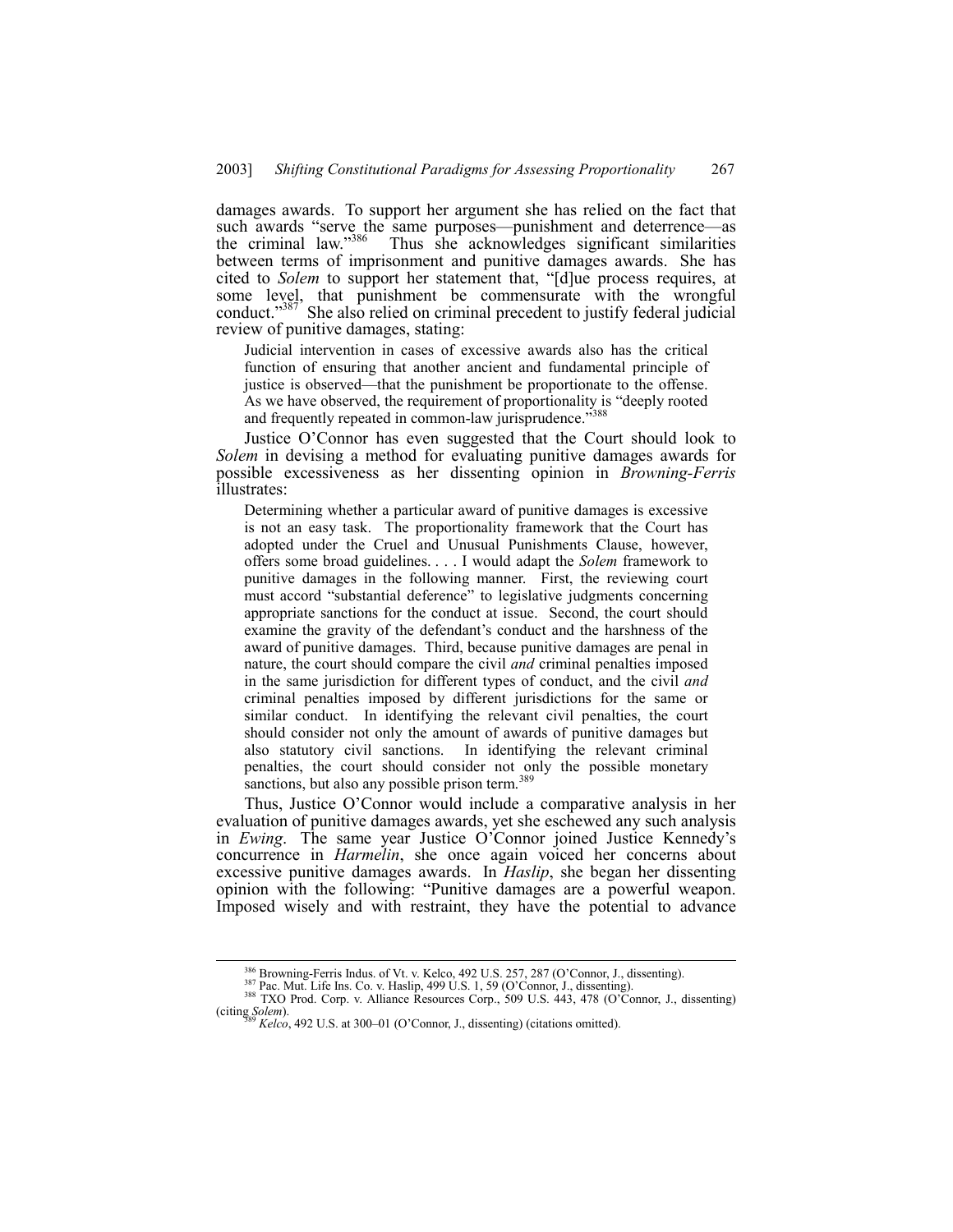legitimate state interests. Imposed indiscriminately, however, they have a devastating potential for harm.<sup>739</sup>

Certainly the harm created by disproportionate terms of imprisonment is at least as devastating as excessive punitive damages awards. In addition, Andrade's and Ewing's respective sentences under California's Three Strikes law are hardly models of restraint.

In *Haslip*, as in *Browning-Ferris*, Justice O'Connor once again emphasized the similarity between punitive damages awards and criminal sanctions.

Compounding the problem, punitive damages are quasi-criminal punishment. Unlike compensatory damages, which serve to allocate an existing loss between two parties, punitive damages are specifically designed to exact punishment in excess of actual harm to make clear that the defendant's misconduct was especially reprehensible. Hence, there is a *stigma* attached to an award of punitive damages that does not accompany a purely compensatory award. The punitive character of punitive damages means that there is more than just money at stake. This factor militates in favor of strong procedural safeguards.<sup>391</sup>

The loss of liberty associated with a term of imprisonment is at least as significant as any stigma associated with a punitive damages award. This again illustrates the need for a consistent standard for evaluating any type of punishment for excessiveness. The above quotes from Justice O'Connor's dissenting opinions in cases reviewing punitive damages awards bolster the argument that courts should evaluate terms of imprisonment at least as carefully as they review punitive damages awards. Justice O'Connor missed an opportunity in *Ewing* to correct an inconsistency that she has relied on in the past—both terms of imprisonment and punitive damages awards are forms of punishment and serve the same goals of retribution and deterrence. Justice O'Connor silently joined the majority opinion striking the punitive damages award in *State Farm*; thus, it is impossible to know how she justifies a different and more deferential review of prison sentences.

#### B. THE *CAMPBELL* CASE

The *Campbell* case has its roots in an automobile accident, which occurred over twenty years ago, on May 22,  $1981^{392}$  Curtis Campbell unsafely passed a car driven by Robert Slusher, forcing another car, driven by Todd Ospital, to veer onto the shoulder of the road and collide with Slusher's car.<sup>393</sup> Ospital died at the scene and Slusher was left disabled.<sup>394</sup> State Farm Mutual Automobile Insurance Company insured Campbell, and his policy provided \$25,000 of coverage for each person injured in an

<sup>&</sup>lt;sup>390</sup> *Haslip*, 499 U.S. at 42 (O'Connor, J., dissenting).<br><sup>391</sup> *Id.* at 54 (O'Connor, J., dissenting) (emphasis added).<br><sup>392</sup> Campbell v. Sate Farm Mut. Auto. Ins. Co., 65 P.3d 1134, 1141 (Utah 2001).

<sup>393</sup> *Id.*

 $394 \frac{100}{10}$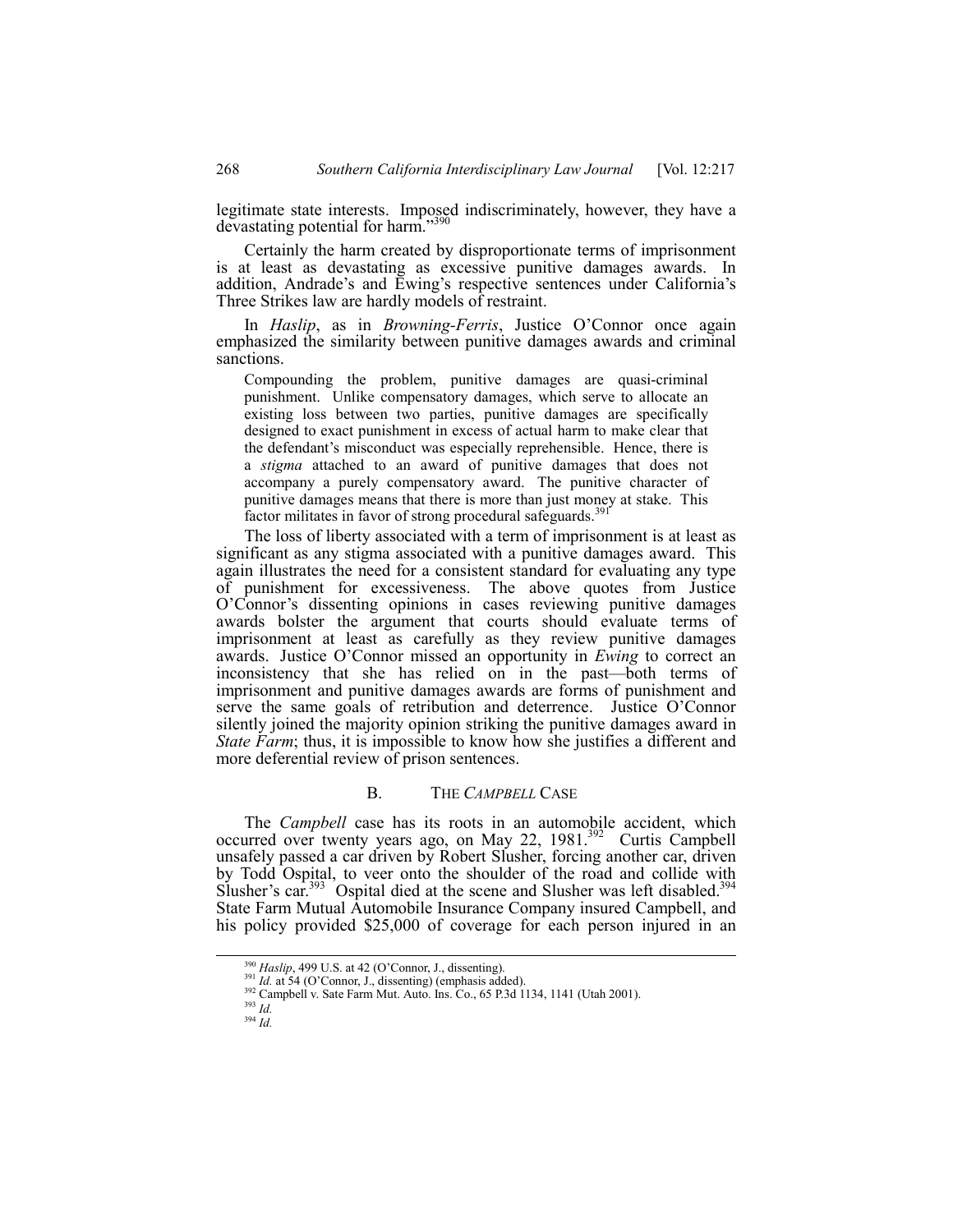accident, up to a maximum of  $$50,000$  of coverage per accident.<sup>395</sup> Slusher sued both Campbell and Ospital's estate, and Ospital then cross-claimed Campbell.<sup>396</sup> Slusher entered into a settlement agreement with Ospital's estate.<sup>397</sup> The attorneys for Slusher and for Ospital's estate offered to settle their claims against Campbell with State Farm for the policy limits.<sup>398</sup> State Farm, however, refused to settle and continued to reject settlement offers made before and after the lawsuit by Slusher and Ospital began.<sup>3</sup> The facts, as described by the Utah Supreme Court, indicate that one of State Farmís investigators, Ray Summers, had submitted a report with evidence that Campbell was at fault.<sup>400</sup> State Farm rejected this report and ordered Summers to change his description of the accident and his conclusion that the claims against Campbell were strong.<sup>4</sup>

State Farm hired an attorney, Wendell Bennett, who had done work for State Farm in the past, to represent the Campbells.<sup>402</sup> Bennett reassured both Campbell and his wife, Inez Campbell, that they did not need to seek separate counsel, that he would represent their interests, and that their assets were safe.<sup>403</sup> At Campbell's trial the jury found Campbell 100% at fault for the accident and awarded Slusher  $$135,000$  and Ospital's estate \$50,849, awards which exceeded Campbell's policy limit of  $$50,000$ .<sup>404</sup> After the verdict, State Farm refused to post a bond, pending appeal, in excess of the policy limit, and Bennett suggested to the Campbells that they put "for sale" signs on their property, making it clear that State Farm would not pay the excess judgment against the Campbells.<sup>405</sup> The Campbells then retained other counsel and entered into an agreement with Slusher and Ospital that provided, in part, that Slusher and Ospital would not seek satisfaction on their judgment against the Campbells.<sup>406</sup> In exchange, the Campbells would pursue a bad faith action against State Farm and pay a portion of any money recovered from State Farm to Slusher and to Ospital's estate.<sup>407</sup> After the Utah Supreme Court affirmed the judgment against Campbell,<sup>408</sup> State Farm paid the entire award to Slusher and  $\tilde{\mathrm{O}}$ spital.<sup>409</sup>

Shortly after State Farm paid the judgments against Campbell, he and his wife filed an action against State Farm alleging bad faith, fraud, intentional infliction of emotional distress, and a claim for punitive

 395 *Id.* at 1141 n.2. <sup>396</sup> *Id.* at 1141. <sup>397</sup> *Id.* at 1142. <sup>398</sup> *Id.* at 1141. <sup>399</sup> *Id.* <sup>400</sup> *Id.* <sup>401</sup> *Id.*  $402$  *Id.* at 1141–42. <sup>403</sup> *Id.* at 1142. <sup>404</sup> *Id.* <sup>405</sup> *Id.* <sup>406</sup> *Id.*  $^{407}$  *Id.* 408 Slusher v. Ospital, 777 P.2d 437 (Utah 1989). <sup>409</sup> *Campbell*, 65 P.3d at 1142.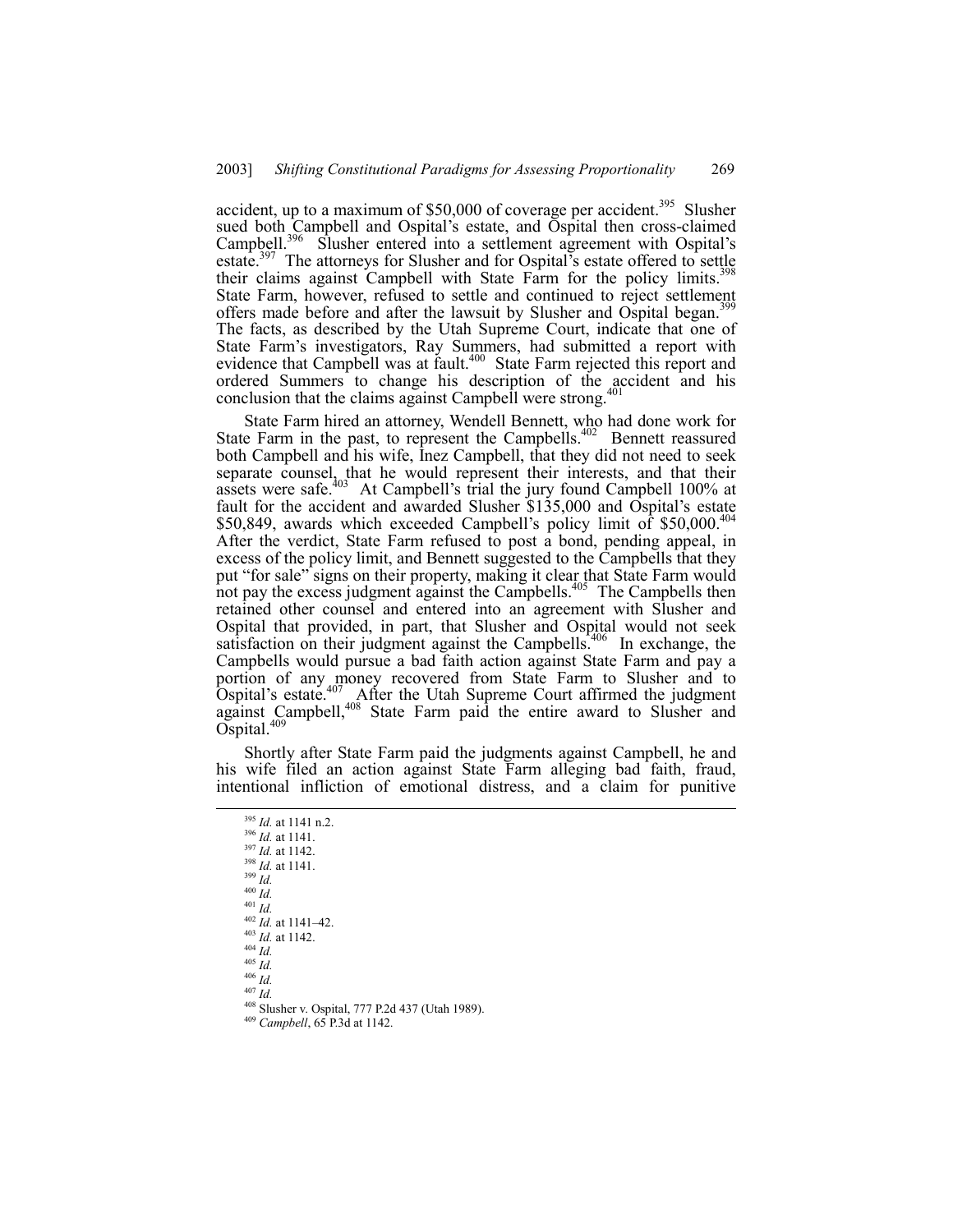damages.<sup>410</sup> At the request of State Farm, the trial court bifurcated the trial.<sup>411</sup> In phase one, the jury determined that State Farm had acted In phase one, the jury determined that State Farm had acted unreasonably and in bad faith when it failed to settle the claims against Campbell because there was a substantial likelihood that a verdict against him would exceed his policy limits.<sup>412</sup> At the conclusion of phase two, the jury awarded the Campbells \$2.6 million in compensatory damages and \$145 million in punitive damages, but the trial court ordered a remittitur of the awards to \$1 million in compensatory damages and \$25 million in punitive damages.<sup>413</sup> The trial court stated that it remitted the punitive damages award because it believed that state precedent placed a legal limit on the ratio of punitive damages to compensatory damages.<sup>414</sup> On appeal, the Utah Supreme Court reinstated the \$145 million punitive damages award against State Farm after reviewing the issue of excessiveness under a *de novo* standard, pursuant to *Cooper Industries, Inc. v. Leatherman Tool Group.*<sup>4</sup>

The Utah Supreme Court reinstated the jury's original \$145 million punitive damages award in reliance on the trial court's detailed and extensive findings that State Farm had "engaged in a pattern of 'trickery and deceit,' 'false statements,' and other 'acts of affirmative misconduct'" against "financially vulnerable' persons."<sup>416</sup> The evidence included nationwide conduct by State Farm that spanned more than twenty years.<sup>417</sup> There are at least two problems with such evidence. First, is the earlier criticism of Justice Kennedyís opinions in *Harmelin* and *Bajakajian* about his reliance on facts not proven by the prosecution and facts unrelated to the charges against the defendants to support the punishments imposed. Even if the proof of State Farmís other conduct meets the civil standard, the second concern remains. This concern is whether it is appropriate for a court in one state to consider, for purposes of imposing punitive damages, a defendant's conduct in another state. Recently, the Ninth Circuit struck a punitive damages award of \$150 million that had been reduced by the trial court to \$69 million.<sup>418</sup> In *White v. Ford Motor Co.*, the Ninth Circuit was particularly concerned that the plaintiffs argued the jury should consider Ford's nationwide conduct when calculating punitive damages.<sup>419</sup> The court concluded that a jury may consider extraterritorial conduct to the extent that it is relevant to the question of the degree of reprehensibility, but must not punish the defendant for out-of-state conduct.

 <sup>410</sup> *Id.*

<sup>411</sup> *Id.*

 $412$  *Id.* at 1142–43.

<sup>413</sup> *Id.* at 1143.

<sup>414</sup> *Id.* at 1146.

<sup>415 532</sup> U.S. 424 (2001). A *de novo* standard of review does not require the reviewing court to accord any deference to the conclusion of the lower court.

<sup>&</sup>lt;sup>416</sup> *Campbell*, 65 P.3d at 1148 (quoting BMW of North America, Inc. v. Gore, 517 U.S. 559, 575– 67 (1996)).

<sup>417</sup> *See id.* at 1148.

<sup>418</sup> White v. Ford Motor Co., 312 F.3d 998 (2002).

<sup>419</sup> *See id.* 1013–16.<br><sup>420</sup> *Id.* at 1020.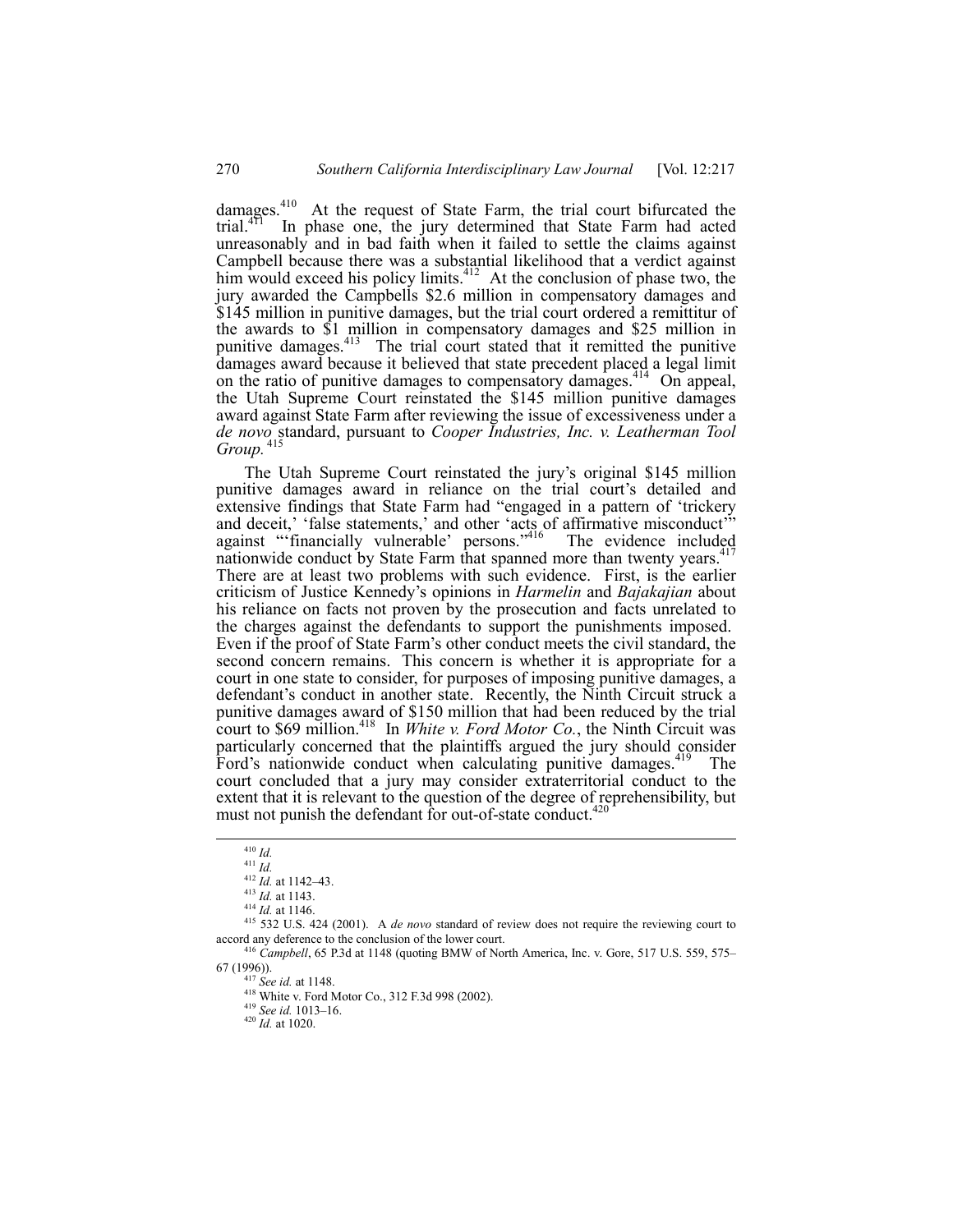However, it is not exactly clear whether there is a real difference between these two. Consideration of extraterritorial evidence when calculating punitive damages awards is analogous to consideration of a criminal offender's prior history when applying a habitual criminal or "three strikes" statute. Granted, as to proving prior wrongdoing of a tortfeasor, *Campbell* did not impose the stringent beyond a reasonable doubt standard reserved for criminal convictions. However, in the context of recidivist statutes, courts are not restricted to considering only similar criminal convictions. Yet, in *Gore*, *White*, and most recently *State Farm*, evidence of other conduct included only the same conduct—failing to disclose damage or repainting of new cars in *Gore*, and a defective parking brake design and a failure to warn in *White* and bad faith with respect to third party automobile insurance claims in *State Farm*. Indeed, Justice Kennedy's opinion in *State Farm* specifies that other conduct considered for determining an award of punitive damages "must have a nexus to the specific harm suffered by the plaintiff," thus narrowing the type of conduct a plaintiff may present to the jury. $421$  In the context of terms of imprisonment, in a case like *Rummel v. Estelle*,<sup>422</sup> it seems that the nature of the defendant's prior offenses is irrelevant to the issue of proportionality. Similarly, under California's Three Strikes law, the nature of the triggering offense (i.e., a "wobbler" charged as a felony) is, for the most part, immaterial to California courts. Instead, the concern is mainly with a determination that due to the defendant's criminal history, he or she comes ìwithin the spiritî of the three strikes law and therefore must be punished severely, even though *Solem* involved careful consideration of the nature of the defendant's prior offenses. This raises the question of what justifies limiting the type of prior conduct engaged in by a tortfeasor when assessing proportionality, while permitting broad consideration of a criminal defendant's criminal history.

The Court's discussion of the "ratio guidepost" provides some guidance as to what ratio will likely be constitutional, but does little to explain how a ratio is to be calculated. Some ratios are based on the compensatory damages actually awarded, such as the one million dollars awarded to the Campbells. Sometimes ratios are based on the plaintiff's out-of-pocket expenses, which is how the Utah Supreme Court characterized the ratio in *Haslip*. 423 In *TXO Production Corp.*, a ratio of ten to one was calculated based on the *potential* harm that could have resulted from the defendant's misconduct.<sup>424</sup> The Campbells argue that the ratio in their case is really seventy to one once the one million dollars in compensatory damages is added to the excess verdict against Mr. Campbell, the attorneys' fees and expenses, and the special damages.<sup>425</sup> Given the ease with which the ratio can be manipulated, the Court should

<sup>&</sup>lt;sup>421</sup> State Farm Mut. Auto. Ins. Co. v. Campbell, 123 S. Ct. 1513, 1522–23 (2003). <sup>422</sup> 445 U.S. 263 (1980).

<sup>423</sup> *Campbell*, 65 P.3d at 1153.

 $424$  509 U.S. 443, 460–62 (1993).

<sup>425</sup> Brief for the Respondents at 17 n.5, *State Farm*, 123 S. Ct. 1513 (2003) (No. 01-1289).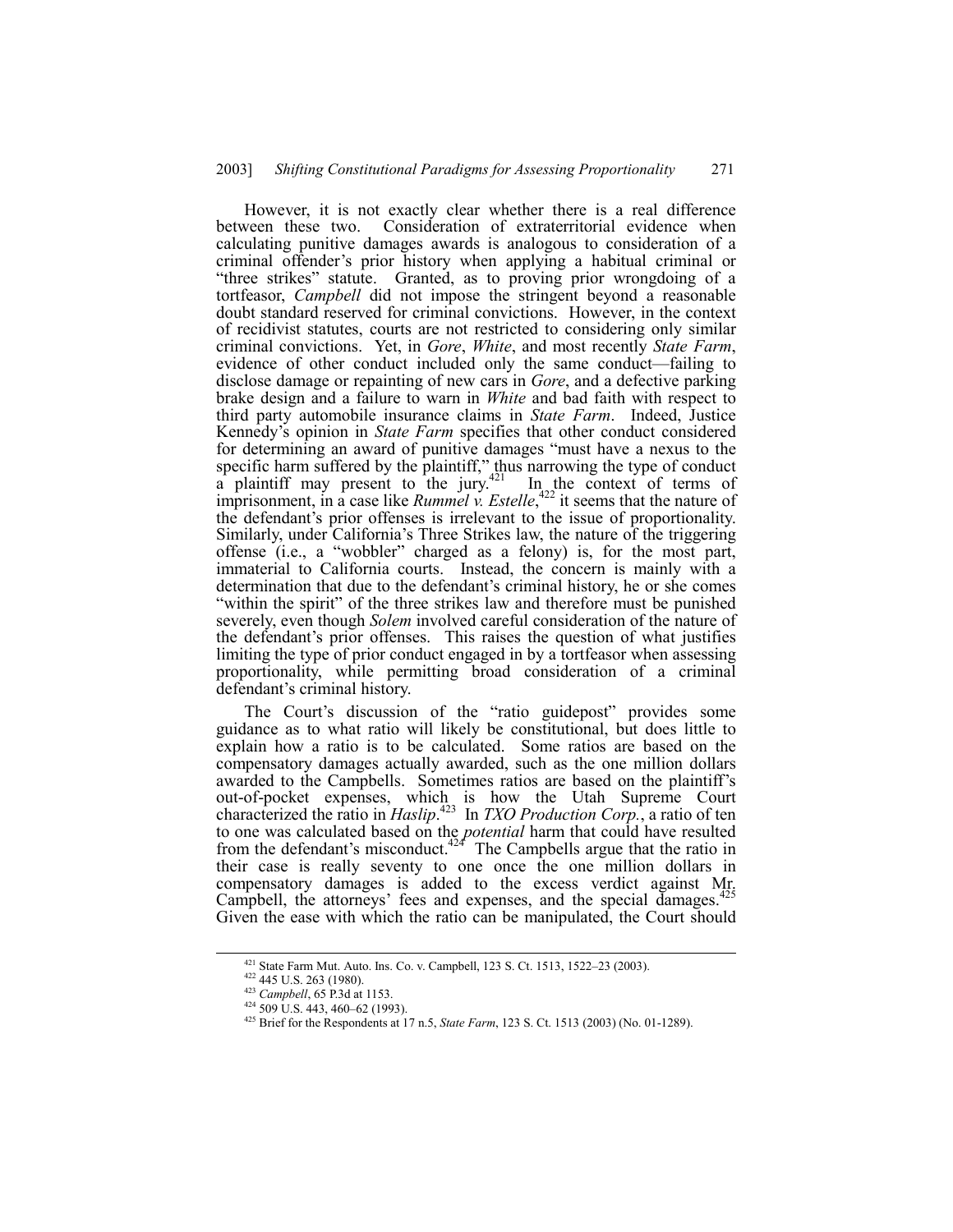have specified which figures should be used to calculate this number. Aside from the mathematical question involved, the issue of the ratio is analogous to the consideration of the harm created by a criminal defendant and how that harm translates into a term of imprisonment. In the context of terms of imprisonment, the consensus seems to be that courts need not determine what punishment is strictly proportionate in relation to the harm involved. Rather, courts are to ensure that a sentence is not grossly disproportionate. In *State Farm*, the Court declined "again to impose a bright-line ratio which a punitive damages award cannot exceed."<sup>426</sup> Nonetheless, the Court stated that "[s]ingle-digit multipliers are more likely to comport with due process  $\ldots$ <sup>227</sup> In the context of prison terms, the Court has not indicated any type of numerical limit, other than the possibility that a life sentence for overtime parking might be unconstitutional. Again, the Court does not explain or justify this discrepancy.

Justice Kennedy does not explain in any of these three recent cases why the Court should review punitive damages awards more carefully than it reviews terms of imprisonment, even though Justice Kennedy wrote the *Harmelin* opinion imposing a threshold requirement of "gross" disproportionality," a requirement not imposed in his opinion in *State Farm*.

## IV. CONCLUSION—A PLEA FOR CONSISTENCY

Recently, the Supreme Court stated, "we have read the text of the [Eighth A]mendment to prohibit *all* excessive punishments as well as cruel and unusual punishments that may or may not be excessive."<sup>428</sup> Unless there are compelling reasons for distinguishing among the sanctions of death, terms of imprisonment, forfeitures, and punitive damages awards, the method for evaluating their excessiveness or disproportionality should be consistent. Parts I and II of this article have demonstrated that, while the jurisprudence has been inconsistent, the weight of the precedent indicates that such a review requires an evaluation of the considerations set out by Justice Powell in his opinions in both *Solem* and *Rummel*, and identified earlier in this article: the nature of the offense and the defendant's culpability as compared to the severity of the sanction, as well as a comparative analysis of the sentence imposed.

The nature or type of punishment imposed should not be determinative of whether proportionality review is required, or of which standard a court will apply. Each of these sanctions admittedly imposes a penalty on an individual, or sometimes, in the case of punitive damages, on an entity. The justifications for each of these penalties have been that they are needed to further deterrence and to punish. The fact that the punishment is in the

<sup>&</sup>lt;sup>426</sup> *State Farm*, 123 S. Ct. at 1524.<br><sup>427</sup> *Id.* at 1516. 428 Atkins v. Virginia, 536 U.S. 304, 231 (2002) (finding that imposing the death penalty on retarded criminals is unconstitutionally excessive) (emphasis added).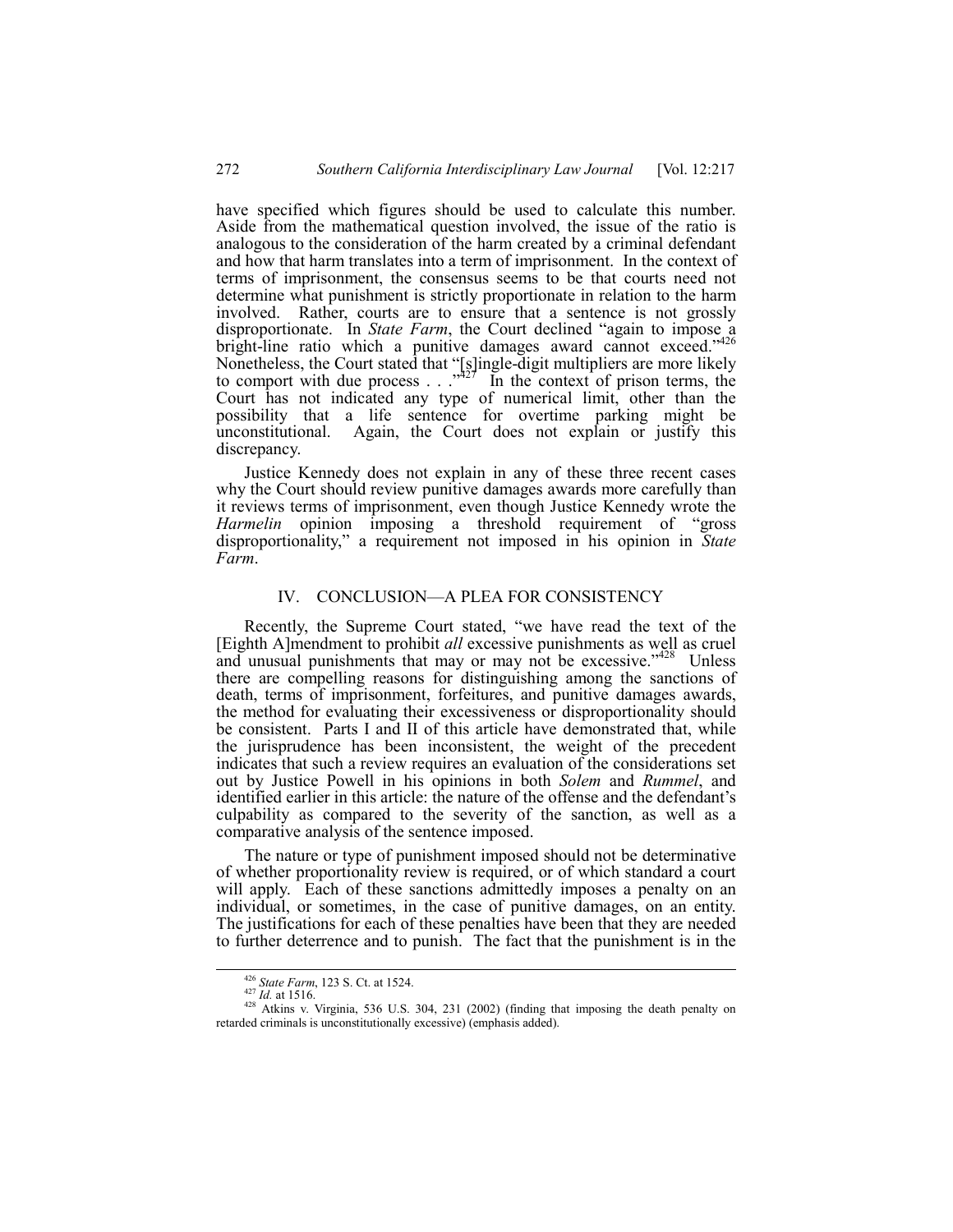form of death, money, property, or a term of imprisonment does not justify a separate standard for each. Rather, the type of punishment imposed should be considered in the context of the crime the defendant committed or the improper behavior in which the defendant engaged. For example, while certain behavior might warrant forfeiture of a significant amount of money, similar behavior might not justify an extremely long prison sentence.<sup>429</sup> Similarly, particularly egregious forms of murder can support imposition of the death penalty, while other quite serious offenses cannot. $4$ 

Furthermore, even when striking certain sanctions, the Court has relied on a high threshold of "gross disproportionality" or excessiveness, thereby allowing federalism and judicial deference concerns to inform the Court's proportionality analysis, rather than imposing a requirement of strict proportionality. Nonetheless, the Court must not require such a high threshold of disproportionality as to abdicate all judicial review of the lengths of prison sentences. The Court's most recent pronouncement on proportionality of terms of imprisonment in *Ewing* is inconsistent with the Court's rulings in *State Farm*, *Gore*, and *Bajakajian*. First, neither *State Farm, Gore, nor Bajakajian* required a threshold determination of "gross" disproportionality" before an analysis of other factors, such as inter- and intra- jurisdictional comparisons. In addition, both the *Gore* and *Bajakajian* opinions place significant emphasis on the individual culpability of the respective defendants, as well as on the magnitude of the harm they caused as compared to the sanction imposed. As discussed earlier, Justice Kennedy's opinion in *Harmelin* considered only facts that implied greater culpability—even though the prosecution did not prove those facts beyond a reasonable doubt—yet completely ignored the reality that this was the defendant's only offense. At the heart of concerns regarding proportionality of punishments is the notion of deservedness—<br>the wrongdoer's culpability.<sup>431</sup> Considerations of an individual's the wrongdoer's culpability. $431$ culpability should be particularly acute where the individual faces a deprivation of liberty.

In addition to requiring a high threshold of disproportionality as to terms of imprisonment, the Court employs another mechanism out of respect for federalist concerns—substantial deference to state legislatures. In *Ewing*, a majority of the Court states, "[w]e do not sit as a 'superlegislature' to second-guess these policy choices. It is enough that the State of California has a reasonable basis for believing that dramatically enhanced sentences for habitual felons 'advance<sup>[s]</sup> the goals of [its] criminal justice system in any substantial way."<sup>432</sup> However, where other

 <sup>429</sup> In *Bajakajian*, the majority pointed out that under the Sentencing Guidelines, the maximum prison sentence for failing to report currency is six months. 524 U.S. 321, 338 (1998). However, the dissent points out that the specific statute criminalizing a willful violation of the reporting statute authorizes a prison sentence of five years. *Id.* at 350 (Kennedy, J., dissenting).

<sup>430</sup> *See* discussion of *Coker*, *supra* notes 71, 89 and accompanying text.

<sup>431</sup> *See* Johnson, *supra* note 26, at 496. 432 Ewing v. California, 123 S. Ct. 1179, 1189 (2003).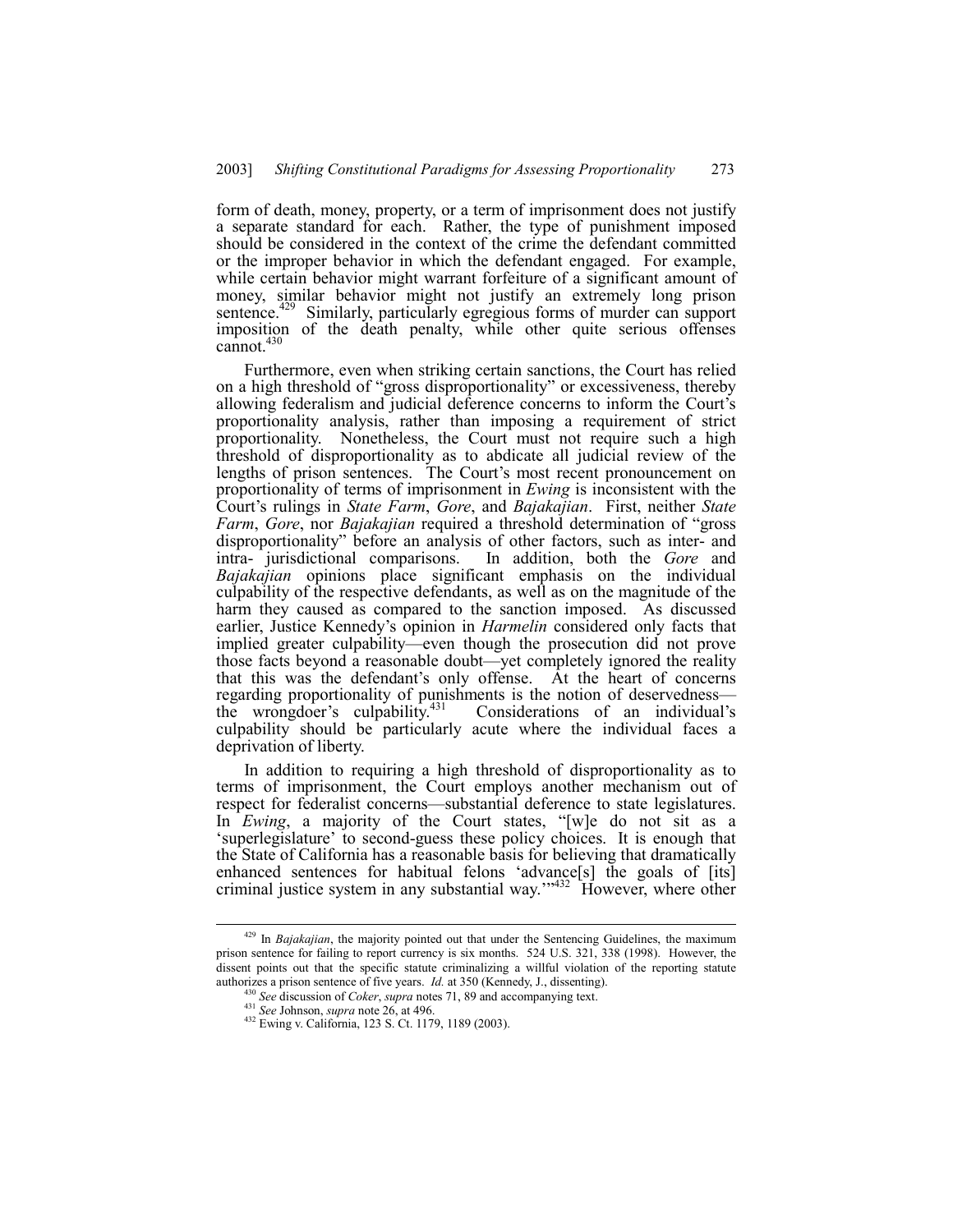constitutional rights are at issue, the Court does not always permit such a degree of deference. The area of regulatory takings provides one example. In *Nollan v. California Coastal Commission*, the Court stated, "our cases" describe the condition for abridgment of property rights through the police power as a 'substantial advanc[ing]' of a legitimate state interest."<sup>433</sup> Indeed, the Court dismissed as a mere play on words the justification for the permit condition and expressed distrust of the Coastal Commission's motives, stating, "unless the permit condition serves the same governmental purpose as the development ban, the building restriction is not a valid regulation of land use but 'an out-and-out plan of extortion." Subsequently, in *Dolan v. City of Tigard*, the Court added an additional layer of judicial review stating, "[i]f we find that a nexus exists, we must then decide the required degree of connection between the exactions and the projected impact of the proposed development.<sup>435</sup> The Court defines this nexus as, "rough proportionality" requiring "the city [to] make some sort of individualized determination that the required dedication is related both in nature and extent to the impact of the proposed development.<sup>3436</sup> Despite detailed and specific findings by the city as to the need for the conditions imposed on Dolan, the Court nonetheless found an unconstitutional taking. Certainly, a property owner challenging governmental action as a taking is not deserving of any punishment. However, my point is that both the property owner and the criminal are seeking protection of important constitutional rights, protection of property and liberty, yet the Court more closely scrutinizes governmental action when property is at stake.<sup>4</sup>

The fact that different sections of the Constitution are implicated with respect to these different sanctions is not a compelling reason to justify the lack of any meaningful review of terms of imprisonment. Forfeitures and criminal sanctions are both covered by the Eighth Amendment, but under different clauses. While the Excessive Fines Clause is arguably explicit in its inclusion of proportionality review, as Section I.A of this article has shown, the overwhelming majority of the relevant precedent supports<br>proportionality review of criminal sanctions.<sup>438</sup> Furthermore, one proportionality review of criminal sanctions. $438$ commentator has made a sound argument for requiring closer scrutiny of

 <sup>433 483</sup> U.S. 825, 841 (1987) (citations omitted) (finding a violation of the Fifth Amendment Takings Clause where Coastal Commission imposed, as a building permit condition, the grant of a public easement across a private beach).

<sup>&</sup>lt;sup>434</sup> *Id.*, at 838, 837.<br><sup>435</sup> 512 U.S. 374, 386 (1994) (finding a Fifth Amendment violation).<br><sup>436</sup> *Id.* at 391.<br><sup>437</sup> This analogy is similar to that made in Susan R. Estrich & Kathleen M. Sullivan, *Abortion Politics: Writing for an Audience of One*, 138 U. PA. L. REV. 119, 144 (1989), where the authors argue that if the Court requires the showing of an actual governmental purpose furthered through narrowly tailored regulations before denying opportunities to whites, as in *City of Richmond v. J. A. Croson Co.*, 109 S. Ct. 706 (1989), then "[s]urely... it can require nothing less before states burden women in the exercise of their fundamental rights." Estrich & Sullivan, at 144.<br><sup>438</sup> *But see Johnson, supra* note 26, at 504–05.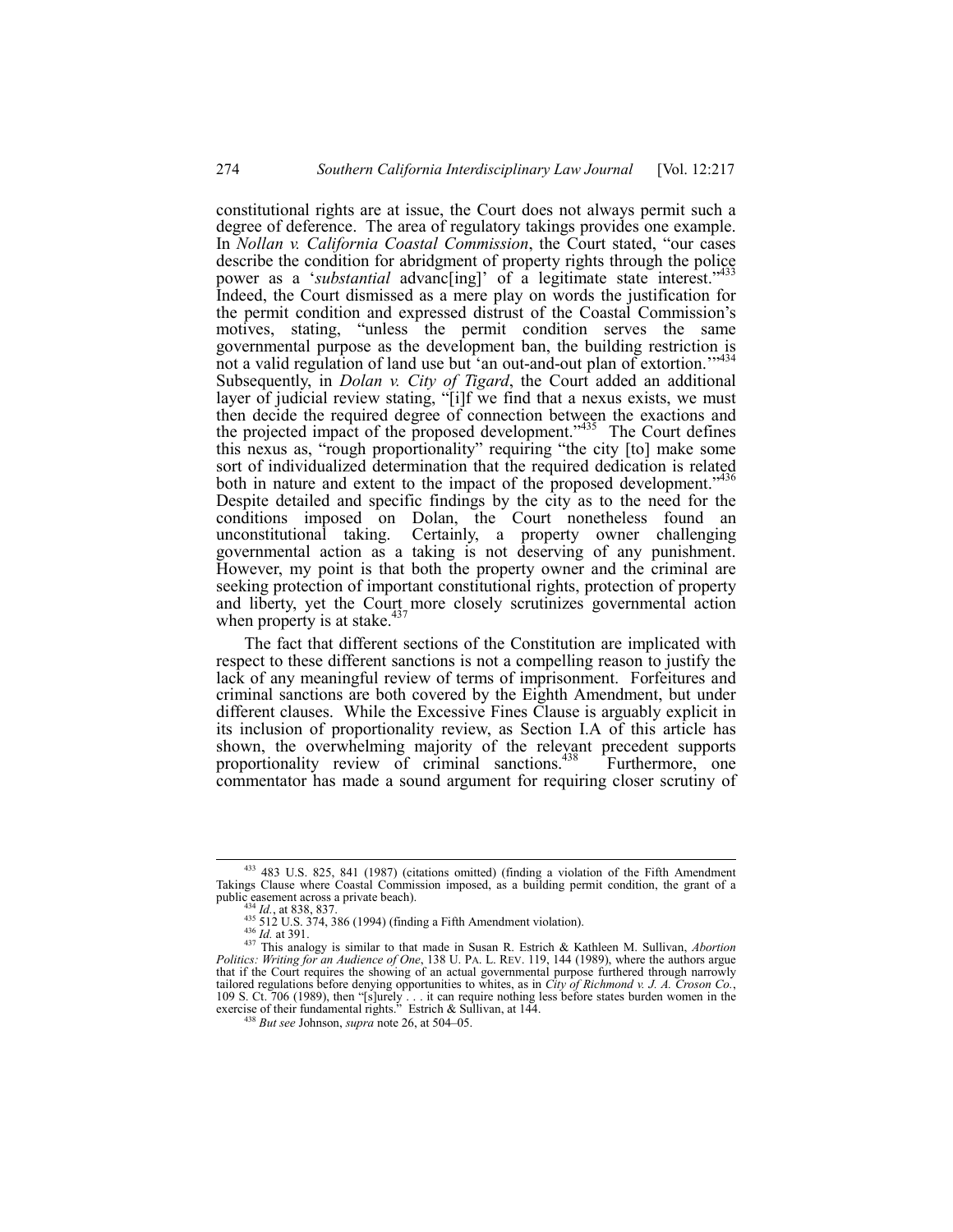criminal sanctions because these involve deprivations of liberty, or possibly even death, and, thus, are more serious than losses of property or money.<sup>4</sup>

The Supreme Court has determined that punitive damages awards are not reviewable under the Eighth Amendment, but rather come within the purview of the Due Process Clause of the Fourteenth Amendment.<sup>440</sup> The Court's rationale was that the Eighth Amendment does not apply to damages awards between private parties.<sup>441</sup> This appears to be based on yet another civil-criminal dichotomy.<sup>442</sup> However, this line has begun to blur as well. In her dissenting opinion in *Gore*, Justice Ginsburg included an appendix illustrating the various types of punitive damages schemes among the states.<sup>443</sup> One category identifies thirteen states with statutes that require a certain percentage of punitive damages awards be allocated to a state agency.<sup>444</sup> For example, Missouri law allocates fifty percent of a punitive damages award, minus expenses and attorneys' fees to the Tort Victims' Compensation Fund. $445$  Oregon allocates sixty percent of such an award to the Criminal Injuries Compensation Account.<sup>446</sup> Utah, the state in which the *State Farm* case took place, allocates 50% of a punitive damage award in excess of \$20,000 to the state treasury, $447$  and, thus, stood to gain about \$62,500 if the U.S. Supreme Court had upheld the \$145 million punitive damages award against State Farm. Punitive damages awards are no longer simply a matter between private parties; a number of state governments stand to benefit from such awards. Thus, the justification for excluding the amount of a punitive damages award from scrutiny under the Eighth Amendment is fading.

Just as state governments might benefit from punitive damages awards, they also stand to gain from forfeitures of property and money.<sup>448</sup> Justice Scalia pointed to the difference between criminal sanctions and forfeitures to justify greater judicial scrutiny of forfeitures:

There is good reason to be concerned that fines, uniquely of all punishments, will be imposed in a measure out of accord with the penal goals of retribution and deterrence. Imprisonment, corporeal punishment,

 <sup>439</sup> *See* Gershowitz, *supra* note 26, at 1288 (comparing the scrutiny of criminal sanctions to punitive damages awards).

Browning-Ferris Indus. of Vt. V. Kelco, 492 U.S. 257 (1989).

 $441$  *Id.* at 259–60.

<sup>442</sup> *See generally supra* note 218.

<sup>443 517</sup> U.S. 559, 614-17 (1996) (Ginsburg, J., dissenting).

<sup>444</sup> *Id.* at 616-17 (Ginsburg, J., dissenting).

<sup>445</sup> *Id.* at 617 (citing MO. REV. STAT. ß 537.675 (1994)).

<sup>446</sup> *Id.* (citing S. 482, 68th Leg. (July 19, 1995) (enacted) (amending OR. REV. STAT. ßß 18.540 and 30.925 and repealing ORE. REV. STAT. ß 14.315)).

<sup>447</sup> *Id.* at 618 (citing UTAH CODE ANN. ß 78-18-1(3) (1992)).

<sup>&</sup>lt;sup>448</sup> See Little, *supra* note 6, at 204 ("While government agencies fill their coffers with proceeds from drug-related seizures, instances of forfeiture abuse become more routine across the country.î). *See* also Johnson, *supra* note 26, at 510 (quoting a former head of the Justice Department's Asset Forfeiture Office describing that section's approach as "Forfeit, forfeit, forfeit. Get money, get money, get money.").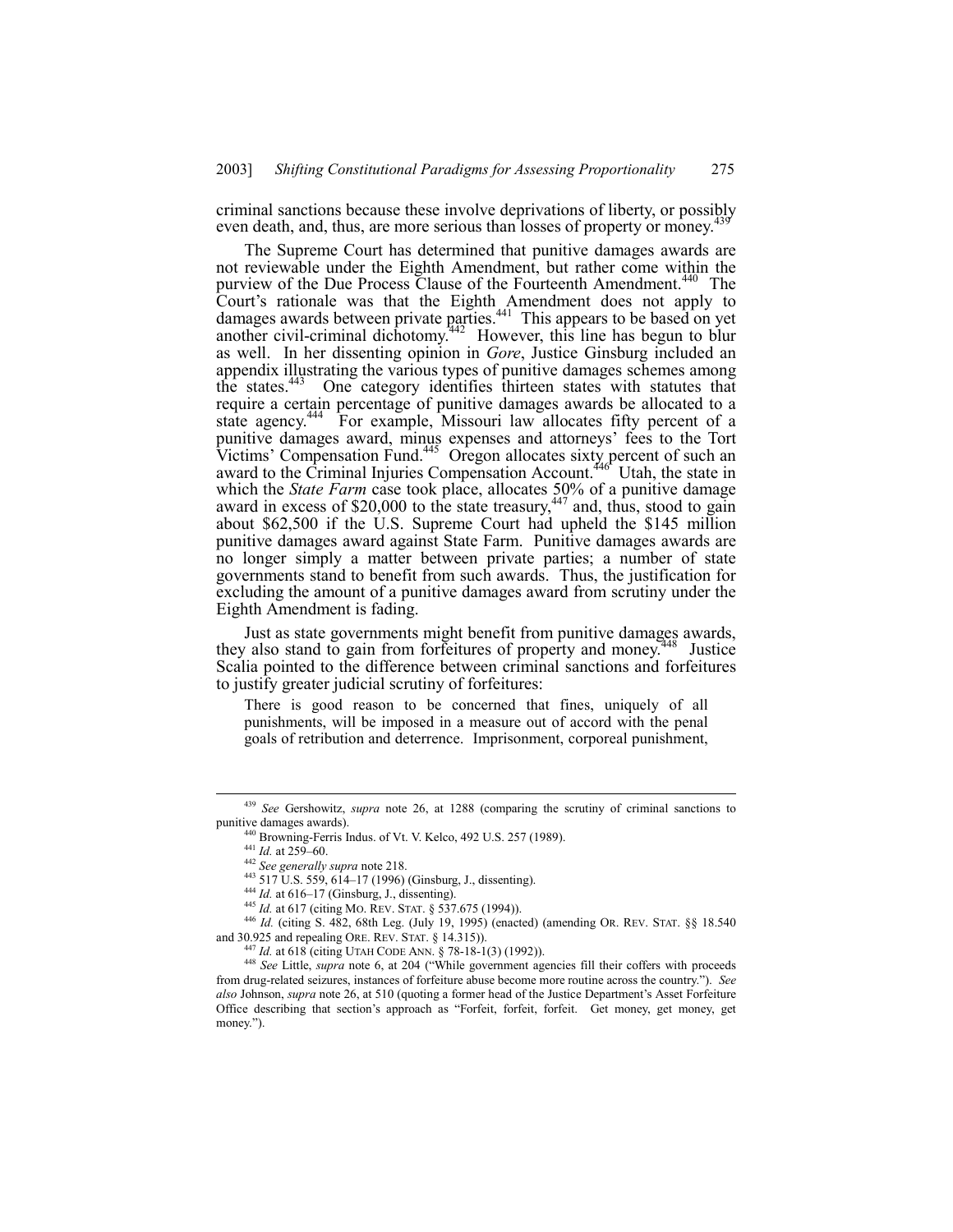and even capital punishment cost a State money; fines are a source of revenue.<sup>449</sup>

A couple of observations follow from this quote. First, fines are no longer unique in resulting in a government's financial gain; as the above paragraph indicates, the line between such forfeitures and punitive damages awards is no longer so clear. Second, while criminal sanctions impose a monetary cost on government, it is not true that such costs serve as a sufficient check on the lengths of terms of imprisonment that exceed what is necessary to achieve accepted goals of punishment. The enactment of Californiaís Three Strikes legislation is a good example of how public pressure and an elected politician's "tough on crime" stance can result in draconian criminal sentences. There are a couple of interesting aspects about the context in which California's Three Strikes legislation came about. First, initial efforts to pass the legislation were not effective until the nationally publicized kidnapping and murder of young Polly Klaas.<sup>450</sup> The Klaas crime could not have changed the relevant data regarding recidivism. As one commentator has observed:

Heightened fears of increased crime may lead to a belief that society should turn its attention away from the rights of the accused and toward an emphasis on public safety. These fears, and their accompanying shift in public priorities, may carry the voters and their representatives on a wave of retributive emotion to enact laws that might otherwise have faced more intense scrutiny.<sup>45</sup>

More specifically, scholars have stated that "state politicians were afraid to question the 'anti-crime fervor' that gripped the public following the Klaas murder. $1452$  Politicians who did question the measure "were publicly derided and vilified.<sup> $453$ </sup> Indeed, <sup>1</sup> the public's fear of the dangerous recidivist was translated into the political fear of the elected official.<sup>7454</sup> Thus, anyone with political ambitions or who wanted to remain in politics could hardly oppose Three Strikes without being labeled "soft on crime."

Justice Scalia is correct that imposing criminal sanctions is a financial burden borne by government. One study has concluded that "for the [California] prison system, Three Strikes is a crisis deferred, one for which  ${}^{\circ}$ Californians will pay dearly . . . on the installment plan.<sup>77455</sup> Even though the Three Strikes law imposes a significant financial burden on California,

 <sup>449</sup> Harmelin v. Michigan, 501 U.S. 957, 979 n.9 (1991).

<sup>450</sup> Vitiello, *supra* note 328, at 260.

<sup>451</sup> Mark W. Owens, *Californiaís Three Strikes Law: Desperate Times Require Desperate Measures-But Will It Work?*, 26 PAC. L.J. 881, 882 (1995).

<sup>452</sup> Luna, *supra* note 326, at 5 (citations omitted).

<sup>453</sup> *Id.*

<sup>&</sup>lt;sup>454</sup> *Id. See also* Vitiello, *supra* note 328, at 280 ("Prominent politicians of virtually all political stripes who lined up behind Three Strikes do not yet seem poised to withdraw their support. If anything, the upcoming gubernatorial election will likely increase claims that Three Strikes has been effective and that the particular candidates deserve credit for the decline in crime.").

<sup>455</sup> Vitiello, *supra* note 328, at 280 (quoting Franklin E. Zimring, Gordon Hawkins & Sam Kamin, PUNISHMENT AND DEMOCRACY: THREE STRIKES AND YOU'RE OUT IN CALIFORNIA 138 (2001)).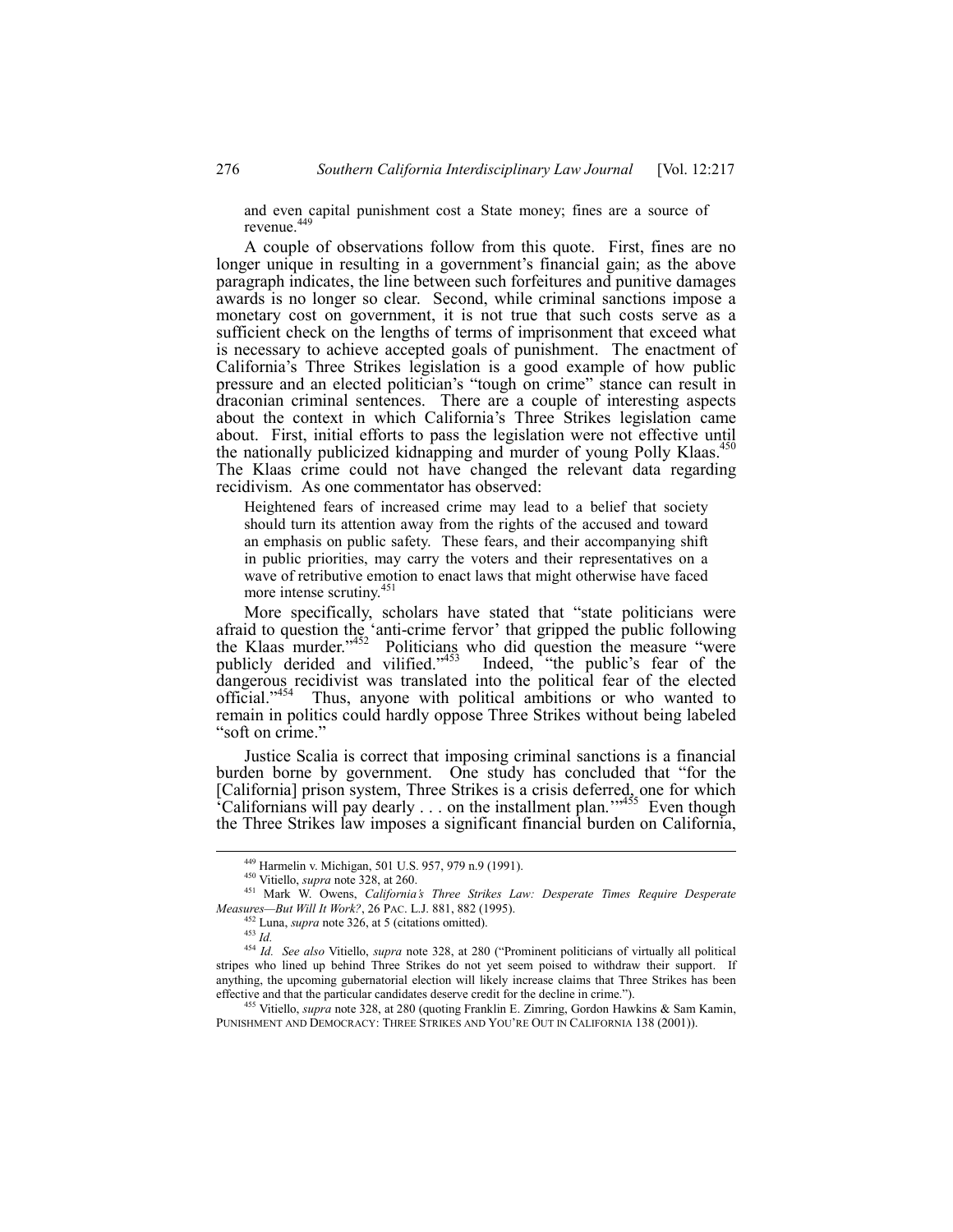this has not led to any reforms of the law, even in the context of cases like *Andrade* where a defendant receives a life sentence when the third strike is petty theft. Furthermore, as Erik Luna points out, "little political capital was at stake by advocating Three Strikes—recidivists have few defenders and no lobby." $456$ 

This last point raises a concern Justice O'Connor emphasized with respect to punitive damages awards in her dissenting opinion in *TXO Production Corp. v. Alliance Resources Corp.*, decided just two years after *Harmelin*. Specifically, she expressed her concern that biased attitudes toward corporations can result in excessive punitive damages awards: ìCourts long have recognized that jurors may view large corporations with great disfavor.<sup> $3457$ </sup> Further, "[c]orporations are mere abstractions and, as such, are unlikely to be viewed with much sympathy."<sup>458</sup> Justice O'Connor is concerned that bias and prejudice might influence the size of punitive damages awards and argues that federal courts must intervene because ì[i]nfluences such as caprice, passion, bias, and prejudice are antithetical to the rule of law. If there is a fixture of due process, it is that a verdict based on such influences cannot stand.<sup>3459</sup> Passion and bias against criminal defendants is certainly greater and impacts all criminal defendants. The events surrounding the passage of California's Three Strikes initiative is another good example of how such passions against criminal defendants can lead to draconian criminal sentences.<sup>460</sup> In fact, such anti-criminal passions are not limited to the Three Strikes law in California. Rather, this initiative is one in a line of pro-victim and anti-criminal voter initiatives passed in California. A number of commentators have lamented that successful voter initiatives in California are the result of passion and bias rather than careful reflection, especially when it comes to the rights of criminal defendants.<sup>461</sup> Justice O'Connor's worry about the prejudice faced by defendant corporations who pay large punitive damages awards seems almost silly when compared to the bias against criminal defendants who may be deprived of their liberty for the rest of their lives.<sup>462</sup> This is especially true when, certainly as compared to criminal defendants, corporations can exert influence in the political process.

<sup>&</sup>lt;sup>456</sup> Luna, *supra* note 326, at 6–7.<br><sup>457</sup> TXO Prod. Corp. v. Alliance Res. Corp., 509 U.S. 443, 490 (1993) (O'Connor, J., dissenting).<br><sup>458</sup> *Id.* at 491 (O'Connor, J., dissenting).<br><sup>459</sup> *Id.* at 475–76 (O'Connor, J.,

constitutional rights of criminal defendants under Californiaís constitution. The following articles represent a small portion of this vast literature. John H. Culver, *The Transformation of the California Supreme Court: 1977ñ1997*, 61 ALB. L. REV. 1461 (1998); Rachel A. Van Cleave, *State Constitutional Interpretation and Methodology*, 28 N.M.L. REV. 199 (1998); Harry N. Scheiber, *Foreword: The Direct Ballot and State Constitutionalism*, 28 RUTGERS L.J. 787 (1997); Dubber, *supra* note 333; Rachel A. Van Cleave, *A Constitution in Conflict: The Doctrine of Independent State Grounds and the Voter Initiative in California*, 21 HASTINGS CONST. L.Q. 95 (1993); Robert F. Utter, *State Constitutional Law, the United States Supreme Court, and Democratic Accountability: Is There a Crocodile in the*

*Bathtub?*, 64 WASH. L. REV. 19 (1989).<br><sup>462</sup> In *Lockyer v. Andrade*, Justice Souter argues that Andrade's sentence amounts to a life sentence. 123 S. Ct. 1166, 1176–77 (2003) (Souter, J., dissenting).